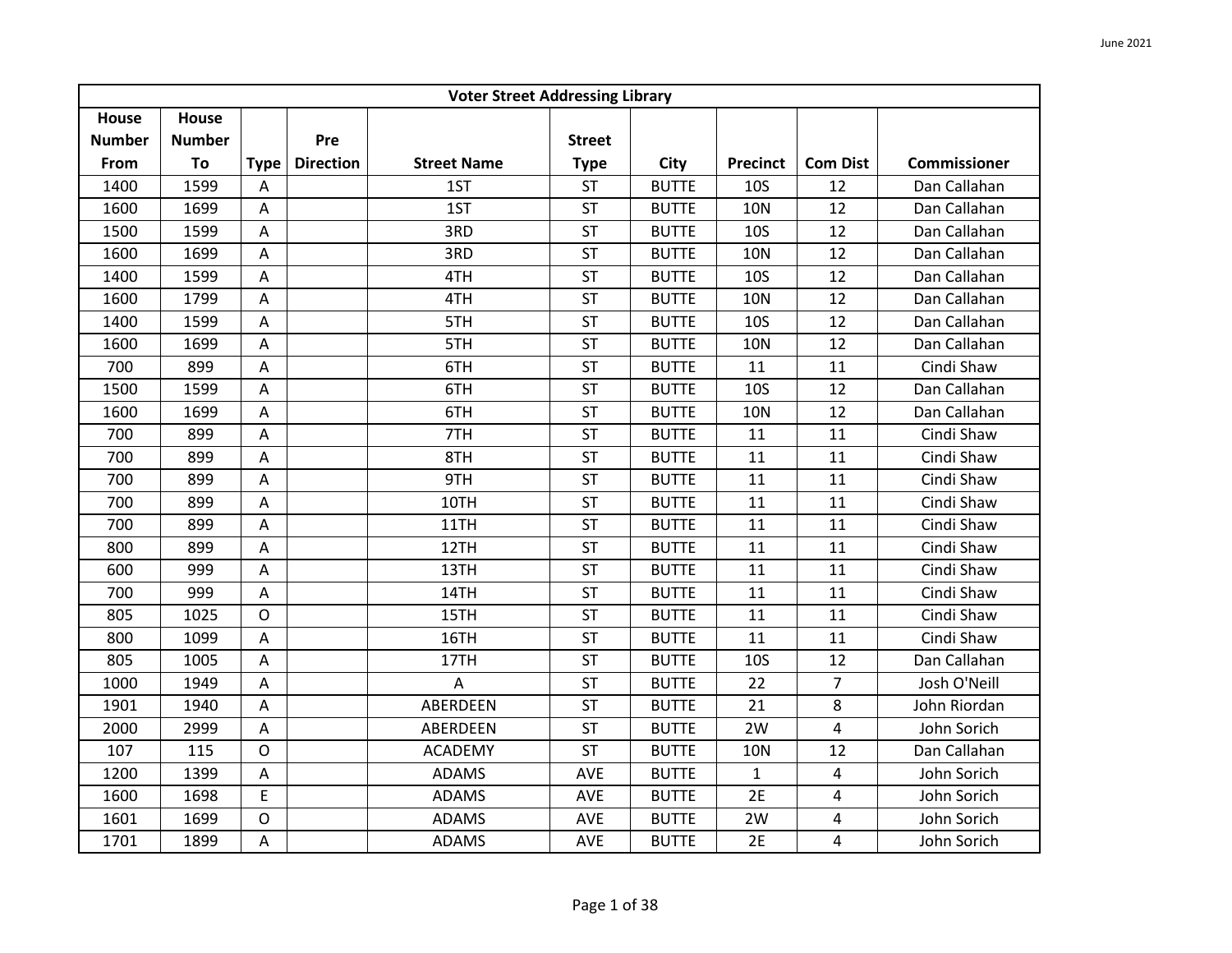| 1900           | 2099 | $\overline{A}$ |              | <b>ADAMS</b>    | AVE        | <b>BUTTE</b> | $\overline{4}$ | $\overline{3}$ | <b>Hattie Thatcher</b> |
|----------------|------|----------------|--------------|-----------------|------------|--------------|----------------|----------------|------------------------|
| $\mathbf{1}$   | 135  | A              | W            | <b>AGATE</b>    | <b>ST</b>  | <b>BUTTE</b> | 12W            | 12             | Dan Callahan           |
| $\mathbf{1}$   | 199  | $\mathsf{A}$   | ${\sf N}$    | ALABAMA         | <b>ST</b>  | <b>BUTTE</b> | 17             | 10             | <b>Bill Andersen</b>   |
| 100            | 499  | A              | $\mathsf{S}$ | ALABAMA         | ST         | <b>BUTTE</b> | 17             | 10             | <b>Bill Andersen</b>   |
| 200            | 1199 | A              | ${\sf N}$    | ALABAMA         | ST         | <b>BUTTE</b> | 14             | 11             | Cindi Shaw             |
| 500            | 899  | A              | S            | ALABAMA         | <b>ST</b>  | <b>BUTTE</b> | 16             | 9              | <b>Eric Mankins</b>    |
| 1200           | 1299 | A              | $\mathsf{N}$ | ALABAMA         | <b>ST</b>  | <b>BUTTE</b> | 11             | 11             | Cindi Shaw             |
| 200            | 699  | A              | ${\sf N}$    | ALASKA          | <b>ST</b>  | <b>BUTTE</b> | 14             | 11             | Cindi Shaw             |
| 701            | 799  | A              | ${\sf N}$    | ALASKA          | <b>ST</b>  | <b>BUTTE</b> | 12W            | 12             | Dan Callahan           |
| 3300           | 3500 | E              |              | <b>ALBANY</b>   | AVE        | <b>BUTTE</b> | 6              | $\overline{2}$ | Michele Shea           |
| 3301           | 3501 | $\mathsf{O}$   |              | <b>ALBANY</b>   | AVE        | <b>BUTTE</b> | 8E             | $\mathbf{1}$   | Shawn Fredrickson      |
| 3502           | 3699 | A              |              | <b>ALBANY</b>   | AVE        | <b>BUTTE</b> | 8E             | $\mathbf{1}$   | Shawn Fredrickson      |
| 5800           | 6333 | A              |              | <b>ALBANY</b>   | AVE        | <b>BUTTE</b> | 9N             | 5              | Justin Fortune         |
| 2600           | 2699 | $\overline{A}$ |              | <b>ALICE</b>    | ST         | <b>BUTTE</b> | 22             | $\overline{7}$ | Josh O'Neill           |
| $\mathbf{1}$   | 607  | $\mathsf A$    |              | <b>ALPINE</b>   | <b>RD</b>  | RAMSAY       | <b>27S</b>     | 12             | Dan Callahan           |
| $\mathbf 1$    | 127  | $\mathsf{O}$   |              | <b>ALPINGLO</b> | <b>TRL</b> | <b>BUTTE</b> | 26E            | 5              | Justin Fortune         |
| $\overline{2}$ | 126  | E              |              | <b>ALPINGLO</b> | <b>TRL</b> | <b>BUTTE</b> | 19W            | 5              | Justin Fortune         |
| 10             | 198  | E              | W            | ALUMINUM        | <b>ST</b>  | <b>BUTTE</b> | 18             | 8              | John Riordan           |
| 10             | 499  | $\overline{A}$ | $\mathsf E$  | ALUMINUM        | ST         | <b>BUTTE</b> | 17             | 10             | <b>Bill Andersen</b>   |
| 11             | 199  | $\mathsf{O}$   | W            | ALUMINUM        | <b>ST</b>  | <b>BUTTE</b> | 16             | 9              | <b>Eric Mankins</b>    |
| 200            | 1499 | A              | W            | ALUMINUM        | <b>ST</b>  | <b>BUTTE</b> | 16             | 9              | <b>Eric Mankins</b>    |
| 500            | 699  | A              | E            | ALUMINUM        | <b>ST</b>  | <b>BUTTE</b> | 18             | 8              | John Riordan           |
| $\mathbf{1}$   | 91   | $\overline{A}$ |              | <b>ALYVIA</b>   | LN         | <b>BUTTE</b> | $\overline{4}$ | 3              | <b>Hattie Thatcher</b> |
| $\mathbf 1$    | 100  | $\mathsf{A}$   |              | AMBER           | <b>WAY</b> | <b>BUTTE</b> | <b>8E</b>      | $\mathbf{1}$   | Shawn Fredrickson      |
| $\mathbf{1}$   | 551  | A              |              | AMERICAN        | DR         | <b>BUTTE</b> | <b>9N</b>      | 5              | Justin Fortune         |
| 2100           | 3299 | $\mathsf{A}$   |              | <b>AMHERST</b>  | AVE        | <b>BUTTE</b> | 6              | $\overline{2}$ | Michele Shea           |
| 900            | 1299 | A              |              | <b>ANTIMONY</b> | <b>ST</b>  | <b>BUTTE</b> | 14             | 11             | Cindi Shaw             |
| 2500           | 2599 | A              |              | <b>APEX</b>     | LN         | <b>BUTTE</b> | 9N             | 5              | Justin Fortune         |
| 50             | 150  | A              |              | APPLE ORCHARD   | <b>RD</b>  | <b>BUTTE</b> | <b>9E</b>      | 5              | Justin Fortune         |
| 1900           | 1999 | A              |              | ARGYLE          | <b>ST</b>  | <b>BUTTE</b> | 21             | 8              | John Riordan           |
| 2000           | 2399 | A              |              | ARGYLE          | <b>ST</b>  | <b>BUTTE</b> | 2W             | 4              | John Sorich            |
| 2400           | 2498 | E              |              | ARGYLE          | <b>ST</b>  | <b>BUTTE</b> | 2E             | 4              | John Sorich            |
| 2401           | 2499 | $\mathsf O$    |              | ARGYLE          | ST         | <b>BUTTE</b> | 2W             | 4              | John Sorich            |
| 2500           | 3199 | A              |              | ARGYLE          | <b>ST</b>  | <b>BUTTE</b> | 2E             | 4              | John Sorich            |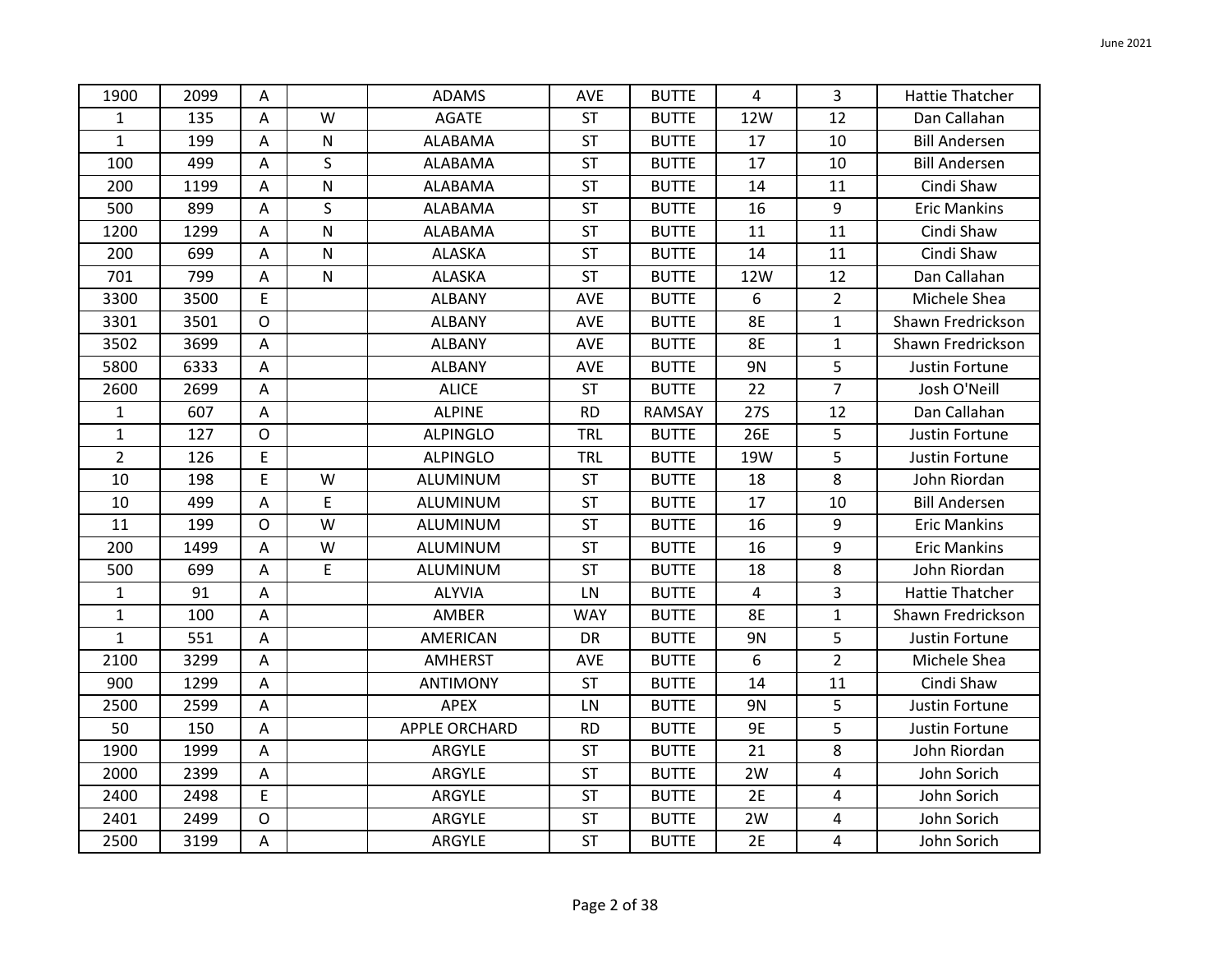| 100          | 599          | Α                         | S            | <b>ARIZONA</b>  | <b>ST</b>   | <b>BUTTE</b>  | 17         | 10             | <b>Bill Andersen</b>   |
|--------------|--------------|---------------------------|--------------|-----------------|-------------|---------------|------------|----------------|------------------------|
| 600          | 798          | E                         | $\mathsf{S}$ | ARIZONA         | <b>ST</b>   | <b>BUTTE</b>  | 18         | 8              | John Riordan           |
| 601          | 799          | $\mathsf{O}$              | S            | ARIZONA         | ST          | <b>BUTTE</b>  | 17         | 10             | <b>Bill Andersen</b>   |
| 800          | 1199         | A                         | $\mathsf{S}$ | ARIZONA         | <b>ST</b>   | <b>BUTTE</b>  | 18         | 8              | John Riordan           |
| 1700         | 1799         | Α                         | $\sf S$      | <b>ARIZONA</b>  | <b>ST</b>   | <b>BUTTE</b>  | 21         | 8              | John Riordan           |
| 1800         | 2299         | A                         | S            | ARIZONA         | <b>ST</b>   | <b>BUTTE</b>  | 22         | $\overline{7}$ | Josh O'Neill           |
| 3500         | 3999         | A                         | $\mathsf{S}$ | <b>ARIZONA</b>  | <b>ST</b>   | <b>BUTTE</b>  | 8W         | 6              | Jim Fisher             |
| 4300         | 4398         | E                         | $\mathsf{S}$ | <b>ARIZONA</b>  | <b>ST</b>   | <b>BUTTE</b>  | 8W         | 6              | Jim Fisher             |
| 4301         | 4399         | $\mathsf{O}$              | $\mathsf{S}$ | ARIZONA         | <b>ST</b>   | <b>BUTTE</b>  | <b>19S</b> | 5              | Justin Fortune         |
| 4600         | 4899         | Α                         | $\mathsf{S}$ | ARIZONA         | <b>ST</b>   | <b>BUTTE</b>  | 8W         | 6              | Jim Fisher             |
| 5200         | 5299         | Α                         | $\mathsf{S}$ | ARIZONA         | ST          | <b>BUTTE</b>  | <b>19S</b> | 5              | Justin Fortune         |
| $\mathbf{1}$ | $\mathbf{1}$ | $\mathsf{O}$              |              | <b>ARMS</b>     | <b>LOOP</b> | <b>DIVIDE</b> | 28         | 12             | Dan Callahan           |
| 100          | 199          | A                         |              | <b>ARMS</b>     | LOOP        | <b>DIVIDE</b> | 28         | 12             | Dan Callahan           |
| 200          | 499          | Α                         |              | <b>ASH</b>      | DR          | <b>BUTTE</b>  | 9E         | 5              | Justin Fortune         |
| 100          | 199          | $\mathsf A$               |              | <b>ASPEN</b>    | LN          | <b>BUTTE</b>  | 9N         | 5              | Justin Fortune         |
| 100          | 399          | A                         |              | <b>ASPEN</b>    | <b>WAY</b>  | <b>BUTTE</b>  | <b>8E</b>  | $\mathbf{1}$   | Shawn Fredrickson      |
| 200          | 233          | A                         |              | <b>ASPEN</b>    | <b>LOOP</b> | <b>BUTTE</b>  | 8E         | $\mathbf{1}$   | Shawn Fredrickson      |
| 100          | 199          | A                         |              | <b>ATCHESON</b> | LN          | <b>BUTTE</b>  | 9N         | 5              | Justin Fortune         |
| 3000         | 3199         | A                         |              | <b>ATHERTON</b> | LN          | <b>BUTTE</b>  | 8E         | $\mathbf{1}$   | Shawn Fredrickson      |
| 1100         | 1199         | $\mathsf A$               |              | <b>ATLANTIC</b> | ST          | <b>BUTTE</b>  | 18         | 8              | John Riordan           |
| 3203         | 3740         | A                         |              | <b>AUGUSTA</b>  | AVE         | <b>BUTTE</b>  | <b>8E</b>  | $\mathbf{1}$   | Shawn Fredrickson      |
| 95           | 299          | A                         |              | <b>AURORA</b>   | LN          | <b>BUTTE</b>  | 9N         | 5              | Justin Fortune         |
| 1200         | 1899         | $\mathsf A$               |              | B               | ST          | <b>BUTTE</b>  | 22         | $\overline{7}$ | Josh O'Neill           |
| 1401         | 1545         | A                         | ${\sf N}$    | B               | <b>ST</b>   | <b>BUTTE</b>  | <b>10S</b> | 12             | Dan Callahan           |
| $\mathbf{1}$ | 399          | A                         |              | <b>BADEN</b>    | <b>ST</b>   | <b>BUTTE</b>  | 16         | 9              | <b>Eric Mankins</b>    |
| 30           | 608          | Α                         | $\mathsf E$  | <b>BADGER</b>   | LN          | <b>BUTTE</b>  | <b>19S</b> | 5              | Justin Fortune         |
| 58           | 722          | Α                         | W            | <b>BADGER</b>   | LN          | <b>BUTTE</b>  | <b>19S</b> | 5              | Justin Fortune         |
| 1800         | 1899         | A                         |              | <b>BANKS</b>    | <b>AVE</b>  | <b>BUTTE</b>  | 2E         | 4              | John Sorich            |
| 1900         | 2299         | $\boldsymbol{\mathsf{A}}$ |              | <b>BANKS</b>    | AVE         | <b>BUTTE</b>  | 4          | 3              | <b>Hattie Thatcher</b> |
| 2300         | 3499         | $\boldsymbol{\mathsf{A}}$ |              | <b>BANKS</b>    | AVE         | <b>BUTTE</b>  | 6          | $\overline{2}$ | Michele Shea           |
| 3500         | 3899         | Α                         |              | <b>BANKS</b>    | <b>AVE</b>  | <b>BUTTE</b>  | <b>8E</b>  | 1              | Shawn Fredrickson      |
| $\mathbf{1}$ | 200          | Α                         |              | <b>BANTRY</b>   | <b>WAY</b>  | <b>BUTTE</b>  | 8E         | $\mathbf{1}$   | Shawn Fredrickson      |
| 2800         | 2898         | E                         |              | <b>BARTLETT</b> | <b>ST</b>   | <b>BUTTE</b>  | 8E         | 1              | Shawn Fredrickson      |
| 2801         | 2899         | $\mathsf{O}$              |              | <b>BARTLETT</b> | <b>ST</b>   | <b>BUTTE</b>  | 9W         | 6              | Jim Fisher             |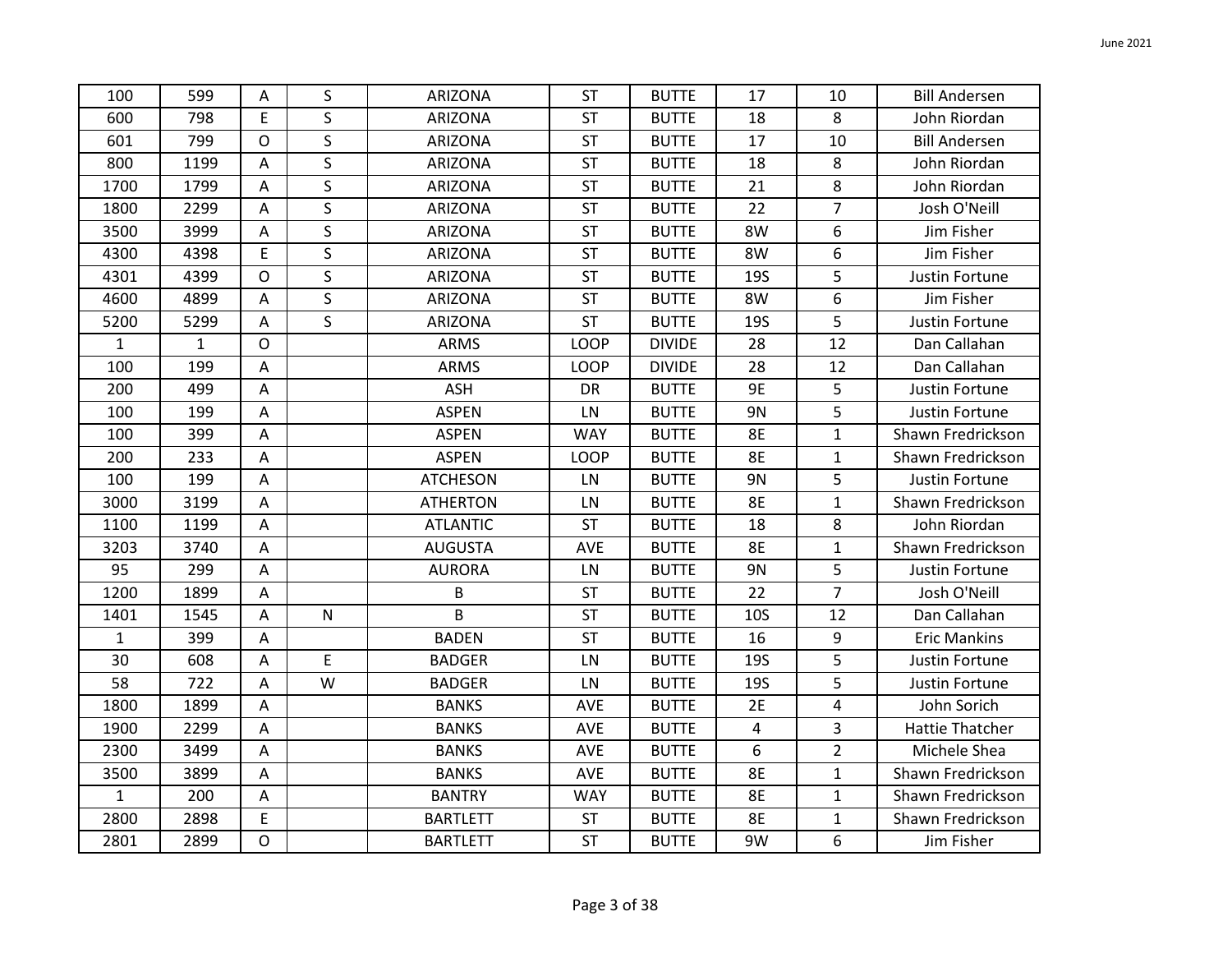| 2900           | 2999   | Α              |   | <b>BARTLETT</b>         | <b>ST</b>   | <b>BUTTE</b> | <b>8E</b>  | 1              | Shawn Fredrickson   |
|----------------|--------|----------------|---|-------------------------|-------------|--------------|------------|----------------|---------------------|
| $\mathbf{1}$   | 701    | A              |   | <b>BASIN CREEK</b>      | <b>RD</b>   | <b>BUTTE</b> | 9E         | 5              | Justin Fortune      |
| 119007         | 119200 | $\overline{A}$ |   | <b>BATTLE RIDGE</b>     | <b>RD</b>   | <b>BUTTE</b> | <b>27S</b> | 12             | Dan Callahan        |
| 207            | 399    | Α              |   | <b>BAVARIA</b>          | <b>ST</b>   | <b>BUTTE</b> | 16         | 9              | <b>Eric Mankins</b> |
| 2400           | 3299   | A              |   | <b>BAYARD</b>           | <b>ST</b>   | <b>BUTTE</b> | 6          | $\overline{2}$ | Michele Shea        |
| $\mathbf{1}$   | 2115   | A              |   | <b>BEACON</b>           | <b>RD</b>   | <b>BUTTE</b> | <b>9E</b>  | 5              | Justin Fortune      |
| 404            | 404    | E              |   | <b>BEAR</b>             | <b>WAY</b>  | <b>BUTTE</b> | 26W        | 12             | Dan Callahan        |
| 101            | 110    | A              |   | <b>BEAVER POND</b>      | <b>RD</b>   | <b>BUTTE</b> | <b>9E</b>  | 5              | Justin Fortune      |
| $\overline{2}$ | 100    | Α              |   | <b>BECKETT</b>          | LN          | <b>BUTTE</b> | <b>9N</b>  | 5              | Justin Fortune      |
| $\mathbf{1}$   | 899    | $\mathsf{O}$   |   | <b>BEEF TRAIL</b>       | <b>RD</b>   | <b>BUTTE</b> | 16         | 9              | <b>Eric Mankins</b> |
| 900            | 3190   | A              |   | <b>BEEF TRAIL</b>       | <b>RD</b>   | <b>BUTTE</b> | 19W        | 5              | Justin Fortune      |
| 107            | 112    | Α              |   | <b>BELLE</b>            | <b>ST</b>   | <b>BUTTE</b> | 12W        | 12             | Dan Callahan        |
| $\mathbf{1}$   | 100    | A              |   | <b>BEN HOGAN</b>        | DR          | <b>BUTTE</b> | <b>8E</b>  | $\mathbf{1}$   | Shawn Fredrickson   |
| $\overline{3}$ | 84     | A              |   | <b>BENNETT</b>          | <b>ST</b>   | <b>BUTTE</b> | <b>10S</b> | 12             | Dan Callahan        |
| 34             | 175    | Α              |   | <b>BERKELEY</b>         | <b>TRL</b>  | <b>BUTTE</b> | 12E        | 12             | Dan Callahan        |
| 314            | 314    | A              |   | <b>BERLIN</b>           | <b>ST</b>   | <b>BUTTE</b> | 16         | 9              | <b>Eric Mankins</b> |
| $\mathbf{1}$   | 171    | A              |   | <b>BEULAH</b>           | <b>ST</b>   | RAMSAY       | 27S        | 12             | Dan Callahan        |
| 273            | 429    | $\mathsf O$    |   | <b>BIGHORN</b>          | <b>TRL</b>  | <b>BUTTE</b> | 26E        | 5              | Justin Fortune      |
| 37             | 91     | $\mathsf{O}$   |   | <b>BIRD DOG</b>         | LN          | <b>BUTTE</b> | <b>9E</b>  | 5              | Justin Fortune      |
| $\mathbf{1}$   | 1321   | A              |   | <b>BISON</b>            | LN          | <b>BUTTE</b> | 27S        | 12             | Dan Callahan        |
| $\mathbf{1}$   | 99     | A              |   | <b>BITTERSWEET</b>      | DR          | <b>BUTTE</b> | 8E         | 1              | Shawn Fredrickson   |
| $\mathbf{1}$   | 443    | A              |   | <b>BLACK ANGUS</b>      | LN          | <b>BUTTE</b> | 9E         | 5              | Justin Fortune      |
| 100            | 299    | Α              |   | <b>BLACKTAIL</b>        | <b>CT</b>   | <b>BUTTE</b> | <b>8E</b>  | $\mathbf{1}$   | Shawn Fredrickson   |
| 200            | 4799   | A              |   | <b>BLACKTAIL</b>        | <b>LOOP</b> | <b>BUTTE</b> | 9N         | 5              | Justin Fortune      |
| 4400           | 4599   | Α              |   | <b>BLACKTAIL</b>        | LN          | <b>BUTTE</b> | <b>8E</b>  | $\mathbf{1}$   | Shawn Fredrickson   |
| 118            | 300    | A              |   | <b>BLACKTAIL CANYON</b> | <b>RD</b>   | <b>BUTTE</b> | 9N         | 5              | Justin Fortune      |
| 301            | 393    | A              |   | <b>BLACKTAIL CANYON</b> | <b>RD</b>   | <b>BUTTE</b> | 9E         | 5              | Justin Fortune      |
| 701            | 701    | $\mathsf{O}$   |   | <b>BLAINE</b>           | <b>ST</b>   | <b>BUTTE</b> | <b>10S</b> | 12             | Dan Callahan        |
| $\mathbf{1}$   | 191    | A              |   | <b>BLARNEY</b>          | <b>BLVD</b> | <b>BUTTE</b> | 9N         | 5              | Justin Fortune      |
| 40             | 121    | A              |   | <b>BLUE WING</b>        | <b>ST</b>   | <b>BUTTE</b> | <b>10S</b> | 12             | Dan Callahan        |
| 110            | 120    | $\mathsf A$    |   | <b>BLUFF</b>            | CT          | <b>BUTTE</b> | 9N         | 5              | Justin Fortune      |
| 100            | 499    | A              | W | <b>BOARDMAN</b>         | <b>ST</b>   | <b>BUTTE</b> | 12W        | 12             | Dan Callahan        |
| 100            | 199    | A              |   | <b>BOBCAT</b>           | <b>TRL</b>  | <b>BUTTE</b> | 26W        | 12             | Dan Callahan        |
| 1000           | 3665   | $\mathsf A$    |   | <b>BOSSARD</b>          | <b>RD</b>   | RAMSAY       | 27N        | 12             | Dan Callahan        |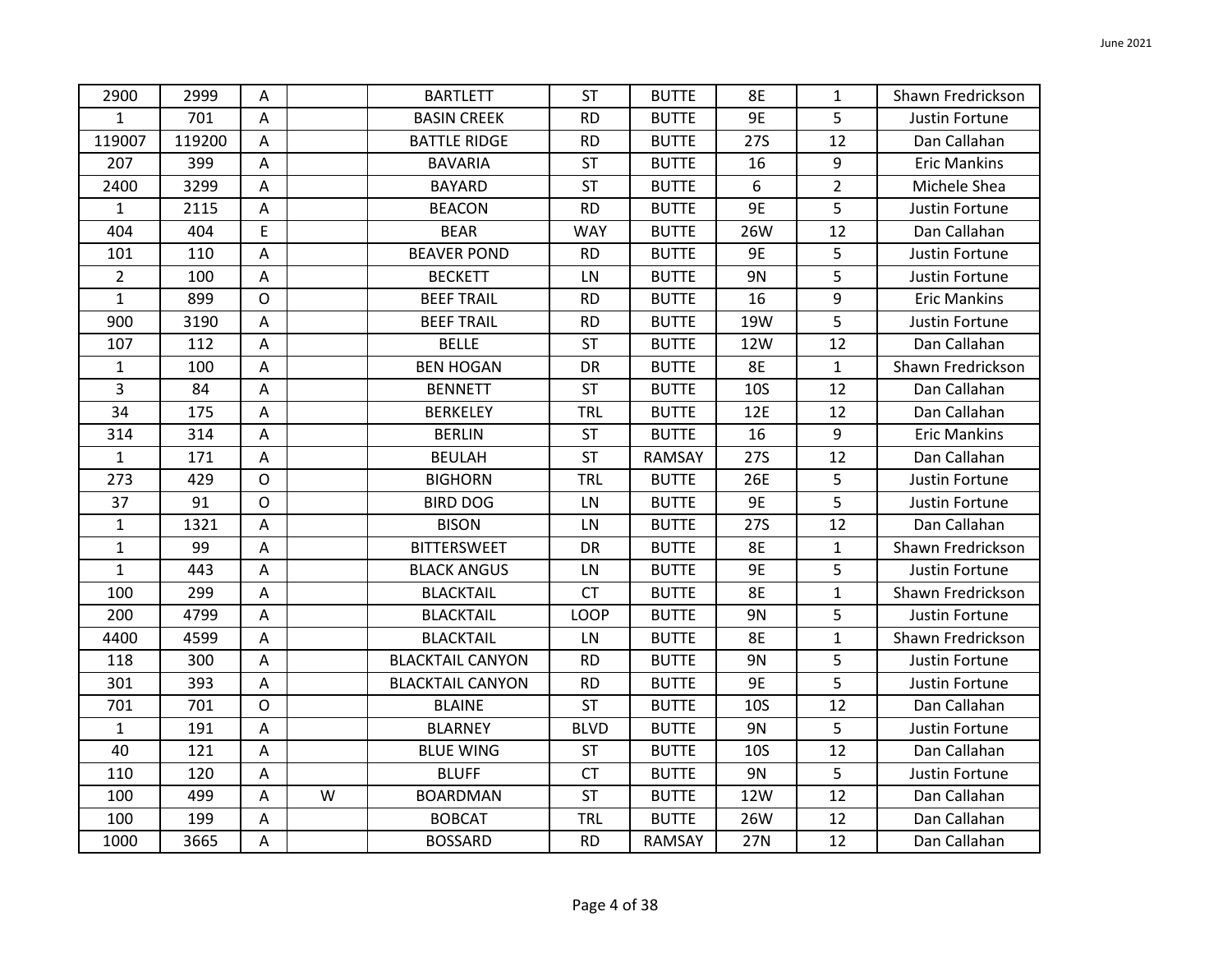| 116015         | 116057         | A                         |           | <b>BOULDER</b>        | <b>RD</b>   | <b>BUTTE</b>   | 26E        | 5              | Justin Fortune       |
|----------------|----------------|---------------------------|-----------|-----------------------|-------------|----------------|------------|----------------|----------------------|
| $\mathbf{1}$   | 291            | A                         | E         | <b>BOVINE</b>         | <b>WAY</b>  | <b>MELROSE</b> | 29         | 12             | Dan Callahan         |
| $\mathbf{1}$   | 665            | $\mathsf A$               | W         | <b>BOVINE</b>         | <b>WAY</b>  | <b>MELROSE</b> | 29         | 12             | Dan Callahan         |
| 1200           | 1307           | A                         |           | <b>BRITANIA</b>       | <b>BLVD</b> | <b>BUTTE</b>   | 16         | 9              | <b>Eric Mankins</b>  |
| $\mathbf 1$    | 599            | A                         |           | <b>BROAD</b>          | <b>ST</b>   | <b>MELROSE</b> | 29         | 12             | Dan Callahan         |
| $\mathbf 1$    | 399            | $\mathsf{O}$              | W         | <b>BROADWAY</b>       | ST          | <b>BUTTE</b>   | 14         | 11             | Cindi Shaw           |
| $\mathbf{1}$   | 402            | A                         | E         | <b>BROADWAY</b>       | <b>ST</b>   | <b>BUTTE</b>   | 14         | 11             | Cindi Shaw           |
| $\overline{2}$ | 398            | E                         | W         | <b>BROADWAY</b>       | <b>ST</b>   | <b>BUTTE</b>   | 17         | 10             | <b>Bill Andersen</b> |
| 400            | 899            | A                         | W         | <b>BROADWAY</b>       | <b>ST</b>   | <b>BUTTE</b>   | 17         | 10             | <b>Bill Andersen</b> |
| 900            | 1098           | E                         | W         | <b>BROADWAY</b>       | <b>ST</b>   | <b>BUTTE</b>   | 17         | 10             | <b>Bill Andersen</b> |
| 901            | 1099           | $\mathsf{O}$              | W         | <b>BROADWAY</b>       | <b>ST</b>   | <b>BUTTE</b>   | 14         | 11             | Cindi Shaw           |
| 1100           | 1308           | A                         | W         | <b>BROADWAY</b>       | <b>ST</b>   | <b>BUTTE</b>   | 17         | 10             | <b>Bill Andersen</b> |
| 100            | 199            | A                         |           | <b>BROOKSTONE</b>     | <b>TRL</b>  | <b>BUTTE</b>   | 9N         | 5              | Justin Fortune       |
| 1300           | 1599           | A                         |           | <b>BROWNING</b>       | <b>ST</b>   | <b>BUTTE</b>   | 8W         | 6              | Jim Fisher           |
| 230            | 1001           | $\mathsf A$               |           | <b>BROWNS GULCH</b>   | <b>RD</b>   | <b>BUTTE</b>   | 12E        | 12             | Dan Callahan         |
| 122000         | 125699         | A                         | W         | <b>BROWNS GULCH</b>   | <b>RD</b>   | <b>BUTTE</b>   | 27N        | 12             | Dan Callahan         |
| $\mathbf{1}$   | 2497           | Α                         |           | <b>BUCKHORN</b>       | LN          | <b>BUTTE</b>   | 26E        | 5              | Justin Fortune       |
| 10             | 99             | $\boldsymbol{\mathsf{A}}$ |           | <b>BUFFALO</b>        | <b>ST</b>   | <b>BUTTE</b>   | 12W        | 12             | Dan Callahan         |
| 3001           | 4415           | $\overline{A}$            |           | <b>BULL RUN GULCH</b> | <b>RD</b>   | <b>BUTTE</b>   | <b>10N</b> | 12             | Dan Callahan         |
| 4417           | 4799           | A                         |           | <b>BULL RUN GULCH</b> | <b>RD</b>   | <b>BUTTE</b>   | 12E        | 12             | Dan Callahan         |
| 2700           | 2999           | A                         |           | <b>BURKE</b>          | LN          | <b>BUTTE</b>   | 8E         | $\mathbf{1}$   | Shawn Fredrickson    |
| 3000           | 3299           | $\mathsf A$               |           | <b>BURLINGTON</b>     | <b>ST</b>   | <b>BUTTE</b>   | 8E         | $\mathbf{1}$   | Shawn Fredrickson    |
| 3300           | 3598           | E                         |           | <b>BURLINGTON</b>     | <b>ST</b>   | <b>BUTTE</b>   | <b>8E</b>  | $\mathbf{1}$   | Shawn Fredrickson    |
| 3301           | 3699           | $\circ$                   |           | <b>BURLINGTON</b>     | ST          | <b>BUTTE</b>   | 6          | $\overline{2}$ | Michele Shea         |
| 3600           | 3698           | E                         |           | <b>BURLINGTON</b>     | <b>ST</b>   | <b>BUTTE</b>   | 9N         | 5              | Justin Fortune       |
| $\mathbf{1}$   | 99             | $\mathsf A$               |           | <b>BURNING TREE</b>   | LN          | <b>BUTTE</b>   | 8E         | $\mathbf{1}$   | Shawn Fredrickson    |
| 2500           | 2699           | A                         |           | <b>BUSCH</b>          | <b>ST</b>   | <b>BUTTE</b>   | 22         | $\overline{7}$ | Josh O'Neill         |
| 2700           | 3499           | $\mathsf A$               |           | <b>BUSCH</b>          | <b>ST</b>   | <b>BUTTE</b>   | 8W         | 6              | Jim Fisher           |
| 45             | 47             | A                         |           | <b>BUTCHER GULCH</b>  |             | <b>BUTTE</b>   | 12E        | 12             | Dan Callahan         |
| 50             | 50             | E                         |           | <b>BUTCHER GULCH</b>  |             | <b>BUTTE</b>   | 12E        | 12             | Dan Callahan         |
| $\mathbf{1}$   | $\overline{7}$ | $\mathsf{O}$              |           | <b>BUTCHERTOWN</b>    | <b>RD</b>   | <b>BUTTE</b>   | <b>10N</b> | 12             | Dan Callahan         |
| 12             | 18             | E                         |           | <b>BUTCHERTOWN</b>    | <b>RD</b>   | <b>BUTTE</b>   | <b>10N</b> | 12             | Dan Callahan         |
| 116000         | 116053         | A                         | $\sf S$   | <b>BUXTON</b>         | <b>RD</b>   | <b>BUTTE</b>   | 26E        | 5              | Justin Fortune       |
| 116031         | 116245         | $\mathsf A$               | ${\sf N}$ | <b>BUXTON</b>         | <b>RD</b>   | <b>BUTTE</b>   | <b>27S</b> | 12             | Dan Callahan         |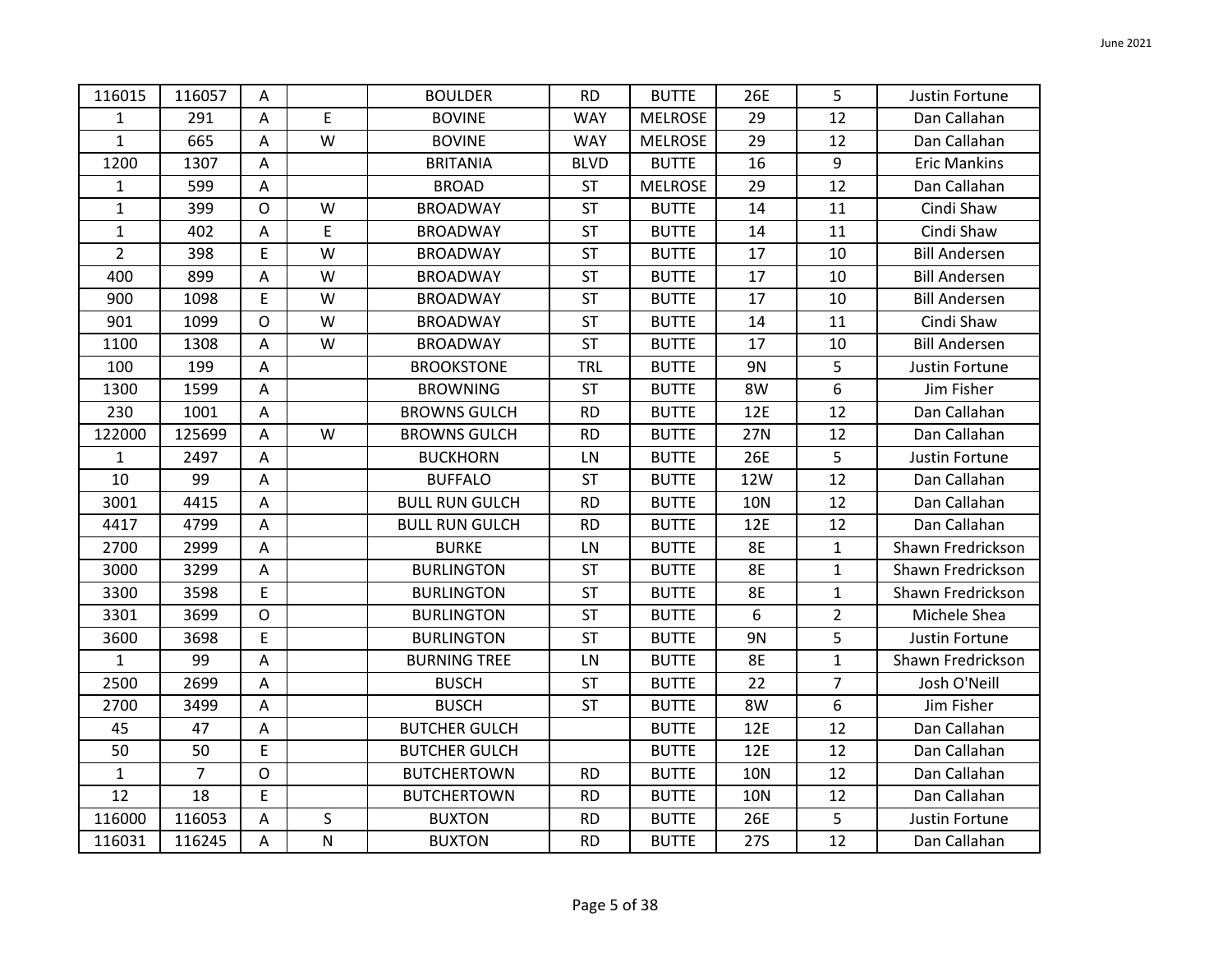| 116044         | 116092 | Α            |           | <b>BUXTON</b>          | <b>RD</b>  | <b>BUTTE</b>   | <b>27S</b>   | 12             | Dan Callahan           |
|----------------|--------|--------------|-----------|------------------------|------------|----------------|--------------|----------------|------------------------|
|                |        |              |           |                        |            |                |              |                |                        |
| 116054         | 116580 | A            | S         | <b>BUXTON</b>          | <b>RD</b>  | <b>BUTTE</b>   | <b>27S</b>   | 12             | Dan Callahan           |
| 116000         | 116580 | A            | S         | <b>BUXTON FRONTAGE</b> | <b>RD</b>  | <b>BUTTE</b>   | 26E          | 5              | Justin Fortune         |
| 116051         | 116180 | Α            | ${\sf N}$ | <b>BUXTON FRONTAGE</b> | <b>RD</b>  | <b>BUTTE</b>   | 26E          | 5              | Justin Fortune         |
| 1300           | 1999   | Α            |           | $\mathsf C$            | <b>ST</b>  | <b>BUTTE</b>   | 22           | $\overline{7}$ | Josh O'Neill           |
| 1112           | 1982   | A            |           | C BAR C RANCH          | <b>RD</b>  | <b>DIVIDE</b>  | 28           | 12             | Dan Callahan           |
| 200            | 1399   | Α            |           | CALEDONIA              | <b>ST</b>  | <b>BUTTE</b>   | 14           | 11             | Cindi Shaw             |
| $\mathbf{1}$   | 399    | A            |           | CALHOUN                | <b>ST</b>  | <b>BUTTE</b>   | <b>19N</b>   | 9              | <b>Eric Mankins</b>    |
| $\overline{4}$ | 15     | Α            | E         | CALHOUN                | <b>ST</b>  | <b>BUTTE</b>   | 19N          | 9              | <b>Eric Mankins</b>    |
| 900            | 1199   | A            |           | CALIFORNIA             | <b>AVE</b> | <b>BUTTE</b>   | 18           | 8              | John Riordan           |
| 1406           | 1599   | Α            |           | CALIFORNIA             | AVE        | <b>BUTTE</b>   | 21           | 8              | John Riordan           |
| 1900           | 2099   | Α            |           | CALIFORNIA             | AVE        | <b>BUTTE</b>   | 22           | $\overline{7}$ | Josh O'Neill           |
| 3400           | 3611   | A            |           | CALIFORNIA             | AVE        | <b>BUTTE</b>   | 8W           | 6              | Jim Fisher             |
| $\mathbf{1}$   | 100    | A            |           | CAMAS                  | DR         | <b>BUTTE</b>   | 9N           | 5              | Justin Fortune         |
| 145            | 1068   | A            |           | <b>CAMP CREEK</b>      | <b>RD</b>  | <b>MELROSE</b> | 29           | 12             | Dan Callahan           |
| $\mathbf{1}$   | 455    | A            |           | <b>CANADA CREEK</b>    | DR         | <b>BUTTE</b>   | 26E          | 5              | Justin Fortune         |
| 300            | 1800   | Α            |           | CANYON                 | <b>RD</b>  | <b>RAMSAY</b>  | <b>27S</b>   | 12             | Dan Callahan           |
| $\mathbf{1}$   | 104    | $\mathsf A$  |           | CAPE                   | <b>ST</b>  | <b>BUTTE</b>   | 9N           | 5              | Justin Fortune         |
| 105            | 105    | $\mathsf{O}$ |           | CAPE                   | <b>ST</b>  | <b>BUTTE</b>   | <b>9N</b>    | 5              | Justin Fortune         |
| 106            | 139    | Α            |           | CAPE                   | <b>ST</b>  | <b>BUTTE</b>   | 9N           | 5              | Justin Fortune         |
| 1              | 299    | Α            |           | <b>CAPITOL</b>         | HL.        | <b>BUTTE</b>   | <b>10S</b>   | 12             | Dan Callahan           |
| 55             | 131    | Α            |           | <b>CAPITOL HILL</b>    | <b>ST</b>  | <b>BUTTE</b>   | <b>10S</b>   | 12             | Dan Callahan           |
| $\mathbf{1}$   | 337    | A            |           | <b>CARA</b>            | LN         | RAMSAY         | <b>27S</b>   | 12             | Dan Callahan           |
| 63             | 63     | 0            |           | CARIBOU                | <b>TRL</b> | <b>BUTTE</b>   | 9N           | 5              | Justin Fortune         |
| 800            | 999    | Α            |           | CAROLINA               | AVE        | <b>BUTTE</b>   | $\mathbf{1}$ | 4              | John Sorich            |
| 1000           | 1099   | A            |           | CAROLINA               | AVE        | <b>BUTTE</b>   | 2W           | 4              | John Sorich            |
| 1100           | 1798   | E            |           | CAROLINA               | <b>AVE</b> | <b>BUTTE</b>   | 2W           | 4              | John Sorich            |
| 1101           | 1799   | $\mathsf{O}$ |           | CAROLINA               | <b>AVE</b> | <b>BUTTE</b>   | 21           | 8              | John Riordan           |
| 1800           | 1899   | A            |           | <b>CAROLINA</b>        | AVE        | <b>BUTTE</b>   | 2W           | 4              | John Sorich            |
| 1900           | 2299   | A            |           | CAROLINA               | AVE        | <b>BUTTE</b>   | 3            | 3              | Hattie Thatcher        |
| $\mathbf 1$    | 241    | $\mathsf A$  |           | CAROUSEL               | <b>WAY</b> | <b>BUTTE</b>   | 4            | 3              | <b>Hattie Thatcher</b> |
| 116090         | 116100 | Α            |           | <b>CARRIGER</b>        | LN         | <b>BUTTE</b>   | 27S          | 12             | Dan Callahan           |
| 2900           | 3499   | Α            |           | <b>CARTER</b>          | ST         | <b>BUTTE</b>   | 8W           | 6              | Jim Fisher             |
| 10             | 1499   | $\mathsf A$  |           | <b>CASEY</b>           | ST         | <b>BUTTE</b>   | 21           | 8              | John Riordan           |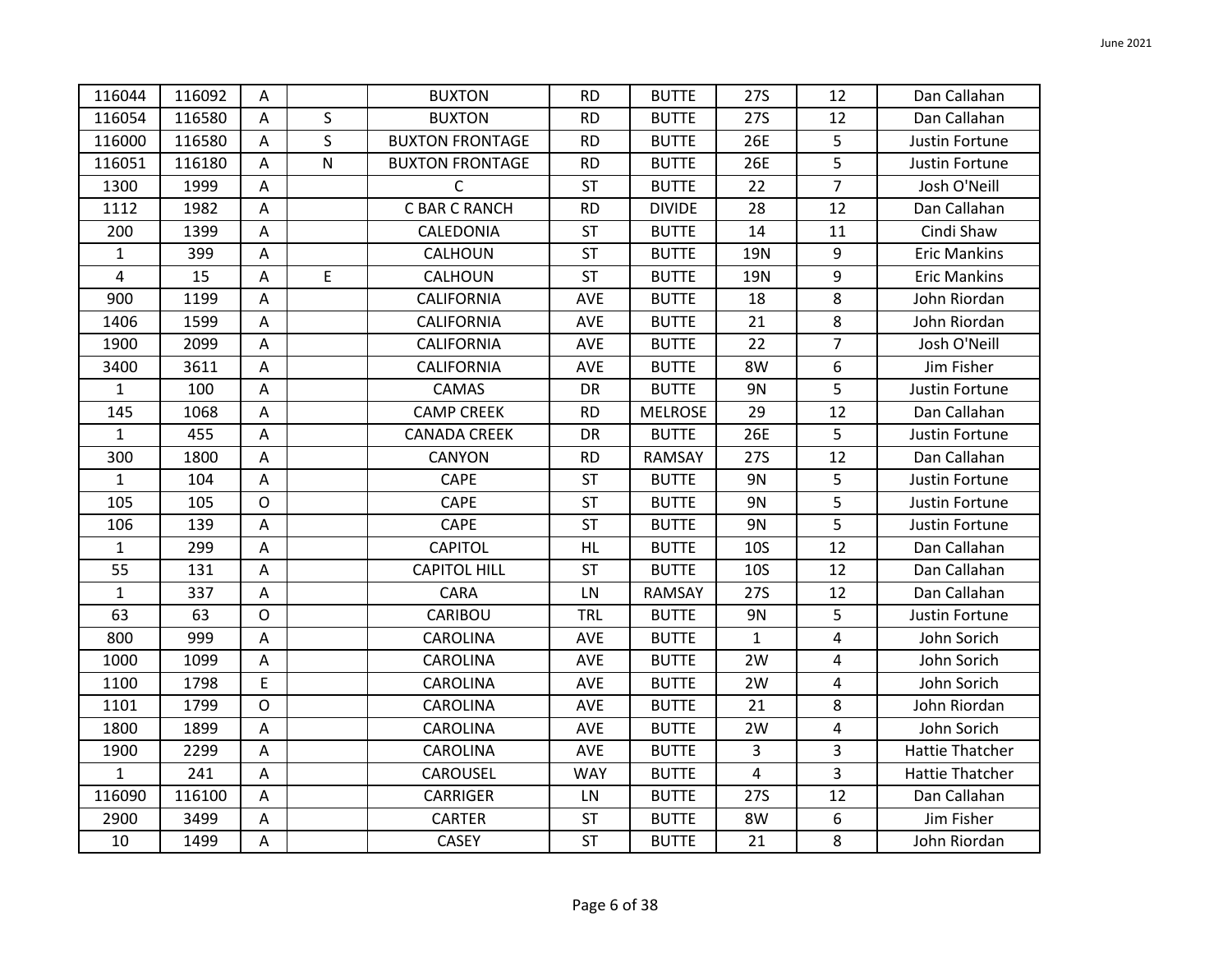| $\mathbf{1}$   | 200  | Α            |              | <b>CASPIAN</b>    | LN         | <b>BUTTE</b>  | <b>9N</b>  | 5              | Justin Fortune         |
|----------------|------|--------------|--------------|-------------------|------------|---------------|------------|----------------|------------------------|
| $\mathbf{1}$   | 125  | Α            |              | <b>CATTLE</b>     | DR         | RAMSAY        | 27S        | 12             | Dan Callahan           |
| 552            | 552  | E            |              | <b>CEDAR HILL</b> | <b>RD</b>  | WHITEHALL     | 9E         | 5              | Justin Fortune         |
| $\mathbf{1}$   | 99   | А            |              | <b>CEDAR LAKE</b> | DR         | <b>BUTTE</b>  | <b>8E</b>  | $\mathbf{1}$   | Shawn Fredrickson      |
| 100            | 199  | A            |              | <b>CEDAR LAKE</b> | <b>CT</b>  | <b>BUTTE</b>  | <b>8E</b>  | $\mathbf{1}$   | Shawn Fredrickson      |
| $\mathbf{1}$   | 299  | Α            |              | CENTENNIAL        | AVE        | <b>BUTTE</b>  | 18         | 8              | John Riordan           |
| 300            | 1299 | А            |              | CENTENNIAL        | AVE        | <b>BUTTE</b>  | 16         | 9              | <b>Eric Mankins</b>    |
| $\mathbf{1}$   | 211  | A            | W            | <b>CENTER</b>     | <b>ST</b>  | <b>BUTTE</b>  | 12W        | 12             | Dan Callahan           |
| $\overline{7}$ | 199  | Α            | E            | <b>CENTER</b>     | <b>ST</b>  | <b>BUTTE</b>  | 12E        | 12             | Dan Callahan           |
| 2100           | 2399 | Α            |              | <b>CENTER</b>     | DR         | <b>BUTTE</b>  | 3          | 3              | <b>Hattie Thatcher</b> |
| 3000           | 3007 | Α            |              | <b>CENTRE</b>     | <b>CIR</b> | <b>BUTTE</b>  | 8W         | 6              | Jim Fisher             |
| $\mathbf{1}$   | 190  | A            |              | <b>CHALET</b>     | LOOP       | <b>BUTTE</b>  | 26E        | 5              | Justin Fortune         |
| $\mathbf{1}$   | 399  | Α            |              | CHARCOAL GULCH    | <b>RD</b>  | <b>DIVIDE</b> | 28         | 12             | Dan Callahan           |
| 200            | 399  | Α            |              | <b>CHIPMUNK</b>   | <b>WAY</b> | <b>BUTTE</b>  | 26W        | 12             | Dan Callahan           |
| 334            | 334  | E            |              | <b>CHISUM</b>     | TRL        | <b>BUTTE</b>  | <b>27S</b> | 12             | Dan Callahan           |
| 50             | 203  | Α            | E            | <b>CHULA</b>      | AVE        | <b>BUTTE</b>  | 22         | $\overline{7}$ | Josh O'Neill           |
| $\mathbf{1}$   | 111  | А            | ${\sf N}$    | <b>CLARK</b>      | <b>ST</b>  | <b>BUTTE</b>  | 17         | 10             | <b>Bill Andersen</b>   |
| 1              | 199  | Α            | W            | <b>CLARK</b>      | <b>ST</b>  | <b>BUTTE</b>  | <b>10N</b> | 12             | Dan Callahan           |
| $\mathbf{1}$   | 199  | $\mathsf A$  | E            | <b>CLARK</b>      | <b>ST</b>  | <b>BUTTE</b>  | <b>10N</b> | 12             | Dan Callahan           |
| $\mathbf{1}$   | 499  | A            | $\mathsf{S}$ | <b>CLARK</b>      | <b>ST</b>  | <b>BUTTE</b>  | 17         | 10             | <b>Bill Andersen</b>   |
| 200            | 225  | Α            | $\mathsf{N}$ | <b>CLARK</b>      | <b>ST</b>  | <b>BUTTE</b>  | 14         | 11             | Cindi Shaw             |
| 500            | 699  | Α            | S            | <b>CLARK</b>      | <b>ST</b>  | <b>BUTTE</b>  | 16         | 9              | <b>Eric Mankins</b>    |
| 700            | 898  | E            | $\mathsf{S}$ | <b>CLARK</b>      | <b>ST</b>  | <b>BUTTE</b>  | 18         | 8              | John Riordan           |
| 701            | 899  | $\mathsf{O}$ | $\mathsf{S}$ | <b>CLARK</b>      | <b>ST</b>  | <b>BUTTE</b>  | 16         | 9              | <b>Eric Mankins</b>    |
| $\mathbf{1}$   | 311  | А            |              | <b>CLAY</b>       | <b>AVE</b> | <b>BUTTE</b>  | 19N        | 9              | <b>Eric Mankins</b>    |
| 1500           | 1599 | Α            |              | <b>CLAYTON</b>    | <b>ST</b>  | <b>BUTTE</b>  | <b>10S</b> | 12             | Dan Callahan           |
| 100            | 199  | A            |              | <b>CLEAR GRIT</b> | <b>TER</b> | <b>BUTTE</b>  | 12W        | 12             | Dan Callahan           |
| 1600           | 2299 | Α            |              | CLEVELAND         | AVE        | <b>BUTTE</b>  | 8W         | 6              | Jim Fisher             |
| 2300           | 2499 | А            |              | CLEVELAND         | AVE        | <b>BUTTE</b>  | <b>8E</b>  | $\mathbf{1}$   | Shawn Fredrickson      |
| $\mathbf{1}$   | 499  | Α            | E            | <b>CLINTON</b>    | <b>AVE</b> | <b>BUTTE</b>  | 22         | $\overline{7}$ | Josh O'Neill           |
| $\mathbf{1}$   | 199  | A            |              | <b>CLOVER</b>     | DR         | <b>BUTTE</b>  | <b>9N</b>  | 5              | Justin Fortune         |
| 500            | 1849 | Α            |              | <b>COBBAN</b>     | <b>ST</b>  | <b>BUTTE</b>  | 22         | $\overline{7}$ | Josh O'Neill           |
| 1851           | 2499 | А            |              | <b>COBBAN</b>     | ST         | <b>BUTTE</b>  | 3          | 3              | <b>Hattie Thatcher</b> |
| 2500           | 3109 | $\mathsf A$  |              | <b>COBBAN</b>     | <b>ST</b>  | <b>BUTTE</b>  | 4          | 3              | <b>Hattie Thatcher</b> |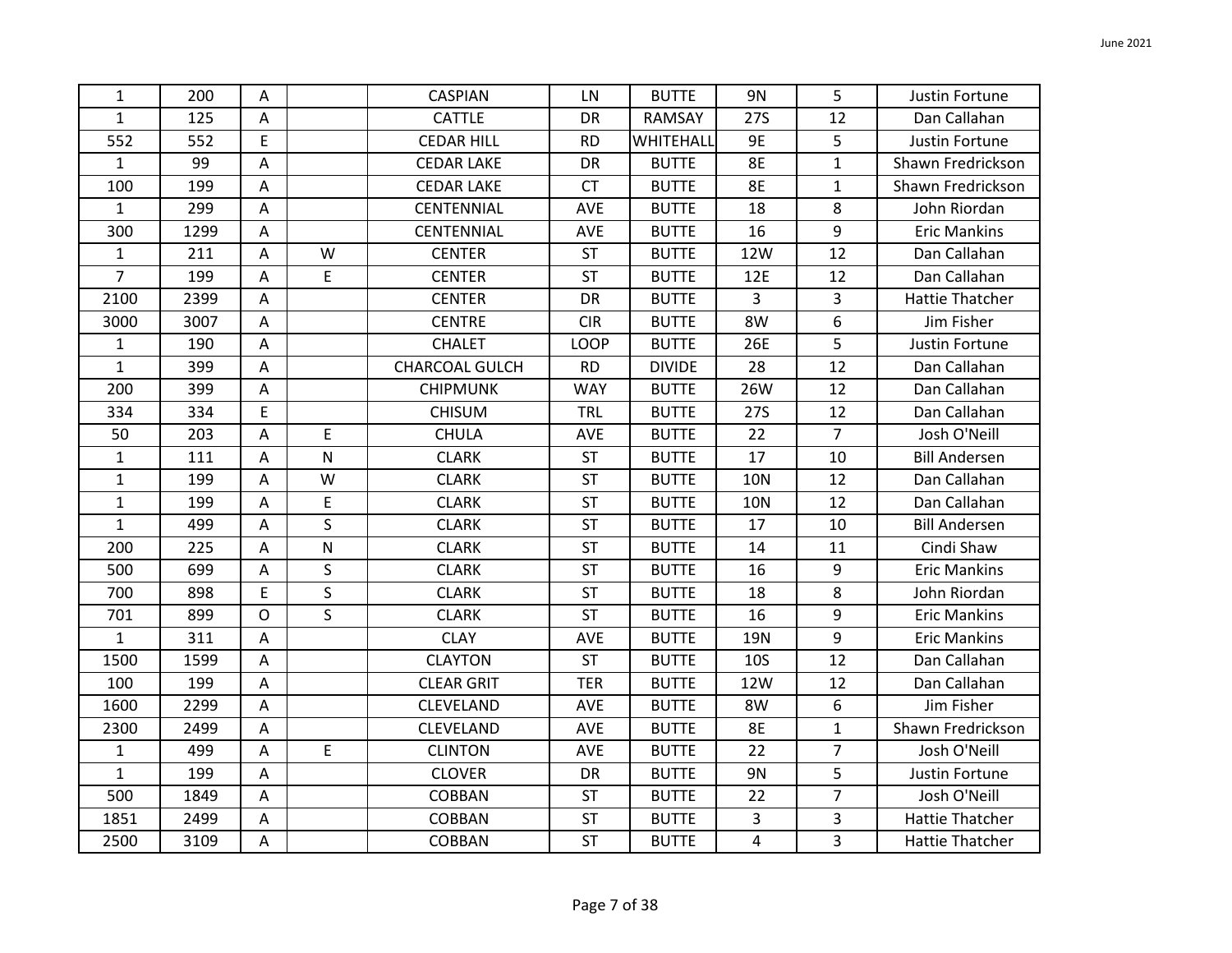| $\mathbf{1}$ | 101  | A                         |              | <b>COFFEE</b>       | <b>CT</b>   | <b>BUTTE</b>   | <b>9N</b>    | 5              | Justin Fortune         |
|--------------|------|---------------------------|--------------|---------------------|-------------|----------------|--------------|----------------|------------------------|
| 200          | 399  | A                         | S            | COLORADO            | ST          | <b>BUTTE</b>   | 17           | 10             | <b>Bill Andersen</b>   |
| 400          | 699  | A                         | $\mathsf{S}$ | COLORADO            | ST          | <b>BUTTE</b>   | 16           | 9              | <b>Eric Mankins</b>    |
| 700          | 1099 | $\mathsf A$               | $\mathsf{S}$ | COLORADO            | ST          | <b>BUTTE</b>   | 18           | $\,8\,$        | John Riordan           |
| 2200         | 2599 | A                         | $\mathsf{S}$ | <b>COLORADO</b>     | <b>ST</b>   | <b>BUTTE</b>   | 22           | $\overline{7}$ | Josh O'Neill           |
| 2600         | 3300 | Α                         | $\mathsf{S}$ | COLORADO            | ST          | <b>BUTTE</b>   | 19N          | 9              | <b>Eric Mankins</b>    |
| 3500         | 3699 | A                         |              | <b>COLUMBUS</b>     | AVE         | <b>BUTTE</b>   | <b>8E</b>    | $\mathbf{1}$   | Shawn Fredrickson      |
| 2400         | 2775 | $\mathsf A$               |              | COLUSA              | <b>ST</b>   | <b>BUTTE</b>   | 22           | $\overline{7}$ | Josh O'Neill           |
| $\mathbf{1}$ | 357  | $\boldsymbol{\mathsf{A}}$ |              | <b>CONNOR</b>       | LN          | <b>MELROSE</b> | 29           | 12             | Dan Callahan           |
| 1100         | 1398 | E                         |              | CONTINENTAL         | DR          | <b>BUTTE</b>   | 12E          | 12             | Dan Callahan           |
| 1101         | 1399 | $\circ$                   |              | CONTINENTAL         | DR          | <b>BUTTE</b>   | $\mathbf{1}$ | $\overline{4}$ | John Sorich            |
| 1400         | 1598 | E                         |              | CONTINENTAL         | <b>DR</b>   | <b>BUTTE</b>   | 12E          | 12             | Dan Callahan           |
| 1401         | 1799 | $\circ$                   |              | CONTINENTAL         | DR          | <b>BUTTE</b>   | 2E           | $\overline{4}$ | John Sorich            |
| 1602         | 1798 | E                         |              | CONTINENTAL         | DR          | <b>BUTTE</b>   | 4            | 3              | <b>Hattie Thatcher</b> |
| 1800         | 2320 | $\boldsymbol{\mathsf{A}}$ |              | CONTINENTAL         | DR          | <b>BUTTE</b>   | 4            | 3              | <b>Hattie Thatcher</b> |
| 2400         | 3298 | E                         |              | CONTINENTAL         | DR          | <b>BUTTE</b>   | 4            | 3              | <b>Hattie Thatcher</b> |
| 2401         | 3299 | $\mathsf{O}$              |              | CONTINENTAL         | DR          | <b>BUTTE</b>   | 6            | $\overline{2}$ | Michele Shea           |
| 3300         | 4099 | A                         |              | CONTINENTAL         | DR          | <b>BUTTE</b>   | 6            | $\overline{2}$ | Michele Shea           |
| 4200         | 5199 | $\mathsf A$               |              | CONTINENTAL         | DR          | <b>BUTTE</b>   | 8E           | $\mathbf{1}$   | Shawn Fredrickson      |
| 5200         | 8999 | $\mathsf A$               |              | CONTINENTAL         | DR          | <b>BUTTE</b>   | <b>9N</b>    | 5              | Justin Fortune         |
| 9000         | 9020 | E                         |              | CONTINENTAL         | DR          | <b>BUTTE</b>   | <b>9E</b>    | 5              | Justin Fortune         |
| $\mathbf{1}$ | 99   | Α                         | E            | <b>COPPER</b>       | <b>ST</b>   | <b>BUTTE</b>   | 14           | 11             | Cindi Shaw             |
| 5            | 1499 | A                         | W            | <b>COPPER</b>       | <b>ST</b>   | <b>BUTTE</b>   | 14           | 11             | Cindi Shaw             |
| $\mathbf{1}$ | 199  | A                         |              | <b>CORA</b>         | <b>TER</b>  | <b>BUTTE</b>   | <b>10S</b>   | 12             | Dan Callahan           |
| 2100         | 3299 | A                         |              | CORNELL             | <b>ST</b>   | <b>BUTTE</b>   | 6            | $\overline{2}$ | Michele Shea           |
| $\mathbf{1}$ | 49   | Α                         |              | <b>CORRAL</b>       | DR          | <b>BUTTE</b>   | 21           | 8              | John Riordan           |
| $\mathbf{1}$ | 555  | A                         |              | <b>CORRS</b>        | LN          | RAMSAY         | 27N          | 12             | Dan Callahan           |
| 3034         | 3034 | A                         |              | <b>CORTO</b>        | <b>RD</b>   | <b>BUTTE</b>   | 8W           | 6              | Jim Fisher             |
| 4000         | 4099 | A                         |              | <b>CORTO</b>        | <b>RD</b>   | <b>BUTTE</b>   | 8W           | 6              | Jim Fisher             |
| $\mathbf{1}$ | 160  | A                         |              | COTTAGE             | <b>LOOP</b> | <b>BUTTE</b>   | 8E           | $\mathbf{1}$   | Shawn Fredrickson      |
| $\mathbf{1}$ | 1037 | $\mathsf A$               |              | <b>COTTONTAIL</b>   | LN          | <b>BUTTE</b>   | 9E           | 5              | Justin Fortune         |
| $\mathbf{1}$ | 199  | A                         |              | <b>COTTONWOOD</b>   | <b>ST</b>   | <b>BUTTE</b>   | 9N           | 5              | Justin Fortune         |
| 1100         | 1211 | A                         |              | <b>COUGAR</b>       | LN          | <b>BUTTE</b>   | 26W          | 12             | Dan Callahan           |
| 100          | 199  | А                         |              | <b>COUNTRY CLUB</b> | LN          | <b>BUTTE</b>   | <b>8E</b>    | $\mathbf{1}$   | Shawn Fredrickson      |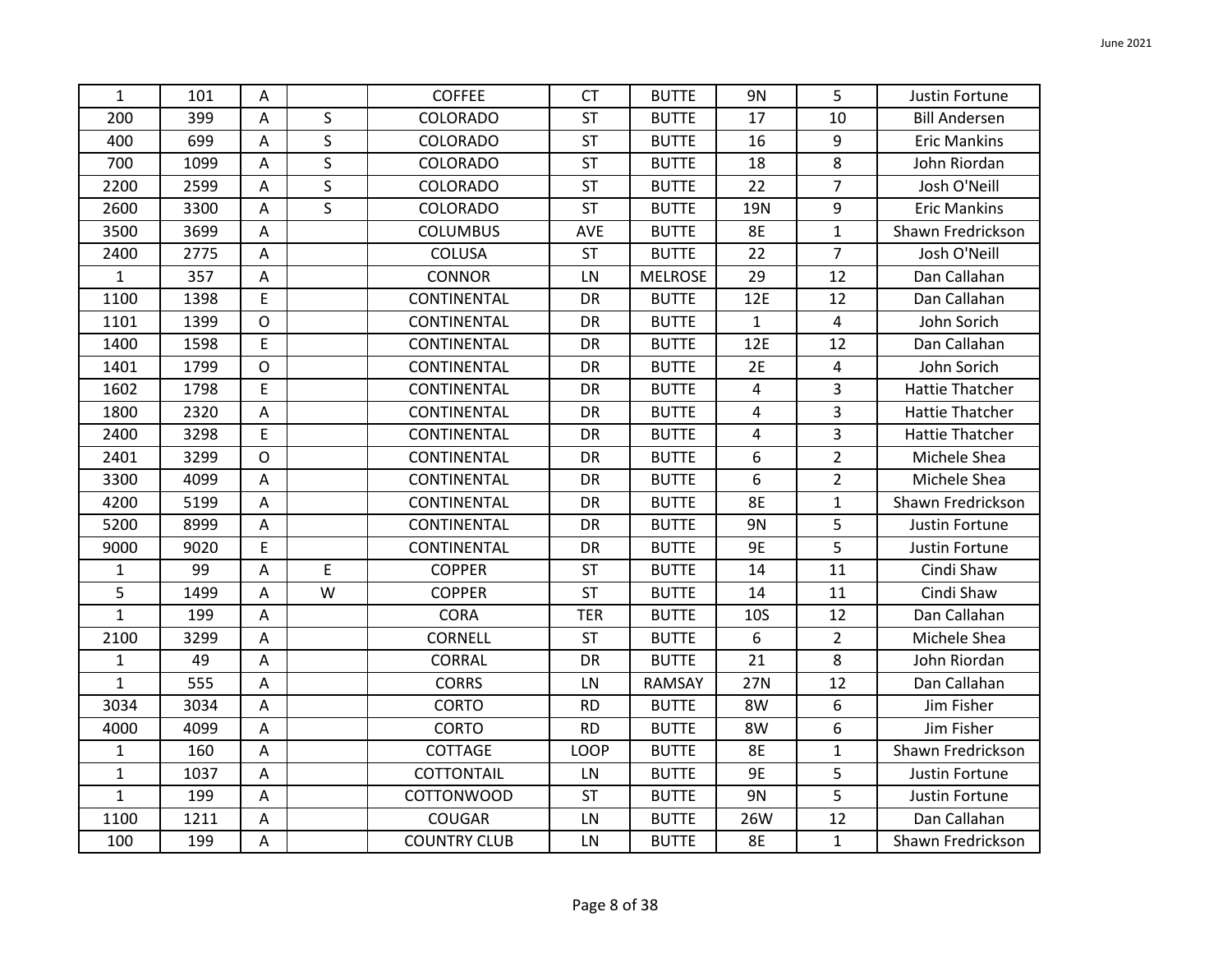| $\mathbf{1}$   | 189  | Α            |              | COW DOG              | LN          | <b>BUTTE</b>  | 26E        | 5              | Justin Fortune         |
|----------------|------|--------------|--------------|----------------------|-------------|---------------|------------|----------------|------------------------|
| $\mathbf{1}$   | 795  | Α            |              | <b>COW POKE</b>      | TRL         | RAMSAY        | 27N        | 12             | Dan Callahan           |
| $\mathbf{1}$   | 795  | A            |              | <b>COWPOKE</b>       | <b>TRL</b>  | RAMSAY        | 27N        | 12             | Dan Callahan           |
| 393            | 850  | Α            |              | COYOTE               | LN          | <b>BUTTE</b>  | <b>19S</b> | 5              | Justin Fortune         |
| 851            | 927  | Α            |              | <b>COYOTE</b>        | LN          | <b>BUTTE</b>  | 19W        | 5              | Justin Fortune         |
| 5210           | 5210 | E            |              | CRACKERVILLE         | <b>RD</b>   | RAMSAY        | <b>27S</b> | 12             | Dan Callahan           |
| 1400           | 2699 | A            |              | CRADBERRY            | <b>RD</b>   | RAMSAY        | 27N        | 12             | Dan Callahan           |
| 149            | 1119 | $\mathsf{O}$ |              | <b>CRADDOCK</b>      | <b>RD</b>   | RAMSAY        | 27N        | 12             | Dan Callahan           |
| 4000           | 4900 | Α            |              | <b>CRAZY SWEDE</b>   | <b>CRK</b>  | <b>DIVIDE</b> | 28         | 12             | Dan Callahan           |
| $\mathbf{1}$   | 29   | Α            |              | CRESCENT             | <b>ST</b>   | <b>BUTTE</b>  | 17         | 10             | <b>Bill Andersen</b>   |
| 2200           | 2299 | Α            |              | <b>CROSS</b>         | DR          | <b>BUTTE</b>  | 3          | $\overline{3}$ | <b>Hattie Thatcher</b> |
| 50             | 170  | A            |              | <b>CRYING GEORGE</b> | <b>RD</b>   | <b>BUTTE</b>  | <b>9N</b>  | 5              | Justin Fortune         |
| $\mathbf{1}$   | 125  | Α            | $\mathsf{N}$ | CRYSTAL              | <b>ST</b>   | <b>BUTTE</b>  | 17         | 10             | <b>Bill Andersen</b>   |
| 100            | 399  | Α            | S            | CRYSTAL              | ST          | <b>BUTTE</b>  | 17         | 10             | <b>Bill Andersen</b>   |
| 201            | 475  | Α            | ${\sf N}$    | CRYSTAL              | <b>ST</b>   | <b>BUTTE</b>  | 14         | 11             | Cindi Shaw             |
| 500            | 699  | Α            | S            | <b>CRYSTAL</b>       | <b>ST</b>   | <b>BUTTE</b>  | 16         | 9              | <b>Eric Mankins</b>    |
| 153            | 153  | $\mathsf O$  |              | <b>CURLY GULCH</b>   | <b>RD</b>   | <b>DIVIDE</b> | 28         | 12             | Dan Callahan           |
| 200            | 3999 | A            |              | <b>CURTIS</b>        | <b>ST</b>   | <b>BUTTE</b>  | 17         | 10             | <b>Bill Andersen</b>   |
| 200            | 299  | $\mathsf A$  |              | <b>CYPRUS</b>        | DR          | <b>BUTTE</b>  | 9E         | 5              | Justin Fortune         |
| 2400           | 2825 | A            |              | DAHLGREN             | <b>ST</b>   | <b>BUTTE</b>  | 6          | $\overline{2}$ | Michele Shea           |
| 10             | 99   | Α            | ${\sf N}$    | <b>DAKOTA</b>        | <b>ST</b>   | <b>BUTTE</b>  | 17         | 10             | <b>Bill Andersen</b>   |
| 100            | 399  | Α            | S            | <b>DAKOTA</b>        | <b>ST</b>   | <b>BUTTE</b>  | 17         | 10             | <b>Bill Andersen</b>   |
| 400            | 699  | Α            | S            | <b>DAKOTA</b>        | <b>ST</b>   | <b>BUTTE</b>  | 16         | 9              | <b>Eric Mankins</b>    |
| 700            | 1399 | Α            | $\mathsf S$  | <b>DAKOTA</b>        | <b>ST</b>   | <b>BUTTE</b>  | 18         | 8              | John Riordan           |
| 2200           | 2499 | Α            | S            | <b>DAKOTA</b>        | <b>ST</b>   | <b>BUTTE</b>  | 22         | $\overline{7}$ | Josh O'Neill           |
| 2500           | 2598 | E            | S            | <b>DAKOTA</b>        | <b>ST</b>   | <b>BUTTE</b>  | 22         | $\overline{7}$ | Josh O'Neill           |
| 2501           | 2599 | $\mathsf{O}$ | S            | <b>DAKOTA</b>        | <b>ST</b>   | <b>BUTTE</b>  | 19N        | 9              | <b>Eric Mankins</b>    |
| 2600           | 3299 | A            | S            | <b>DAKOTA</b>        | <b>ST</b>   | <b>BUTTE</b>  | 19N        | 9              | <b>Eric Mankins</b>    |
| 3500           | 3599 | A            | S            | <b>DAKOTA</b>        | <b>ST</b>   | <b>BUTTE</b>  | 19N        | 9              | <b>Eric Mankins</b>    |
| $\mathbf{1}$   | 899  | O            | W            | <b>DALY</b>          | <b>ST</b>   | <b>BUTTE</b>  | <b>10N</b> | 12             | Dan Callahan           |
| $\overline{2}$ | 898  | E            | W            | <b>DALY</b>          | <b>ST</b>   | <b>BUTTE</b>  | <b>10S</b> | 12             | Dan Callahan           |
| 116            | 160  | E            | E            | <b>DALY</b>          | <b>ST</b>   | <b>BUTTE</b>  | <b>10S</b> | 12             | Dan Callahan           |
| 117            | 159  | $\mathsf O$  | E            | <b>DALY</b>          | ST          | <b>BUTTE</b>  | <b>10N</b> | 12             | Dan Callahan           |
| 200            | 900  | $\mathsf A$  |              | <b>DAWSON</b>        | <b>LOOP</b> | RAMSAY        | <b>27S</b> | 12             | Dan Callahan           |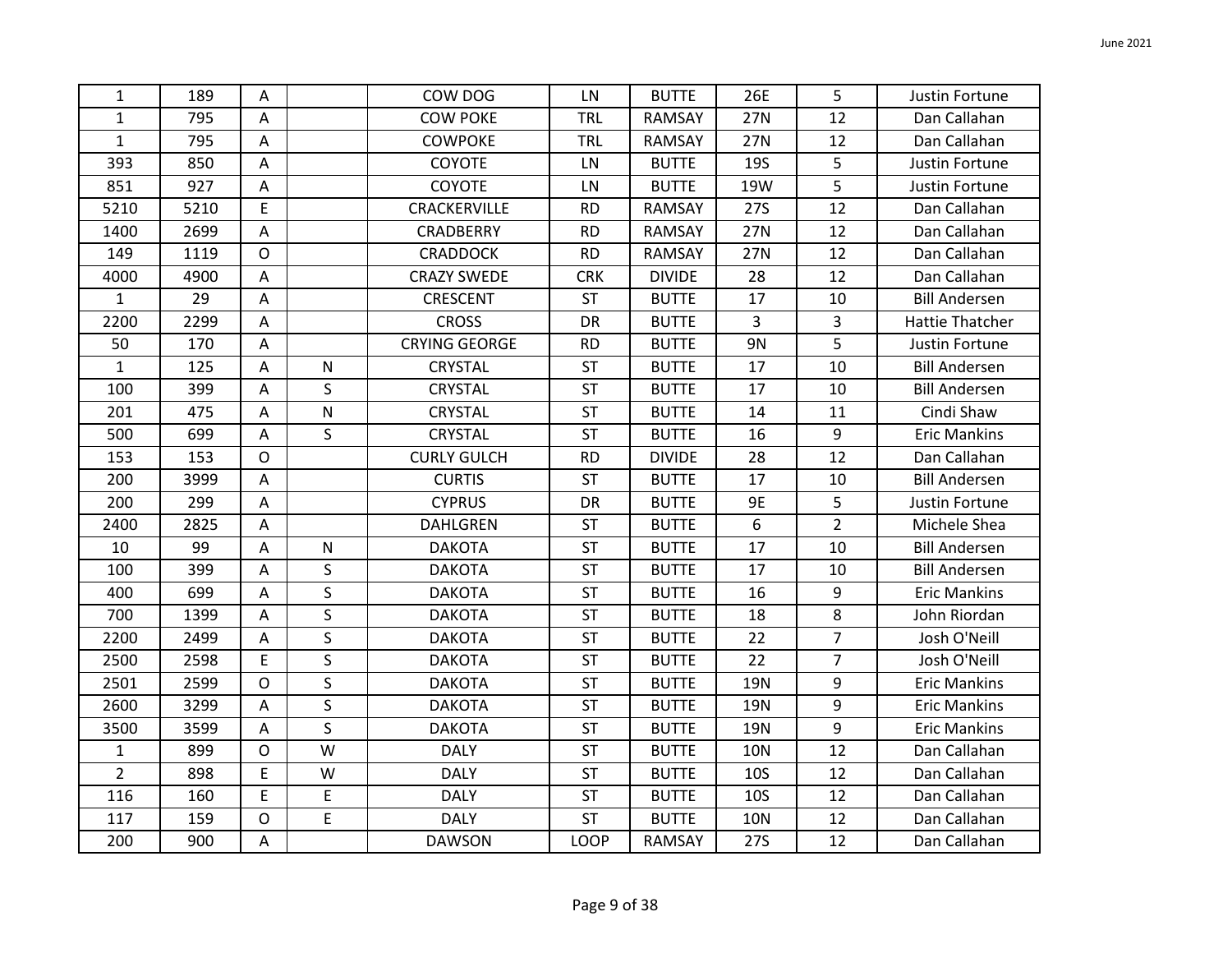| 1                | 479  | Α           |   | <b>DEADWOOD</b>      | <b>TRL</b>  | RAMSAY        | <b>27N</b> | 12             | Dan Callahan         |
|------------------|------|-------------|---|----------------------|-------------|---------------|------------|----------------|----------------------|
| $\mathbf{1}$     | 899  | Α           |   | <b>DEER</b>          | LN          | <b>BUTTE</b>  | 26W        | 12             | Dan Callahan         |
| 900              | 1199 | Α           |   | DELAWARE             | AVE         | <b>BUTTE</b>  | 18         | 8              | John Riordan         |
| 1527             | 1799 | Α           |   | DELAWARE             | <b>AVE</b>  | <b>BUTTE</b>  | 21         | 8              | John Riordan         |
| 2000             | 2999 | Α           |   | DELAWARE             | AVE         | <b>BUTTE</b>  | 22         | $\overline{7}$ | Josh O'Neill         |
| 129              | 214  | Α           |   | <b>DENALI</b>        | LN          | <b>BUTTE</b>  | <b>9E</b>  | 5              | Justin Fortune       |
| 600              | 699  | A           |   | <b>DESMET</b>        | <b>ST</b>   | <b>BUTTE</b>  | 16         | 9              | <b>Eric Mankins</b>  |
| $\boldsymbol{6}$ | 8    | E           |   | <b>DEWEY</b>         | <b>BLVD</b> | <b>BUTTE</b>  | 19N        | 9              | <b>Eric Mankins</b>  |
| 600              | 1098 | E           |   | <b>DEWEY</b>         | <b>BLVD</b> | <b>BUTTE</b>  | 8W         | 6              | Jim Fisher           |
| 601              | 1099 | $\circ$     |   | <b>DEWEY</b>         | <b>BLVD</b> | <b>BUTTE</b>  | 22         | $\overline{7}$ | Josh O'Neill         |
| 1100             | 1299 | A           |   | <b>DEWEY</b>         | <b>BLVD</b> | <b>BUTTE</b>  | 22         | $\overline{7}$ | Josh O'Neill         |
| 1301             | 1399 | $\mathsf O$ |   | <b>DEWEY</b>         | <b>BLVD</b> | <b>BUTTE</b>  | 22         | $\overline{7}$ | Josh O'Neill         |
| 1302             | 1398 | E           |   | <b>DEWEY</b>         | <b>BLVD</b> | <b>BUTTE</b>  | 8W         | 6              | Jim Fisher           |
| 1400             | 1899 | Α           |   | <b>DEWEY</b>         | <b>BLVD</b> | <b>BUTTE</b>  | 8W         | 6              | Jim Fisher           |
| 1900             | 2098 | E           |   | <b>DEWEY</b>         | <b>BLVD</b> | <b>BUTTE</b>  | 8W         | 6              | Jim Fisher           |
| 1901             | 2099 | $\circ$     |   | <b>DEWEY</b>         | <b>BLVD</b> | <b>BUTTE</b>  | 22         | $\overline{7}$ | Josh O'Neill         |
| 800              | 821  | А           |   | <b>DEXTER</b>        | AVE         | <b>BUTTE</b>  | 16         | 9              | <b>Eric Mankins</b>  |
| 2900             | 3235 | Α           |   | <b>DEXTER</b>        | <b>ST</b>   | <b>BUTTE</b>  | 2E         | 4              | John Sorich          |
| 500              | 699  | Α           | W | <b>DIAMOND</b>       | ST          | <b>BUTTE</b>  | 17         | 10             | <b>Bill Andersen</b> |
| 800              | 1441 | Α           | W | <b>DIAMOND</b>       | <b>ST</b>   | <b>BUTTE</b>  | 16         | 9              | <b>Eric Mankins</b>  |
| $\mathbf{1}$     | 3617 | Α           |   | <b>DIVIDE CREEK</b>  | <b>RD</b>   | <b>DIVIDE</b> | 28         | 12             | Dan Callahan         |
| 2900             | 3299 | Α           |   | <b>DIXON</b>         | <b>ST</b>   | <b>BUTTE</b>  | 8W         | 6              | Jim Fisher           |
| $\mathbf{1}$     | 533  | Α           |   | <b>DOWNHILL</b>      | LN          | <b>BUTTE</b>  | 26E        | 5              | Justin Fortune       |
| $\mathbf{1}$     | 145  | A           |   | <b>DRESDEN</b>       | ST          | <b>BUTTE</b>  | 16         | 9              | <b>Eric Mankins</b>  |
| 376              | 376  | E           |   | <b>DRESDEN</b>       | ST          | <b>BUTTE</b>  | 16         | 9              | <b>Eric Mankins</b>  |
| 400              | 403  | Α           |   | <b>DRIFTER</b>       | DR          | <b>BUTTE</b>  | 16         | 9              | <b>Eric Mankins</b>  |
| 1300             | 1499 | Α           |   | <b>DRIGGS</b>        | <b>ST</b>   | <b>BUTTE</b>  | 21         | 8              | John Riordan         |
| $\mathbf{1}$     | 199  | А           |   | <b>DRY BEAN</b>      | <b>RD</b>   | <b>BUTTE</b>  | <b>9E</b>  | 5              | Justin Fortune       |
| 1500             | 1699 | A           |   | <b>DUNDEE</b>        | ST          | <b>BUTTE</b>  | 21         | 8              | John Riordan         |
| 1500             | 1599 | A           |   | <b>DUNN</b>          | ST          | <b>BUTTE</b>  | <b>10S</b> | 12             | Dan Callahan         |
| 1600             | 1699 | Α           |   | <b>DUNN</b>          | <b>ST</b>   | <b>BUTTE</b>  | <b>10N</b> | 12             | Dan Callahan         |
| $\mathbf{1}$     | 1283 | Α           |   | <b>DURANT CANYON</b> | <b>RD</b>   | <b>RAMSAY</b> | <b>27S</b> | 12             | Dan Callahan         |
| $\mathbf{1}$     | 275  | A           |   | <b>DUSTY</b>         | <b>TRL</b>  | RAMSAY        | 27N        | 12             | Dan Callahan         |
| 300              | 981  | А           |   | <b>DYNAMITE</b>      | DR          | RAMSAY        | 27N        | 12             | Dan Callahan         |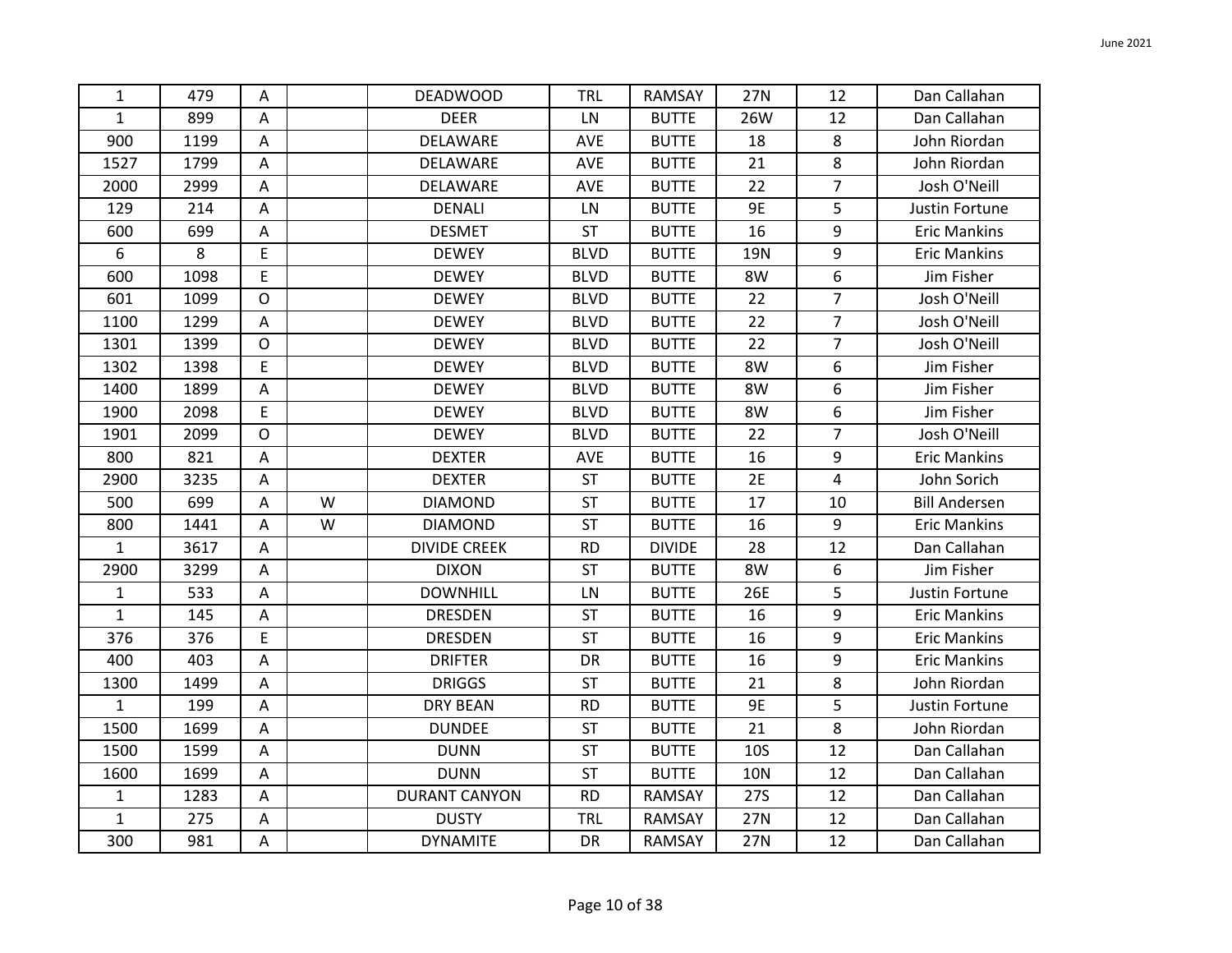| 200            | 3999 | A              |           | <b>EAGLE</b>            | <b>ST</b>  | <b>BUTTE</b> | 2E         | 4              | John Sorich            |
|----------------|------|----------------|-----------|-------------------------|------------|--------------|------------|----------------|------------------------|
| $\mathbf{1}$   | 465  | A              |           | <b>EAGLES NEST</b>      | LN         | <b>BUTTE</b> | 26W        | 12             | Dan Callahan           |
| $\mathbf{1}$   | 19   | $\overline{A}$ |           | <b>EARTH</b>            | LN         | <b>BUTTE</b> | 8E         | $\mathbf{1}$   | Shawn Fredrickson      |
| 2100           | 2290 | A              |           | <b>EAST</b>             | DR         | <b>BUTTE</b> | 3          | 3              | <b>Hattie Thatcher</b> |
| 3300           | 4145 | A              |           | <b>EAST LAKE</b>        | DR         | <b>BUTTE</b> | 8E         | 1              | Shawn Fredrickson      |
| 3400           | 5099 | Α              |           | <b>EAST RIDGE</b>       | <b>RD</b>  | <b>BUTTE</b> | 9N         | 5              | Justin Fortune         |
| 1402           | 1523 | A              |           | EASY                    | ST         | <b>BUTTE</b> | 8W         | 6              | Jim Fisher             |
| 500            | 599  | A              |           | <b>EDISON</b>           | <b>ST</b>  | <b>BUTTE</b> | 14         | 11             | Cindi Shaw             |
| 2500           | 3299 | A              |           | <b>EDWARDS</b>          | <b>ST</b>  | <b>BUTTE</b> | 6          | $\overline{2}$ | Michele Shea           |
| $\mathbf{1}$   | 239  | Α              |           | ELDERBERRY              | LN         | <b>BUTTE</b> | 8E         | 1              | Shawn Fredrickson      |
| $\mathbf{1}$   | 499  | A              |           | <b>ELDORA</b>           | DR         | <b>BUTTE</b> | 9E         | 5              | Justin Fortune         |
| 900            | 1299 | A              |           | <b>ELECTRIC</b>         | <b>ST</b>  | <b>BUTTE</b> | <b>19S</b> | 5              | Justin Fortune         |
| 108            | 383  | A              |           | ELIZABETH WARREN        | AVE        | <b>BUTTE</b> | 8E         | 1              | Shawn Fredrickson      |
| 1800           | 1861 | A              |           | <b>ELIZABETH WARREN</b> | AVE        | <b>BUTTE</b> | 8W         | 6              | Jim Fisher             |
| 2800           | 2898 | E              |           | <b>ELIZABETH WARREN</b> | AVE        | <b>BUTTE</b> | 9W         | 6              | Jim Fisher             |
| 2801           | 2899 | $\mathsf{O}$   |           | <b>ELIZABETH WARREN</b> | <b>AVE</b> | <b>BUTTE</b> | <b>8E</b>  | $\mathbf{1}$   | Shawn Fredrickson      |
| 2900           | 4049 | Α              |           | <b>ELIZABETH WARREN</b> | AVE        | <b>BUTTE</b> | <b>8E</b>  | $\mathbf{1}$   | Shawn Fredrickson      |
| $\overline{2}$ | 6    | A              |           | <b>ELK</b>              | <b>TRL</b> | RAMSAY       | <b>27S</b> | 12             | Dan Callahan           |
| 80             | 799  | A              |           | <b>ELKHORN</b>          | LN         | <b>BUTTE</b> | 28         | 12             | Dan Callahan           |
| 1500           | 1999 | A              |           | ELM                     | <b>ST</b>  | <b>BUTTE</b> | 21         | 8              | John Riordan           |
| 2000           | 2399 | A              |           | <b>ELM</b>              | <b>ST</b>  | <b>BUTTE</b> | 2W         | 4              | John Sorich            |
| 2400           | 3099 | A              |           | <b>ELM</b>              | <b>ST</b>  | <b>BUTTE</b> | 2E         | 4              | John Sorich            |
| $\mathbf{1}$   | 1299 | A              |           | <b>EMMA</b>             | <b>ST</b>  | <b>BUTTE</b> | 18         | 8              | John Riordan           |
| $\mathbf 1$    | 99   | A              | ${\sf N}$ | <b>EMMET</b>            | AVE        | <b>BUTTE</b> | 17         | 10             | <b>Bill Andersen</b>   |
| $\mathbf{1}$   | 299  | A              | $\sf S$   | <b>EMMET</b>            | AVE        | <b>BUTTE</b> | 17         | 10             | <b>Bill Andersen</b>   |
| 100            | 198  | E              | ${\sf N}$ | <b>EMMET</b>            | AVE        | <b>BUTTE</b> | 14         | 11             | Cindi Shaw             |
| 101            | 199  | $\mathsf O$    | ${\sf N}$ | <b>EMMET</b>            | AVE        | <b>BUTTE</b> | 17         | 10             | <b>Bill Andersen</b>   |
| 200            | 899  | A              | ${\sf N}$ | <b>EMMET</b>            | AVE        | <b>BUTTE</b> | 14         | 11             | Cindi Shaw             |
| 300            | 599  | A              | $\sf S$   | <b>EMMET</b>            | AVE        | <b>BUTTE</b> | 16         | 9              | <b>Eric Mankins</b>    |
| 900            | 1198 | E              | ${\sf N}$ | <b>EMMET</b>            | AVE        | <b>BUTTE</b> | 14         | 11             | Cindi Shaw             |
| 901            | 1199 | $\mathsf{O}$   | ${\sf N}$ | <b>EMMET</b>            | AVE        | <b>BUTTE</b> | 11         | 11             | Cindi Shaw             |
| 600            | 1099 | A              |           | <b>EMPIRE</b>           | <b>ST</b>  | <b>BUTTE</b> | 14         | 11             | Cindi Shaw             |
| $\mathbf{1}$   | 499  | A              |           | <b>EQUUS</b>            | DR         | <b>BUTTE</b> | 9E         | 5              | Justin Fortune         |
| 900            | 999  | $\mathsf A$    |           | <b>ERGO</b>             | ST         | <b>BUTTE</b> | 18         | 8              | John Riordan           |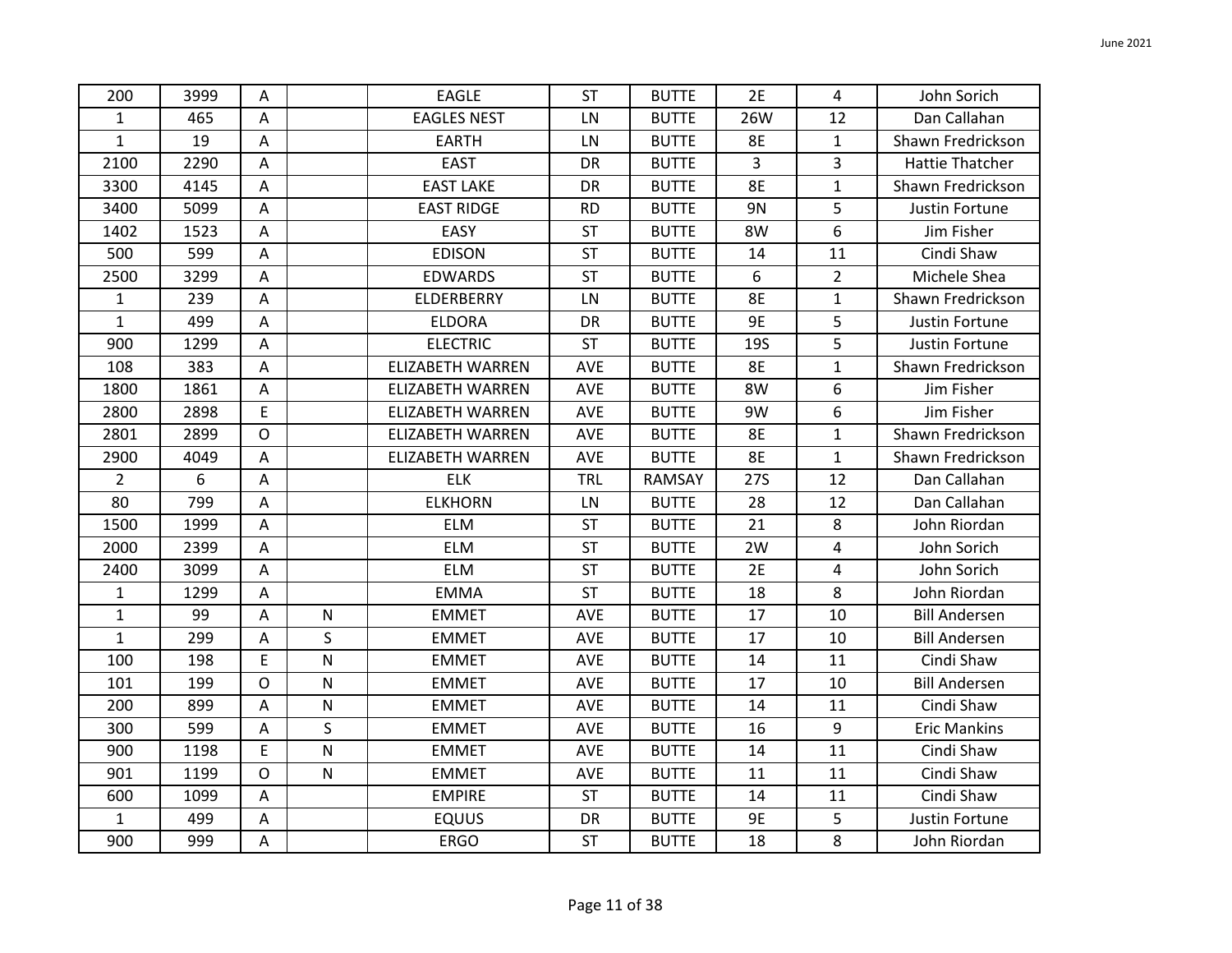|              | 1799   |                         |                         |                   |            |               |              | $\overline{7}$ |                        |
|--------------|--------|-------------------------|-------------------------|-------------------|------------|---------------|--------------|----------------|------------------------|
| 600          |        | Α                       |                         | <b>EVANS</b>      | <b>AVE</b> | <b>BUTTE</b>  | 22           |                | Josh O'Neill           |
| 2400         | 3299   | A                       |                         | <b>EVANS</b>      | <b>ST</b>  | <b>BUTTE</b>  | 6            | $\overline{2}$ | Michele Shea           |
| 2490         | 2733   | $\mathsf A$             |                         | <b>EVANS</b>      | AVE        | <b>BUTTE</b>  | 6            | $\overline{2}$ | Michele Shea           |
| 3018         | 3220   | A                       |                         | <b>EVANS</b>      | AVE        | <b>BUTTE</b>  | 6            | $\overline{2}$ | Michele Shea           |
| $\mathbf{1}$ | 99     | A                       |                         | EVERGREEN         | <b>WAY</b> | <b>BUTTE</b>  | 9E           | 5              | Justin Fortune         |
| $\mathbf 1$  | 99     | A                       | ${\sf N}$               | <b>EXCELSIOR</b>  | AVE        | <b>BUTTE</b>  | 17           | 10             | <b>Bill Andersen</b>   |
| $\mathbf{1}$ | 299    | A                       | S                       | <b>EXCELSIOR</b>  | AVE        | <b>BUTTE</b>  | 17           | 10             | <b>Bill Andersen</b>   |
| 100          | 198    | E                       | $\mathsf{N}$            | <b>EXCELSIOR</b>  | AVE        | <b>BUTTE</b>  | 17           | 10             | <b>Bill Andersen</b>   |
| 101          | 199    | $\mathsf{O}$            | ${\sf N}$               | <b>EXCELSIOR</b>  | AVE        | <b>BUTTE</b>  | 14           | 11             | Cindi Shaw             |
| 200          | 599    | $\mathsf A$             | ${\sf N}$               | <b>EXCELSIOR</b>  | AVE        | <b>BUTTE</b>  | 14           | 11             | Cindi Shaw             |
| 300          | 1099   | A                       | $\mathsf{S}$            | <b>EXCELSIOR</b>  | <b>AVE</b> | <b>BUTTE</b>  | 16           | 9              | <b>Eric Mankins</b>    |
| 600          | 2125   | A                       | $\overline{\mathsf{N}}$ | <b>EXCELSIOR</b>  | AVE        | <b>BUTTE</b>  | 14           | 11             | Cindi Shaw             |
| 1300         | 3699   | A                       |                         | <b>FAIRMONT</b>   | <b>RD</b>  | <b>RAMSAY</b> | <b>27S</b>   | 12             | Dan Callahan           |
| 2900         | 3199   | A                       |                         | <b>FAIRMONT</b>   | <b>ST</b>  | <b>BUTTE</b>  | 2E           | 4              | John Sorich            |
| 3            | 11     | A                       |                         | <b>FAIRWAY</b>    | DR         | <b>BUTTE</b>  | <b>8E</b>    | $\mathbf{1}$   | Shawn Fredrickson      |
| 2100         | 2299   | A                       |                         | <b>FAIRWAY</b>    | AVE        | <b>BUTTE</b>  | 4            | 3              | <b>Hattie Thatcher</b> |
| 1600         | 1699   | Α                       |                         | <b>FARRAGUT</b>   | <b>AVE</b> | <b>BUTTE</b>  | 2W           | 4              | John Sorich            |
| 1700         | 1898   | E                       |                         | FARRAGUT          | AVE        | <b>BUTTE</b>  | 2E           | 4              | John Sorich            |
| 1701         | 1899   | $\mathsf{O}$            |                         | <b>FARRAGUT</b>   | AVE        | <b>BUTTE</b>  | 2W           | 4              | John Sorich            |
| 1900         | 2398   | E                       |                         | FARRAGUT          | AVE        | <b>BUTTE</b>  | 4            | 3              | <b>Hattie Thatcher</b> |
| 1901         | 2399   | $\circ$                 |                         | FARRAGUT          | AVE        | <b>BUTTE</b>  | 3            | 3              | <b>Hattie Thatcher</b> |
| 2400         | 2424   | E                       |                         | <b>FARRAGUT</b>   | AVE        | <b>BUTTE</b>  | 6            | $\overline{2}$ | Michele Shea           |
| 2401         | 2425   | $\mathsf{O}$            |                         | FARRAGUT          | AVE        | <b>BUTTE</b>  | 3            | 3              | <b>Hattie Thatcher</b> |
| 2500         | 3010   | A                       |                         | FARRAGUT          | AVE        | <b>BUTTE</b>  | 6            | $\overline{2}$ | Michele Shea           |
| 1100         | 1399   | $\mathsf A$             |                         | <b>FARRELL</b>    | <b>ST</b>  | <b>BUTTE</b>  | 18           | 8              | John Riordan           |
| 1901         | 2799   | A                       |                         | <b>FARRELL</b>    | <b>ST</b>  | <b>BUTTE</b>  | $\mathbf{1}$ | 4              | John Sorich            |
| 2110         | 2140   | $\mathsf{A}$            |                         | <b>FAT JACK</b>   | <b>RD</b>  | <b>BUTTE</b>  | 9N           | 5              | Justin Fortune         |
| 100          | 199    | $\mathsf A$             |                         | <b>FAWN</b>       | <b>DR</b>  | <b>BUTTE</b>  | 26W          | 12             | Dan Callahan           |
| $\mathbf{1}$ | 85     | A                       |                         | <b>FELDSPAR</b>   | <b>WAY</b> | <b>BUTTE</b>  | 8W           | 6              | Jim Fisher             |
| 100          | 1299   | A                       | $\mathsf E$             | <b>FIRST</b>      | <b>ST</b>  | <b>BUTTE</b>  | 18           | 8              | John Riordan           |
| $\mathbf{1}$ | 8091   | $\mathsf A$             |                         | <b>FISH CREEK</b> | <b>RD</b>  | <b>BUTTE</b>  | 9E           | 5              | Justin Fortune         |
| 2101         | 2411   | $\overline{\mathsf{A}}$ |                         | <b>FIVE MILE</b>  | <b>RD</b>  | <b>BUTTE</b>  | 9N           | 5              | Justin Fortune         |
| 100          | 199    | A                       |                         | <b>FLEECER</b>    | DR         | <b>BUTTE</b>  | <b>8E</b>    | $\mathbf{1}$   | Shawn Fredrickson      |
| 116010       | 116111 | $\mathsf A$             |                         | <b>FLEECER</b>    | <b>RD</b>  | <b>BUTTE</b>  | <b>27S</b>   | 12             | Dan Callahan           |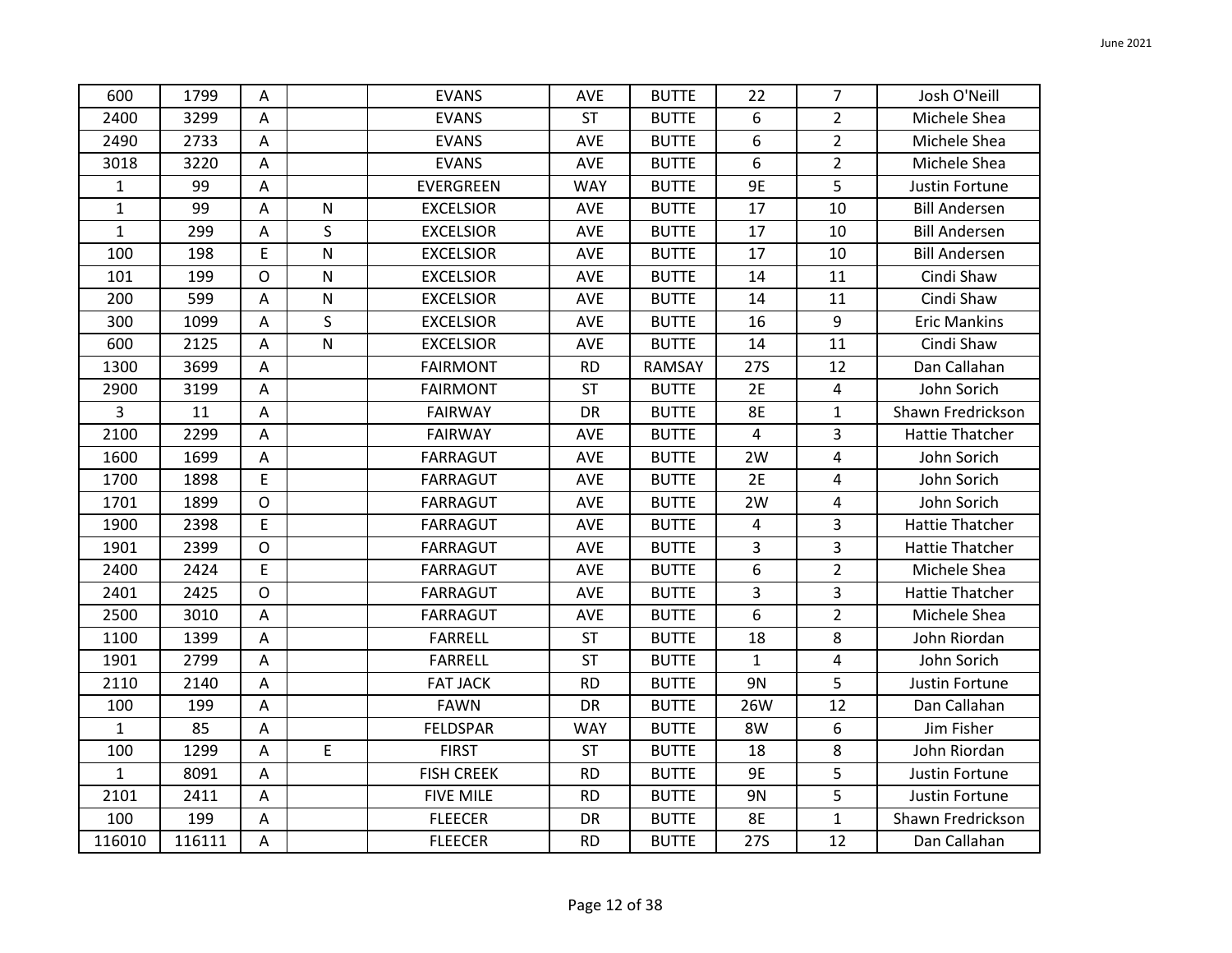| 100          | 1000 | $\overline{A}$            |              | <b>FLINT CREEK</b> | <b>RD</b>   | RAMSAY       | 27N            | 12             | Dan Callahan           |
|--------------|------|---------------------------|--------------|--------------------|-------------|--------------|----------------|----------------|------------------------|
| 2400         | 3699 | A                         |              | <b>FLORAL</b>      | <b>BLVD</b> | <b>BUTTE</b> | 6              | $\overline{2}$ | Michele Shea           |
| 1600         | 1799 | A                         |              | <b>FLORENCE</b>    | <b>AVE</b>  | <b>BUTTE</b> | 21             | 8              | John Riordan           |
| 1800         | 2399 | Α                         |              | <b>FLORENCE</b>    | AVE         | <b>BUTTE</b> | 3              | 3              | <b>Hattie Thatcher</b> |
| 2400         | 2499 | A                         |              | <b>FLORENCE</b>    | <b>AVE</b>  | <b>BUTTE</b> | 22             | $\overline{7}$ | Josh O'Neill           |
| 1800         | 1899 | A                         |              | <b>FLORIDA</b>     | AVE         | <b>BUTTE</b> | 2W             | $\overline{4}$ | John Sorich            |
| 1900         | 2099 | A                         |              | <b>FLORIDA</b>     | AVE         | <b>BUTTE</b> | $\overline{3}$ | 3              | <b>Hattie Thatcher</b> |
| 3840         | 3840 | E                         |              | <b>FOOTHILL</b>    | DR          | <b>BUTTE</b> | <b>19S</b>     | 5              | Justin Fortune         |
| 4800         | 4977 | $\boldsymbol{\mathsf{A}}$ |              | <b>FOOTHILL</b>    | <b>RD</b>   | <b>BUTTE</b> | <b>19S</b>     | 5              | Justin Fortune         |
| $\mathbf{1}$ | 37   | A                         |              | <b>FORTUNE</b>     | <b>CIR</b>  | <b>BUTTE</b> | 19N            | 9              | <b>Eric Mankins</b>    |
| 751          | 930  | A                         |              | <b>FOUR MILE</b>   | <b>RD</b>   | <b>BUTTE</b> | <b>19S</b>     | 5              | Justin Fortune         |
| 931          | 931  | $\mathsf O$               |              | <b>FOUR MILE</b>   | <b>RD</b>   | <b>BUTTE</b> | <b>19S</b>     | 5              | Justin Fortune         |
| 932          | 1799 | A                         |              | <b>FOUR MILE</b>   | <b>RD</b>   | <b>BUTTE</b> | <b>19S</b>     | 5              | Justin Fortune         |
| 1800         | 2001 | A                         |              | <b>FOUR MILE</b>   | <b>RD</b>   | <b>BUTTE</b> | 8W             | 6              | Jim Fisher             |
| 2002         | 2005 | A                         |              | <b>FOUR MILE</b>   | <b>RD</b>   | <b>BUTTE</b> | <b>19S</b>     | 5              | Justin Fortune         |
| 300          | 399  | A                         |              | <b>FOX</b>         | <b>DR</b>   | <b>BUTTE</b> | 9N             | 5              | Justin Fortune         |
| 100          | 199  | Α                         |              | <b>FOX RUN</b>     | <b>RD</b>   | <b>BUTTE</b> | 26W            | 12             | Dan Callahan           |
| 100          | 199  | A                         |              | <b>FOXTAIL</b>     | LN          | <b>BUTTE</b> | <b>9E</b>      | 5              | Justin Fortune         |
| 500          | 599  | A                         | ${\sf N}$    | <b>FRANKLIN</b>    | <b>ST</b>   | <b>BUTTE</b> | 14             | 11             | Cindi Shaw             |
| 900          | 999  | A                         | $\mathsf{S}$ | <b>FRANKLIN</b>    | <b>ST</b>   | <b>BUTTE</b> | 16             | 9              | <b>Eric Mankins</b>    |
| 1900         | 1999 | A                         | $\mathsf{S}$ | <b>FRANKLIN</b>    | ST          | <b>BUTTE</b> | 16             | 9              | <b>Eric Mankins</b>    |
| $\mathbf{1}$ | 199  | A                         | W            | <b>FREMONT</b>     | <b>ST</b>   | <b>BUTTE</b> | 18             | 8              | John Riordan           |
| 10           | 199  | Α                         | $\mathsf E$  | <b>FREMONT</b>     | <b>ST</b>   | <b>BUTTE</b> | 18             | 8              | John Riordan           |
| $\mathbf{1}$ | 199  | A                         |              | <b>FROG POND</b>   | <b>RD</b>   | <b>BUTTE</b> | <b>10N</b>     | 12             | Dan Callahan           |
| 200          | 873  | Α                         |              | <b>FROG POND</b>   | <b>RD</b>   | <b>BUTTE</b> | 12E            | 12             | Dan Callahan           |
| $\mathbf{1}$ | 399  | A                         | W            | <b>FRONT</b>       | <b>ST</b>   | <b>BUTTE</b> | 18             | 8              | John Riordan           |
| 100          | 1399 | A                         | E            | <b>FRONT</b>       | <b>ST</b>   | <b>BUTTE</b> | 18             | 8              | John Riordan           |
| $\mathbf{1}$ | 180  | A                         |              | <b>FROST</b>       | LN          | <b>BUTTE</b> | 9E             | 5              | Justin Fortune         |
| 10           | 99   | A                         | $\mathsf E$  | <b>GAGNON</b>      | <b>ST</b>   | <b>BUTTE</b> | 14             | 11             | Cindi Shaw             |
| 200          | 399  | A                         | W            | <b>GAGNON</b>      | <b>ST</b>   | <b>BUTTE</b> | 14             | 11             | Cindi Shaw             |
| 300          | 399  | A                         |              | <b>GALAXY</b>      | DR          | <b>BUTTE</b> | <b>8E</b>      | $\mathbf{1}$   | Shawn Fredrickson      |
| $\mathbf{1}$ | 1139 | A                         | W            | <b>GALENA</b>      | <b>ST</b>   | <b>BUTTE</b> | 17             | 10             | <b>Bill Andersen</b>   |
| 10           | 499  | Α                         | E            | <b>GALENA</b>      | <b>ST</b>   | <b>BUTTE</b> | 17             | 10             | <b>Bill Andersen</b>   |
| 300          | 675  | $\boldsymbol{\mathsf{A}}$ |              | <b>GARDEN</b>      | AVE         | <b>BUTTE</b> | 18             | 8              | John Riordan           |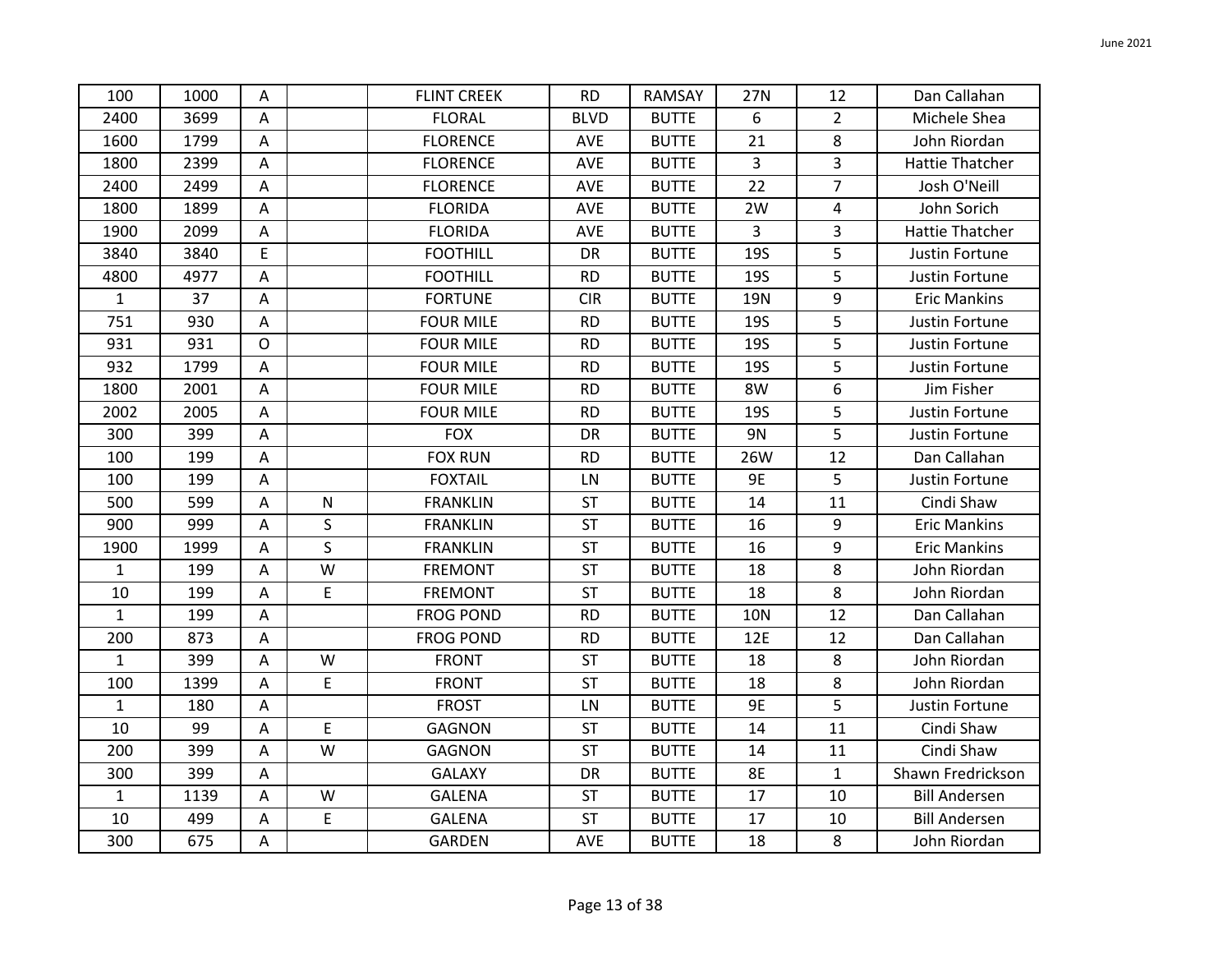| 100            | 100    | Α                       | <b>GARDENS</b>      | <b>WAY</b> | <b>BUTTE</b> | 4            | 3              | <b>Hattie Thatcher</b> |
|----------------|--------|-------------------------|---------------------|------------|--------------|--------------|----------------|------------------------|
| 101            | 160    | A                       | <b>GARDENS</b>      | <b>WAY</b> | <b>BUTTE</b> | 4            | 3              | <b>Hattie Thatcher</b> |
| 1500           | 1899   | A                       | GARFIELD            | ST         | <b>BUTTE</b> | 2E           | 4              | John Sorich            |
| 1900           | 2099   | Α                       | <b>GARFIELD</b>     | <b>ST</b>  | <b>BUTTE</b> | 4            | 3              | <b>Hattie Thatcher</b> |
| 2602           | 2602   | E                       | GARFIELD            | <b>AVE</b> | <b>BUTTE</b> | 6            | $\overline{2}$ | Michele Shea           |
| 1600           | 2099   | $\overline{A}$          | <b>GARLAND</b>      | <b>AVE</b> | <b>BUTTE</b> | 8W           | 6              | Jim Fisher             |
| 1800           | 2399   | A                       | <b>GARRISON</b>     | AVE        | <b>BUTTE</b> | 22           | $\overline{7}$ | Josh O'Neill           |
| 100            | 1099   | A                       | <b>GAYLORD</b>      | <b>ST</b>  | <b>BUTTE</b> | 18           | 8              | John Riordan           |
| 1500           | 1799   | A                       | <b>GAYLORD</b>      | <b>ST</b>  | <b>BUTTE</b> | 21           | 8              | John Riordan           |
| 1801           | 2399   | $\mathsf A$             | <b>GAYLORD</b>      | <b>ST</b>  | <b>BUTTE</b> | 22           | $\overline{7}$ | Josh O'Neill           |
| 3500           | 3899   | A                       | <b>GAYLORD</b>      | <b>ST</b>  | <b>BUTTE</b> | 8W           | 6              | Jim Fisher             |
| $\mathbf{1}$   | 1019   | A                       | <b>GELANDE</b>      | <b>MTN</b> | <b>BUTTE</b> | 26E          | 5              | Justin Fortune         |
| 4100           | 4199   | A                       | <b>GENEVA</b>       | LN         | <b>BUTTE</b> | 9N           | 5              | Justin Fortune         |
| $\mathbf{1}$   | 1099   | $\mathsf{O}$            | <b>GEORGE</b>       | <b>ST</b>  | <b>BUTTE</b> | 21           | 8              | John Riordan           |
| $\overline{2}$ | 1098   | E                       | <b>GEORGE</b>       | <b>ST</b>  | <b>BUTTE</b> | 22           | 7              | Josh O'Neill           |
| 1100           | 1399   | $\mathsf A$             | <b>GEORGE</b>       | <b>ST</b>  | <b>BUTTE</b> | 21           | 8              | John Riordan           |
| 1400           | 1698   | E                       | <b>GEORGE</b>       | <b>ST</b>  | <b>BUTTE</b> | 22           | $\overline{7}$ | Josh O'Neill           |
| 1401           | 1999   | $\mathsf{O}$            | <b>GEORGE</b>       | <b>ST</b>  | <b>BUTTE</b> | 21           | 8              | John Riordan           |
| 1700           | 1998   | E                       | <b>GEORGE</b>       | ST         | <b>BUTTE</b> | 2W           | 4              | John Sorich            |
| 2000           | 2399   | A                       | <b>GEORGE</b>       | <b>ST</b>  | <b>BUTTE</b> | 2W           | 4              | John Sorich            |
| 2400           | 2799   | $\mathsf{A}$            | <b>GEORGE</b>       | ST         | <b>BUTTE</b> | 2E           | 4              | John Sorich            |
| 1800           | 1898   | E                       | <b>GEORGIA</b>      | AVE        | <b>BUTTE</b> | 2W           | 4              | John Sorich            |
| 1801           | 1897   | $\mathsf{O}$            | <b>GEORGIA</b>      | <b>AVE</b> | <b>BUTTE</b> | $\mathbf{3}$ | 3              | <b>Hattie Thatcher</b> |
| 105            | 119591 | $\overline{A}$          | <b>GERMAN GULCH</b> | <b>RD</b>  | <b>BUTTE</b> | <b>27S</b>   | 12             | Dan Callahan           |
| 1400           | 2099   | $\mathsf A$             | <b>GILMAN</b>       | AVE        | <b>BUTTE</b> | 8W           | 6              | Jim Fisher             |
| 400            | 699    | $\mathsf A$             | <b>GIRARD</b>       | <b>AVE</b> | <b>BUTTE</b> | 16           | 9              | <b>Eric Mankins</b>    |
| $\mathbf{1}$   | 453    | A                       | <b>GLACIER LILY</b> | LN         | <b>BUTTE</b> | 26W          | 12             | Dan Callahan           |
| $\mathbf{1}$   | 20     | A                       | <b>GLADSTONE</b>    | <b>TER</b> | <b>BUTTE</b> | <b>10S</b>   | 12             | Dan Callahan           |
| 1600           | 1999   | $\overline{\mathsf{A}}$ | <b>GLADSTONE</b>    | <b>AVE</b> | <b>BUTTE</b> | 2E           | 4              | John Sorich            |
| 2000           | 2299   | A                       | <b>GLADSTONE</b>    | <b>AVE</b> | <b>BUTTE</b> | 4            | 3              | Hattie Thatcher        |
| 2300           | 2398   | E                       | <b>GLADSTONE</b>    | AVE        | <b>BUTTE</b> | 4            | 3              | <b>Hattie Thatcher</b> |
| 2301           | 2399   | $\mathsf{O}$            | <b>GLADSTONE</b>    | <b>AVE</b> | <b>BUTTE</b> | 6            | $\overline{2}$ | Michele Shea           |
| 2400           | 3599   | A                       | <b>GLADSTONE</b>    | AVE        | <b>BUTTE</b> | 6            | $\overline{2}$ | Michele Shea           |
| 3600           | 3999   | $\mathsf A$             | <b>GLADSTONE</b>    | AVE        | <b>BUTTE</b> | 8E           | $\mathbf 1$    | Shawn Fredrickson      |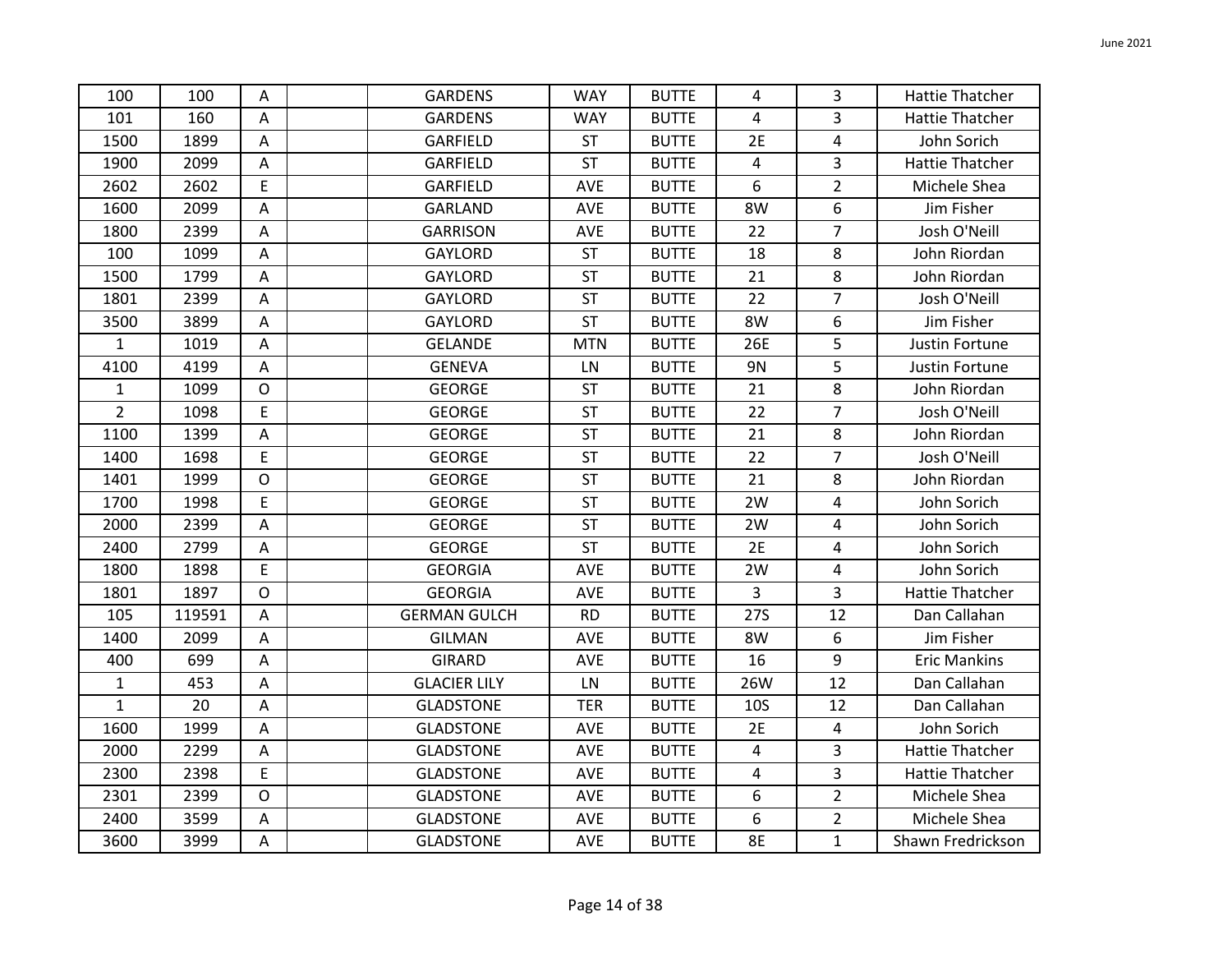| $\mathbf{1}$ | 322  | A                         | E           | GOLD                    | <b>ST</b>  | <b>BUTTE</b> | 17         | 10             | <b>Bill Andersen</b> |
|--------------|------|---------------------------|-------------|-------------------------|------------|--------------|------------|----------------|----------------------|
| $\mathbf{1}$ | 599  | A                         | W           | GOLD                    | <b>ST</b>  | <b>BUTTE</b> | 16         | 9              | <b>Eric Mankins</b>  |
| 600          | 798  | E                         | W           | GOLD                    | ST         | <b>BUTTE</b> | 16         | 9              | <b>Eric Mankins</b>  |
| 601          | 799  | $\circ$                   | W           | GOLD                    | <b>ST</b>  | <b>BUTTE</b> | 17         | 10             | <b>Bill Andersen</b> |
| 900          | 1499 | A                         | W           | GOLD                    | ST         | <b>BUTTE</b> | 16         | 9              | <b>Eric Mankins</b>  |
| 2600         | 3299 | Α                         |             | <b>GOODWIN</b>          | <b>ST</b>  | <b>BUTTE</b> | 6          | $\overline{2}$ | Michele Shea         |
| 275          | 275  | $\mathsf{O}$              |             | <b>GOPHER</b>           | <b>RD</b>  | <b>BUTTE</b> | 26W        | 12             | Dan Callahan         |
| 202          | 299  | $\boldsymbol{\mathsf{A}}$ |             | <b>GRACE</b>            | <b>RD</b>  | WHITEHALL    | 9E         | 5              | Justin Fortune       |
| 1600         | 1999 | $\boldsymbol{\mathsf{A}}$ |             | GRAND                   | AVE        | <b>BUTTE</b> | 21         | 8              | John Riordan         |
| 2000         | 2399 | A                         |             | <b>GRAND</b>            | AVE        | <b>BUTTE</b> | 2W         | 4              | John Sorich          |
| 2400         | 3099 | A                         |             | <b>GRAND</b>            | <b>AVE</b> | <b>BUTTE</b> | 2E         | 4              | John Sorich          |
| 100          | 199  | A                         |             | GRANDVIEW               | DR         | <b>BUTTE</b> | 9N         | 5              | Justin Fortune       |
| $\mathbf{1}$ | 399  | A                         | W           | <b>GRANITE</b>          | ST         | <b>BUTTE</b> | 14         | 11             | Cindi Shaw           |
| 17           | 397  | A                         | E           | <b>GRANITE</b>          | <b>ST</b>  | <b>BUTTE</b> | 14         | 11             | Cindi Shaw           |
| 400          | 858  | E                         | W           | <b>GRANITE</b>          | ST         | <b>BUTTE</b> | 17         | 10             | <b>Bill Andersen</b> |
| 401          | 859  | $\circ$                   | W           | <b>GRANITE</b>          | <b>ST</b>  | <b>BUTTE</b> | 14         | 11             | Cindi Shaw           |
| 900          | 1099 | $\mathsf A$               | W           | <b>GRANITE</b>          | ST         | <b>BUTTE</b> | 14         | 11             | Cindi Shaw           |
| 1100         | 1500 | E                         | W           | <b>GRANITE</b>          | <b>ST</b>  | <b>BUTTE</b> | 17         | 10             | <b>Bill Andersen</b> |
| 1101         | 1501 | $\mathsf{O}$              | W           | <b>GRANITE</b>          | <b>ST</b>  | <b>BUTTE</b> | 14         | 11             | Cindi Shaw           |
| 300          | 399  | $\mathsf A$               |             | <b>GRANITE MOUNTAIN</b> | <b>RD</b>  | <b>BUTTE</b> | 16         | 9              | <b>Eric Mankins</b>  |
| $\mathbf{1}$ | 2861 | A                         |             | <b>GRASSY MEADOW</b>    | <b>RD</b>  | RAMSAY       | 27N        | 12             | Dan Callahan         |
| 50           | 299  | A                         |             | GRAVEL                  | LN         | RAMSAY       | 27N        | 12             | Dan Callahan         |
| $\mathbf{1}$ | 405  | A                         |             | <b>GRAY GHOST</b>       | PT         | <b>BUTTE</b> | 12E        | 12             | Dan Callahan         |
| $\mathbf{1}$ | 3999 | A                         |             | <b>GREEN</b>            | LN         | <b>BUTTE</b> | <b>8E</b>  | $\mathbf{1}$   | Shawn Fredrickson    |
| 3000         | 3099 | Α                         |             | <b>GREEN</b>            | <b>CIR</b> | <b>BUTTE</b> | 8W         | 6              | Jim Fisher           |
| 100          | 799  | $\mathsf A$               |             | <b>GREEN ACRES</b>      | DR         | <b>BUTTE</b> | 9N         | 5              | Justin Fortune       |
| 200          | 399  | A                         |             | <b>GREEN ACRES</b>      | <b>CT</b>  | <b>BUTTE</b> | 9N         | 5              | Justin Fortune       |
| $\mathbf{1}$ | 202  | A                         | $\mathsf E$ | <b>GREENWOOD</b>        | AVE        | <b>BUTTE</b> | 22         | $\overline{7}$ | Josh O'Neill         |
| $\mathbf{1}$ | 499  | Α                         | W           | GREENWOOD               | AVE        | <b>BUTTE</b> | 16         | 9              | <b>Eric Mankins</b>  |
| 250          | 2510 | $\boldsymbol{\mathsf{A}}$ |             | <b>GREGSON</b>          | LN         | RAMSAY       | <b>27S</b> | 12             | Dan Callahan         |
| 2871         | 2871 | $\mathsf{O}$              |             | GREGSON                 | ${\sf LN}$ | RAMSAY       | 27S        | 12             | Dan Callahan         |
| 2900         | 3199 | A                         |             | <b>GREGSON</b>          | <b>ST</b>  | <b>BUTTE</b> | 2E         | 4              | John Sorich          |
| 1100         | 1399 | Α                         |             | <b>GRIZZLY</b>          | <b>TRL</b> | <b>BUTTE</b> | 26W        | 12             | Dan Callahan         |
| $\mathbf{1}$ | 99   | A                         |             | <b>GULLY</b>            | DR         | <b>BUTTE</b> | 26E        | $\overline{5}$ | Justin Fortune       |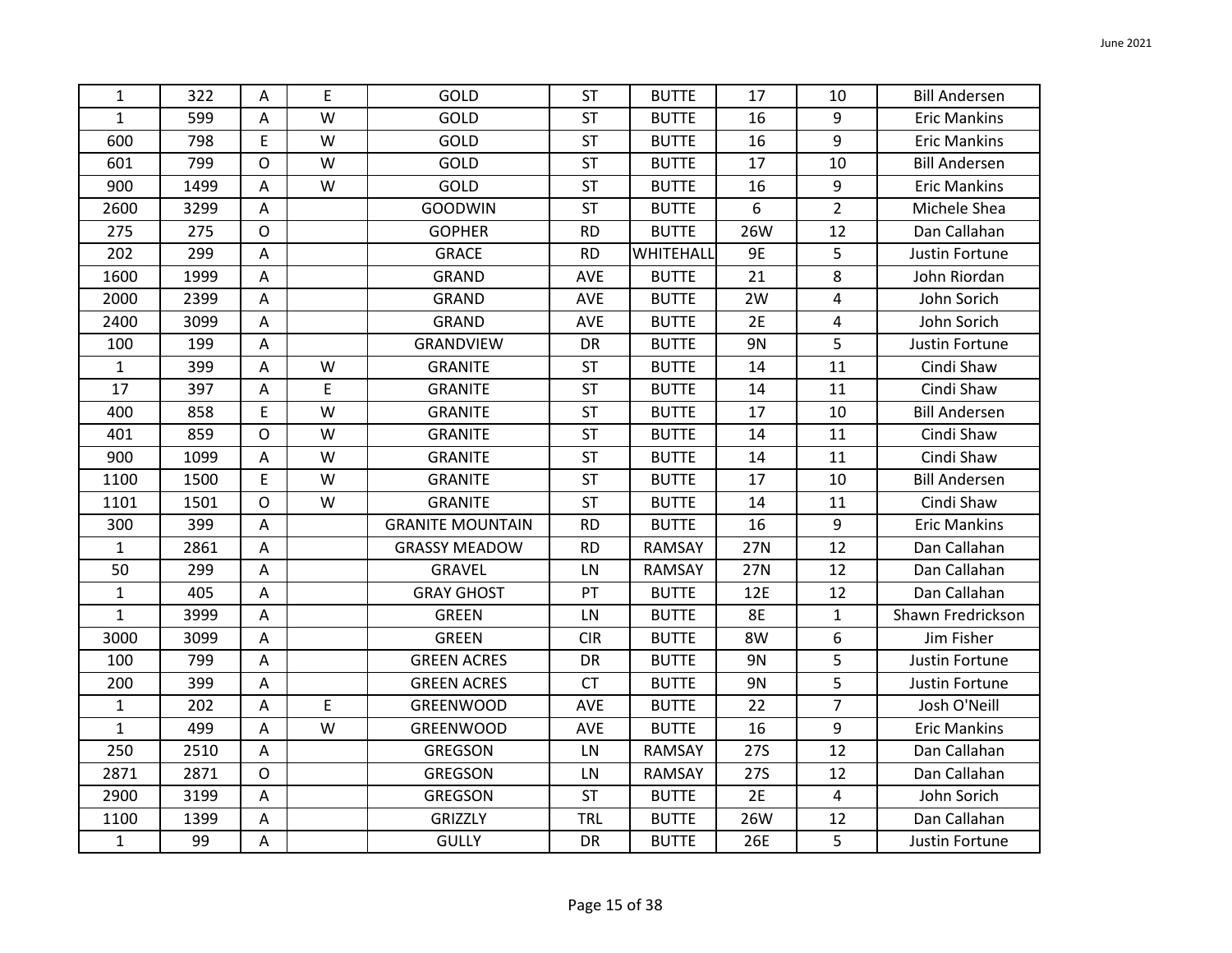| 100          | 399  | Α              | <b>HAGEL</b>        | <b>DR</b>   | <b>BUTTE</b>  | 9N         | 5              | Justin Fortune         |
|--------------|------|----------------|---------------------|-------------|---------------|------------|----------------|------------------------|
| $\mathbf{1}$ | 1611 | A              | <b>HAGGIN VIEW</b>  | <b>RD</b>   | <b>RAMSAY</b> | 27N        | 12             | Dan Callahan           |
| $\mathbf{1}$ | 199  | $\overline{A}$ | HAIL COLUMBIA GULCH |             | <b>BUTTE</b>  | 12E        | 12             | Dan Callahan           |
| 200          | 299  | A              | <b>HAMBLIN</b>      | <b>HTS</b>  | <b>BUTTE</b>  | 16         | 9              | <b>Eric Mankins</b>    |
| 100          | 199  | A              | <b>HAMILTON</b>     | <b>ST</b>   | <b>BUTTE</b>  | 14         | 11             | Cindi Shaw             |
| 1600         | 1999 | A              | <b>HANCOCK</b>      | <b>AVE</b>  | <b>BUTTE</b>  | 2E         | 4              | John Sorich            |
| 2000         | 2399 | $\mathsf{A}$   | <b>HANCOCK</b>      | AVE         | <b>BUTTE</b>  | 4          | $\overline{3}$ | <b>Hattie Thatcher</b> |
| 2400         | 3599 | $\overline{A}$ | <b>HANCOCK</b>      | AVE         | <b>BUTTE</b>  | 6          | $\overline{2}$ | Michele Shea           |
| 3600         | 3698 | E              | <b>HANCOCK</b>      | AVE         | <b>BUTTE</b>  | 6          | $\overline{2}$ | Michele Shea           |
| 3601         | 3699 | $\mathsf O$    | <b>HANCOCK</b>      | AVE         | <b>BUTTE</b>  | 8E         | $\mathbf{1}$   | Shawn Fredrickson      |
| 3700         | 4099 | A              | <b>HANCOCK</b>      | <b>AVE</b>  | <b>BUTTE</b>  | <b>8E</b>  | $\mathbf{1}$   | Shawn Fredrickson      |
| 2800         | 3199 | A              | <b>HANNIBAL</b>     | <b>ST</b>   | <b>BUTTE</b>  | 8E         | $\mathbf{1}$   | Shawn Fredrickson      |
| 3200         | 3298 | E              | <b>HANNIBAL</b>     | <b>ST</b>   | <b>BUTTE</b>  | 8E         | $\mathbf{1}$   | Shawn Fredrickson      |
| 3201         | 3299 | $\mathsf{O}$   | <b>HANNIBAL</b>     | <b>ST</b>   | <b>BUTTE</b>  | 6          | $\overline{2}$ | Michele Shea           |
| 3300         | 3599 | Α              | <b>HANNIBAL</b>     | <b>ST</b>   | <b>BUTTE</b>  | 6          | $\overline{2}$ | Michele Shea           |
| 2800         | 3099 | A              | <b>HANSEN</b>       | <b>RD</b>   | <b>BUTTE</b>  | <b>19N</b> | 9              | <b>Eric Mankins</b>    |
| $\mathbf 1$  | 69   | $\mathsf{A}$   | <b>HARP</b>         | <b>RD</b>   | <b>BUTTE</b>  | 9N         | 5              | Justin Fortune         |
| 1247         | 1247 | $\mathsf{O}$   | <b>HARRISON</b>     | AVE         | <b>BUTTE</b>  | 21         | 8              | John Riordan           |
| 1407         | 1407 | $\mathsf{O}$   | <b>HARRISON</b>     | <b>AVE</b>  | <b>BUTTE</b>  | 21         | 8              | John Riordan           |
| 1500         | 1799 | Α              | <b>HARRISON</b>     | AVE         | <b>BUTTE</b>  | 21         | 8              | John Riordan           |
| 1800         | 2498 | E              | <b>HARRISON</b>     | <b>AVE</b>  | <b>BUTTE</b>  | 3          | 3              | <b>Hattie Thatcher</b> |
| 1801         | 2799 | $\mathsf O$    | <b>HARRISON</b>     | <b>AVE</b>  | <b>BUTTE</b>  | 22         | $\overline{7}$ | Josh O'Neill           |
| 2500         | 2698 | E              | <b>HARRISON</b>     | AVE         | <b>BUTTE</b>  | 6          | $\overline{2}$ | Michele Shea           |
| 2700         | 3698 | E              | <b>HARRISON</b>     | AVE         | <b>BUTTE</b>  | <b>8E</b>  | $\mathbf{1}$   | Shawn Fredrickson      |
| 2801         | 4899 | $\mathsf{O}$   | <b>HARRISON</b>     | AVE         | <b>BUTTE</b>  | 8W         | 6              | Jim Fisher             |
| 3800         | 3998 | E              | <b>HARRISON</b>     | AVE         | <b>BUTTE</b>  | 9W         | 6              | Jim Fisher             |
| 4600         | 6098 | E              | <b>HARRISON</b>     | AVE         | <b>BUTTE</b>  | 9N         | 5              | Justin Fortune         |
| 5001         | 6099 | $\mathsf{O}$   | <b>HARRISON</b>     | AVE         | <b>BUTTE</b>  | <b>19S</b> | 5              | Justin Fortune         |
| 3500         | 3699 | A              | <b>HARTFORD</b>     | AVE         | <b>BUTTE</b>  | <b>8E</b>  | $\mathbf{1}$   | Shawn Fredrickson      |
| 1900         | 2099 | A              | <b>HARVARD</b>      | AVE         | <b>BUTTE</b>  | 22         | $\overline{7}$ | Josh O'Neill           |
| 2100         | 3299 | $\mathsf A$    | <b>HARVARD</b>      | AVE         | <b>BUTTE</b>  | 6          | $\overline{2}$ | Michele Shea           |
| 299          | 399  | $\mathsf O$    | <b>HATTIE</b>       | <b>LOOP</b> | <b>BUTTE</b>  | <b>19N</b> | 9              | <b>Eric Mankins</b>    |
| 300          | 302  | E              | <b>HATTIE</b>       | <b>LOOP</b> | <b>BUTTE</b>  | <b>19S</b> | 5              | Justin Fortune         |
| 304          | 306  | E              | <b>HATTIE</b>       | <b>LOOP</b> | <b>BUTTE</b>  | 19W        | 5              | Justin Fortune         |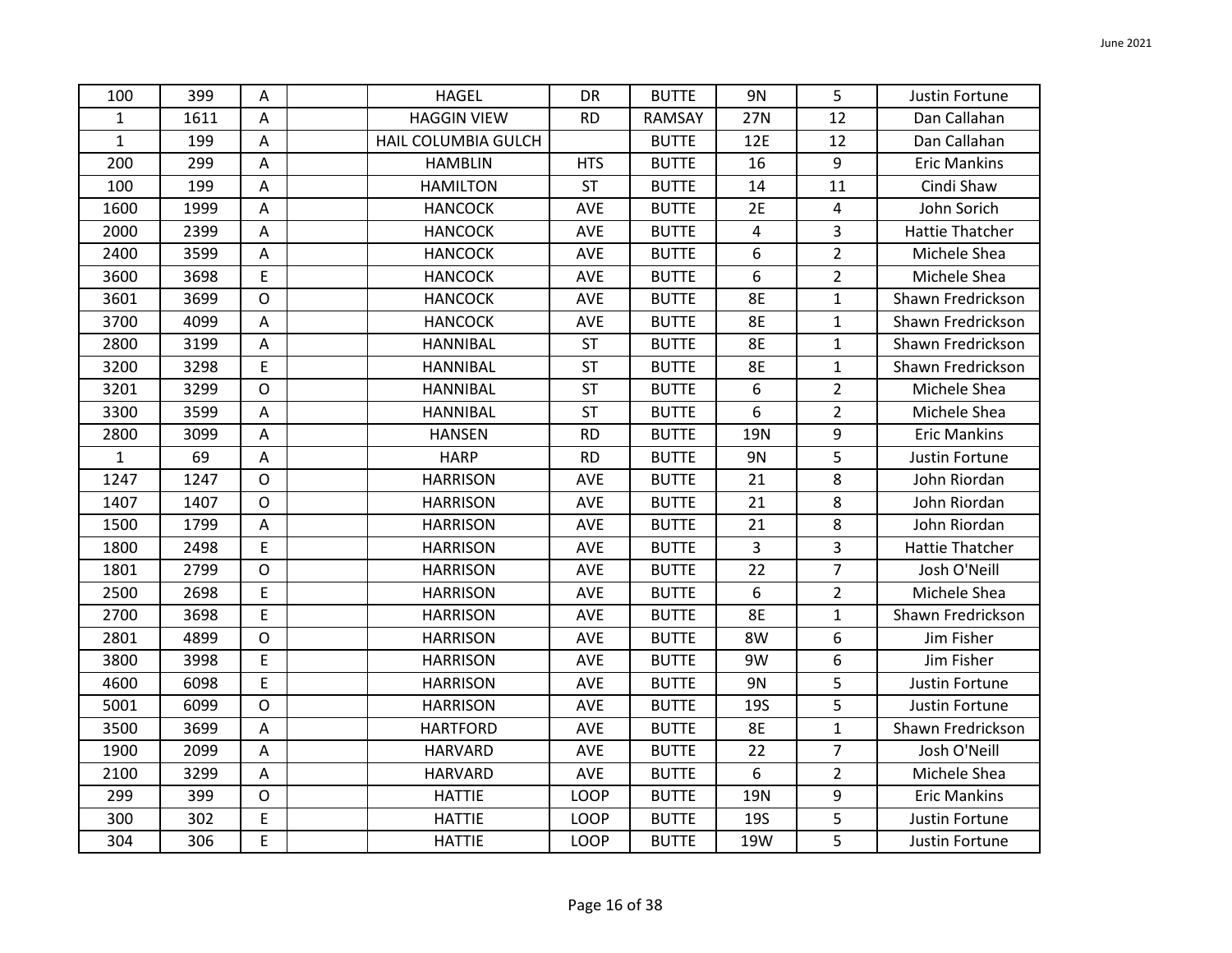| 308          | 398  | Ε                         |              | <b>HATTIE</b>        | <b>LOOP</b> | <b>BUTTE</b>   | <b>19S</b>   | 5              | Justin Fortune         |
|--------------|------|---------------------------|--------------|----------------------|-------------|----------------|--------------|----------------|------------------------|
| 1101         | 1599 | A                         |              | <b>HAYES</b>         | AVE         | <b>BUTTE</b>   | $\mathbf{1}$ | 4              | John Sorich            |
| $\mathbf{1}$ | 699  | A                         |              | <b>HECLA</b>         | <b>ST</b>   | <b>MELROSE</b> | 29           | 12             | Dan Callahan           |
| 2900         | 3298 | E                         |              | <b>HECLA</b>         | <b>ST</b>   | <b>BUTTE</b>   | 4            | 3              | <b>Hattie Thatcher</b> |
| 2901         | 3299 | $\circ$                   |              | <b>HECLA</b>         | <b>ST</b>   | <b>BUTTE</b>   | 2E           | 4              | John Sorich            |
| 4800         | 4875 | $\mathsf{A}$              |              | <b>HELENE</b>        | <b>DR</b>   | <b>BUTTE</b>   | 8W           | 6              | Jim Fisher             |
| 1800         | 1899 | A                         |              | <b>HEMONS</b>        | <b>ST</b>   | <b>BUTTE</b>   | 19N          | 9              | <b>Eric Mankins</b>    |
| $\mathbf{1}$ | 99   | A                         | $\mathsf{N}$ | <b>HENRY</b>         | AVE         | <b>BUTTE</b>   | 17           | 10             | <b>Bill Andersen</b>   |
| 100          | 1099 | A                         | ${\sf N}$    | <b>HENRY</b>         | AVE         | <b>BUTTE</b>   | 14           | 11             | Cindi Shaw             |
| 2275         | 2275 | $\mathsf O$               |              | <b>HENSLEY GULCH</b> | <b>RD</b>   | <b>BUTTE</b>   | 27N          | 12             | Dan Callahan           |
| 345          | 1309 | A                         |              | <b>HERMAN GULCH</b>  | <b>RD</b>   | <b>BUTTE</b>   | 9E           | 5              | Justin Fortune         |
| 60           | 299  | A                         |              | <b>HICKORY</b>       | DR          | <b>BUTTE</b>   | <b>9E</b>    | 5              | Justin Fortune         |
| $\mathbf{1}$ | 100  | A                         |              | <b>HIDDEN</b>        | <b>CRK</b>  | <b>BUTTE</b>   | 9E           | 5              | Justin Fortune         |
| 205          | 205  | $\mathsf{O}$              |              | <b>HIGH COUNTRY</b>  | DR          | <b>BUTTE</b>   | <b>27S</b>   | 12             | Dan Callahan           |
| 100          | 199  | A                         |              | <b>HIGH VIEW</b>     | DR          | <b>BUTTE</b>   | 9N           | 5              | Justin Fortune         |
| 800          | 899  | Α                         |              | <b>HIGHLAND</b>      | AVE         | <b>BUTTE</b>   | 18           | 8              | John Riordan           |
| 2800         | 2998 | E                         |              | <b>HILL</b>          | AVE         | <b>BUTTE</b>   | 8W           | 6              | Jim Fisher             |
| 2801         | 2999 | $\mathsf{O}$              |              | <b>HILL</b>          | AVE         | <b>BUTTE</b>   | 22           | $\overline{7}$ | Josh O'Neill           |
| 3000         | 3499 | $\overline{A}$            |              | <b>HILL</b>          | AVE         | <b>BUTTE</b>   | 8W           | 6              | Jim Fisher             |
| 3400         | 3499 | Α                         | $\mathsf{N}$ | <b>HILLCREST</b>     | <b>DR</b>   | <b>BUTTE</b>   | 4            | 3              | <b>Hattie Thatcher</b> |
| 3400         | 3499 | A                         | S            | <b>HILLCREST</b>     | DR          | <b>BUTTE</b>   | 4            | 3              | <b>Hattie Thatcher</b> |
| 4000         | 4499 | A                         |              | <b>HILLSIDE</b>      | DR          | <b>BUTTE</b>   | 9N           | 5              | Justin Fortune         |
| 200          | 1399 | A                         |              | <b>HOBSON</b>        | AVE         | <b>BUTTE</b>   | 22           | $\overline{7}$ | Josh O'Neill           |
| 1400         | 1798 | E                         |              | <b>HOBSON</b>        | <b>AVE</b>  | <b>BUTTE</b>   | 8W           | 6              | Jim Fisher             |
| 1401         | 1799 | $\mathsf{O}$              |              | <b>HOBSON</b>        | AVE         | <b>BUTTE</b>   | 22           | $\overline{7}$ | Josh O'Neill           |
| $\mathbf 1$  | 99   | $\mathsf{A}$              |              | <b>HOLIDAY</b>       | <b>DR</b>   | <b>BUTTE</b>   | 9N           | 5              | Justin Fortune         |
| 24           | 24   | A                         |              | <b>HOLIDAY</b>       |             | <b>BUTTE</b>   | 9N           | 5              | Justin Fortune         |
| 100          | 199  | A                         |              | <b>HOLIDAY</b>       | DR          | <b>BUTTE</b>   | 9N           | 5              | Justin Fortune         |
| $\mathbf{1}$ | 399  | Α                         |              | <b>HOLLAND</b>       | <b>ST</b>   | <b>BUTTE</b>   | 18           | 8              | John Riordan           |
| $\mathbf 1$  | 99   | Α                         |              | <b>HOLLY</b>         | LN          | <b>BUTTE</b>   | <b>8E</b>    | $\mathbf{1}$   | Shawn Fredrickson      |
| 300          | 398  | E                         |              | <b>HOLMES</b>        | AVE         | <b>BUTTE</b>   | <b>19S</b>   | 5              | Justin Fortune         |
| 301          | 399  | $\mathsf{O}$              |              | <b>HOLMES</b>        | <b>AVE</b>  | <b>BUTTE</b>   | <b>19N</b>   | 9              | <b>Eric Mankins</b>    |
| 400          | 2099 | A                         |              | <b>HOLMES</b>        | AVE         | <b>BUTTE</b>   | 8W           | 6              | Jim Fisher             |
| $\mathbf 1$  | 1459 | $\boldsymbol{\mathsf{A}}$ |              | HOMESTAKE            | <b>RD</b>   | <b>BUTTE</b>   | 9E           | 5              | Justin Fortune         |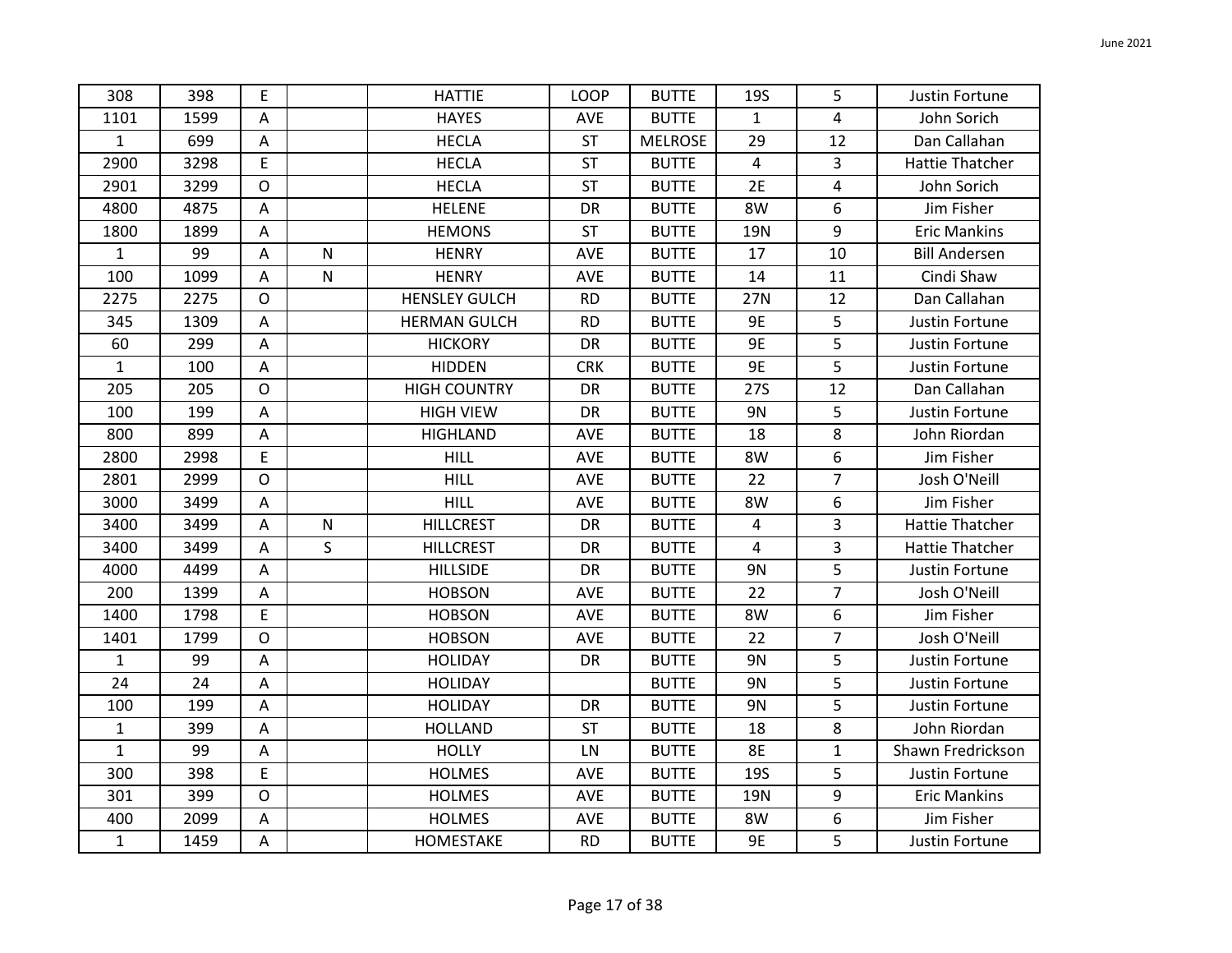| 4800         | 4999  | Α              |              | <b>HOPE</b>              | <b>RD</b>  | <b>BUTTE</b>   | 8W           | 6  | Jim Fisher             |
|--------------|-------|----------------|--------------|--------------------------|------------|----------------|--------------|----|------------------------|
| 700          | 1099  | A              |              | <b>HORNET</b>            | <b>ST</b>  | <b>BUTTE</b>   | 14           | 11 | Cindi Shaw             |
| 213          | 534   | $\mathsf{A}$   |              | HORSESHOE                | LN         | RAMSAY         | <b>27S</b>   | 12 | Dan Callahan           |
| 200          | 299   | Α              |              | <b>HOWARD</b>            | <b>AVE</b> | <b>BUTTE</b>   | 1            | 4  | John Sorich            |
| 1200         | 1299  | A              |              | <b>HOWARD</b>            | AVE        | <b>BUTTE</b>   | $\mathbf{1}$ | 4  | John Sorich            |
| 1300         | 1899  | $\mathsf{A}$   |              | <b>HOWARD</b>            | AVE        | <b>BUTTE</b>   | 2W           | 4  | John Sorich            |
| 1900         | 2099  | A              |              | <b>HOWARD</b>            | AVE        | <b>BUTTE</b>   | 4            | 3  | <b>Hattie Thatcher</b> |
| $\mathbf{1}$ | 299   | A              |              | <b>HUMBUG</b>            | DR         | <b>BUTTE</b>   | 19N          | 9  | <b>Eric Mankins</b>    |
| $\mathbf 1$  | 1399  | $\overline{A}$ |              | <b>HUMBUG ACRES</b>      | <b>RD</b>  | <b>DIVIDE</b>  | 28           | 12 | Dan Callahan           |
| $\mathbf{1}$ | 1199  | $\overline{A}$ |              | <b>HUMMINGBIRD</b>       | LN         | <b>BUTTE</b>   | 9N           | 5  | Justin Fortune         |
| 4800         | 4899  | A              |              | <b>HUTCH</b>             | DR         | <b>BUTTE</b>   | 8W           | 6  | Jim Fisher             |
| 6050         | 7300  | $\mathsf{A}$   |              | <b>HWY 10</b>            |            | <b>BUTTE</b>   | 9N           | 5  | Justin Fortune         |
| 7301         | 8050  | A              |              | <b>HWY 10</b>            |            | <b>BUTTE</b>   | 9E           | 5  | Justin Fortune         |
| 8051         | 8100  | $\mathsf{A}$   |              | <b>HWY 10</b>            |            | <b>BUTTE</b>   | 9N           | 5  | Justin Fortune         |
| 8101         | 9999  | $\mathsf{A}$   |              | <b>HWY 10</b>            |            | <b>BUTTE</b>   | <b>9E</b>    | 5  | Justin Fortune         |
| 1500         | 1599  | A              |              | HWY <sub>2</sub>         |            | <b>BUTTE</b>   | <b>9E</b>    | 5  | Justin Fortune         |
| 6000         | 6200  | A              |              | HWY <sub>2</sub>         |            | <b>BUTTE</b>   | 9N           | 5  | Justin Fortune         |
| 6201         | 7301  | $\mathsf{A}$   |              | HWY <sub>2</sub>         |            | <b>BUTTE</b>   | 9E           | 5  | Justin Fortune         |
| 7302         | 9100  | $\overline{A}$ |              | HWY <sub>2</sub>         |            | <b>BUTTE</b>   | <b>9N</b>    | 5  | Justin Fortune         |
| 9101         | 9299  | A              |              | HWY <sub>2</sub>         |            | <b>BUTTE</b>   | <b>9E</b>    | 5  | Justin Fortune         |
| 5900         | 5915  | A              |              | <b>HWY 41</b>            |            | <b>BUTTE</b>   | 9E           | 5  | Justin Fortune         |
| 75650        | 77020 | A              |              | <b>HWY 43</b>            |            | <b>DIVIDE</b>  | 28           | 12 | Dan Callahan           |
| 2581         | 2702  | A              |              | <b>HWY 91</b>            |            | <b>MELROSE</b> | 29           | 12 | Dan Callahan           |
| 8441         | 16093 | $\mathsf{A}$   |              | <b>HWY 91</b>            |            | <b>DIVIDE</b>  | 28           | 12 | Dan Callahan           |
| 16713        | 16713 | A              |              | <b>HWY 91</b>            |            | <b>DIVIDE</b>  | 28           | 12 | Dan Callahan           |
| $\mathbf 1$  | 1647  | A              |              | <b>HYDE PARK</b>         | <b>RD</b>  | <b>BUTTE</b>   | 26E          | 5  | Justin Fortune         |
| $\mathbf 1$  | 99    | A              | ${\sf N}$    | <b>IDAHO</b>             | ST         | <b>BUTTE</b>   | 17           | 10 | <b>Bill Andersen</b>   |
| $\mathbf{1}$ | 399   | $\mathsf{A}$   | S            | <b>IDAHO</b>             | <b>ST</b>  | <b>BUTTE</b>   | 17           | 10 | <b>Bill Andersen</b>   |
| 100          | 499   | A              | ${\sf N}$    | <b>IDAHO</b>             | <b>ST</b>  | <b>BUTTE</b>   | 14           | 11 | Cindi Shaw             |
| 400          | 2099  | A              | $\mathsf{S}$ | <b>IDAHO</b>             | <b>ST</b>  | <b>BUTTE</b>   | 16           | 9  | <b>Eric Mankins</b>    |
| 600          | 799   | $\mathsf A$    |              | <b>ILLINOIS</b>          | AVE        | <b>BUTTE</b>   | 16           | 9  | <b>Eric Mankins</b>    |
| 200          | 399   | A              |              | <b>INDIAN PAINTBRUSH</b> | <b>RD</b>  | <b>BUTTE</b>   | 26W          | 12 | Dan Callahan           |
| $\mathbf{1}$ | 751   | $\mathsf{A}$   |              | <b>INDIAN ROCK</b>       | <b>RD</b>  | <b>BUTTE</b>   | 9E           | 5  | Justin Fortune         |
| 700          | 999   | A              |              | <b>INDIANA</b>           | AVE        | <b>BUTTE</b>   | 16           | 9  | <b>Eric Mankins</b>    |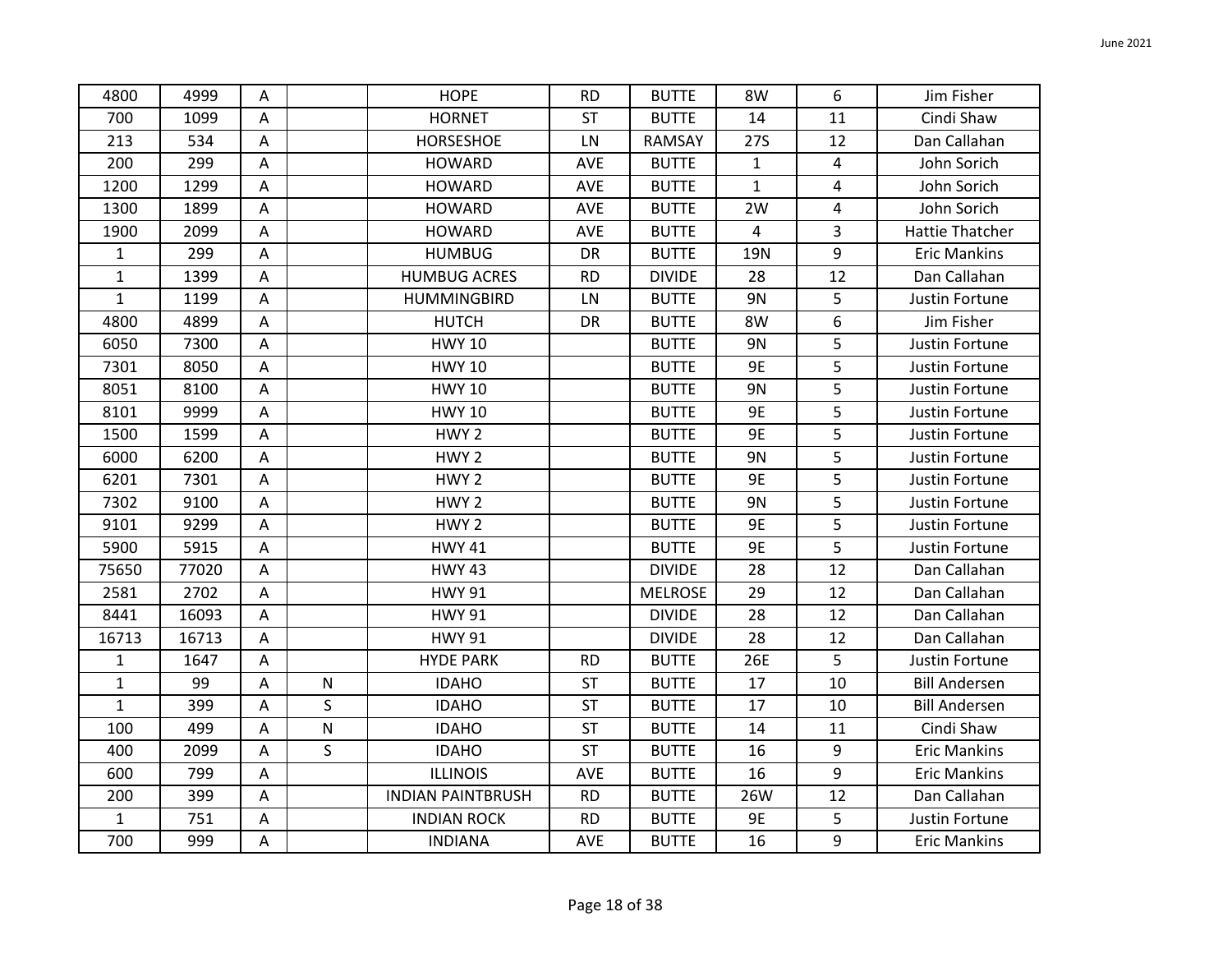| 900            | 1199   | A                         |                         | <b>IOWA</b>          | <b>AVE</b> | <b>BUTTE</b>      | 18             | 8              | John Riordan           |
|----------------|--------|---------------------------|-------------------------|----------------------|------------|-------------------|----------------|----------------|------------------------|
| 1300           | 1499   | A                         |                         | <b>IOWA</b>          | AVE        | <b>BUTTE</b>      | 21             | 8              | John Riordan           |
| 2900           | 3199   | A                         |                         | <b>IRENE</b>         | <b>ST</b>  | <b>BUTTE</b>      | $\overline{4}$ | 3              | Hattie Thatcher        |
| $\mathbf{1}$   | 4715   | Α                         |                         | <b>IRIS</b>          | <b>RDG</b> | <b>RAMSAY</b>     | 27N            | 12             | Dan Callahan           |
| $\mathbf{1}$   | 499    | $\circ$                   | E                       | <b>IRON</b>          | <b>ST</b>  | <b>BUTTE</b>      | 17             | 10             | <b>Bill Andersen</b>   |
| $\overline{2}$ | 498    | E                         | E                       | <b>IRON</b>          | ST         | <b>BUTTE</b>      | 18             | 8              | John Riordan           |
| 100            | 199    | A                         | W                       | <b>IRON</b>          | <b>ST</b>  | <b>BUTTE</b>      | 18             | 8              | John Riordan           |
| 200            | 698    | E                         | W                       | <b>IRON</b>          | <b>ST</b>  | <b>BUTTE</b>      | 18             | 8              | John Riordan           |
| 201            | 699    | $\mathsf{O}$              | W                       | <b>IRON</b>          | ST         | <b>BUTTE</b>      | 16             | 9              | <b>Eric Mankins</b>    |
| 500            | 899    | $\mathsf A$               | $\mathsf E$             | <b>IRON</b>          | <b>ST</b>  | <b>BUTTE</b>      | 18             | 8              | John Riordan           |
| 700            | 1499   | A                         | W                       | <b>IRON</b>          | <b>ST</b>  | <b>BUTTE</b>      | 16             | 9              | <b>Eric Mankins</b>    |
| 1502           | 1502   | E                         |                         | <b>IRWINE</b>        | <b>ST</b>  | <b>BUTTE</b>      | 21             | 8              | John Riordan           |
| 1143           | 1900   | A                         |                         | <b>JACK RABBIT</b>   | LN         | WHITEHALL         | 9E             | 5              | Justin Fortune         |
| $\mathbf{1}$   | 399    | A                         | $\mathsf S$             | <b>JACKSON</b>       | <b>ST</b>  | <b>BUTTE</b>      | 17             | 10             | <b>Bill Andersen</b>   |
| $10\,$         | 99     | A                         | $\overline{\mathsf{N}}$ | <b>JACKSON</b>       | ST         | <b>BUTTE</b>      | 17             | 10             | <b>Bill Andersen</b>   |
| 200            | 699    | A                         | ${\sf N}$               | <b>JACKSON</b>       | <b>ST</b>  | <b>BUTTE</b>      | 14             | 11             | Cindi Shaw             |
| 400            | 799    | Α                         | $\sf S$                 | <b>JACKSON</b>       | <b>ST</b>  | <b>BUTTE</b>      | 16             | 9              | <b>Eric Mankins</b>    |
| 800            | 899    | A                         | $\mathsf{S}$            | <b>JACKSON</b>       | <b>ST</b>  | <b>BUTTE</b>      | 18             | 8              | John Riordan           |
| 1900           | 1999   | $\overline{A}$            | $\mathsf{S}$            | <b>JACKSON</b>       | <b>ST</b>  | <b>BUTTE</b>      | 16             | 9              | <b>Eric Mankins</b>    |
| 200            | 599    | $\boldsymbol{\mathsf{A}}$ |                         | <b>JAMES</b>         | <b>ST</b>  | <b>BUTTE</b>      | 14             | 11             | Cindi Shaw             |
| 100            | 2999   | Α                         |                         | <b>JANNEY</b>        | <b>RD</b>  | <b>BUTTE</b>      | 9E             | 5              | Justin Fortune         |
| 500            | 599    | A                         |                         | <b>JASPER</b>        | <b>ST</b>  | <b>BUTTE</b>      | 14             | 11             | Cindi Shaw             |
| $\mathbf{1}$   | 32     | A                         |                         | <b>JERRY CREEK</b>   | <b>RD</b>  | <b>DIVIDE</b>     | 28             | 12             | Dan Callahan           |
| 33             | 3900   | A                         |                         | <b>JERRY CREEK</b>   | <b>RD</b>  | <b>WISE RIVER</b> | 28             | 12             | Dan Callahan           |
| 2000           | 2599   | A                         |                         | <b>JOHNS</b>         | AVE        | <b>BUTTE</b>      | 22             | $\overline{7}$ | Josh O'Neill           |
| 2900           | 3199   | A                         |                         | <b>JOSEPHINE</b>     | <b>ST</b>  | <b>BUTTE</b>      | 4              | 3              | <b>Hattie Thatcher</b> |
| $\mathbf{1}$   | 199    | A                         |                         | <b>JOSETTE</b>       | AVE        | <b>BUTTE</b>      | 22             | $\overline{7}$ | Josh O'Neill           |
| 200            | 499    | A                         |                         | <b>JOSETTE</b>       | AVE        | <b>BUTTE</b>      | 16             | 9              | <b>Eric Mankins</b>    |
| 1305           | 1395   | A                         |                         | <b>JOY</b>           | LN         | <b>BUTTE</b>      | 8W             | 6              | Jim Fisher             |
| 119002         | 119092 | A                         |                         | <b>JUNIPER ACRES</b> | <b>RD</b>  | <b>BUTTE</b>      | 26W            | 12             | Dan Callahan           |
| 3800           | 3999   | $\mathsf A$               |                         | <b>JUPITER</b>       | ${\sf LN}$ | <b>BUTTE</b>      | <b>8E</b>      | $\mathbf{1}$   | Shawn Fredrickson      |
| 1200           | 1399   | $\overline{\mathsf{A}}$   |                         | <b>KAW</b>           | <b>AVE</b> | <b>BUTTE</b>      | 21             | 8              | John Riordan           |
| 1500           | 2099   | A                         |                         | <b>KAW</b>           | AVE        | <b>BUTTE</b>      | 22             | 7              | Josh O'Neill           |
| 2200           | 2899   | $\mathsf A$               |                         | <b>KAW</b>           | AVE        | <b>BUTTE</b>      | 8W             | 6              | Jim Fisher             |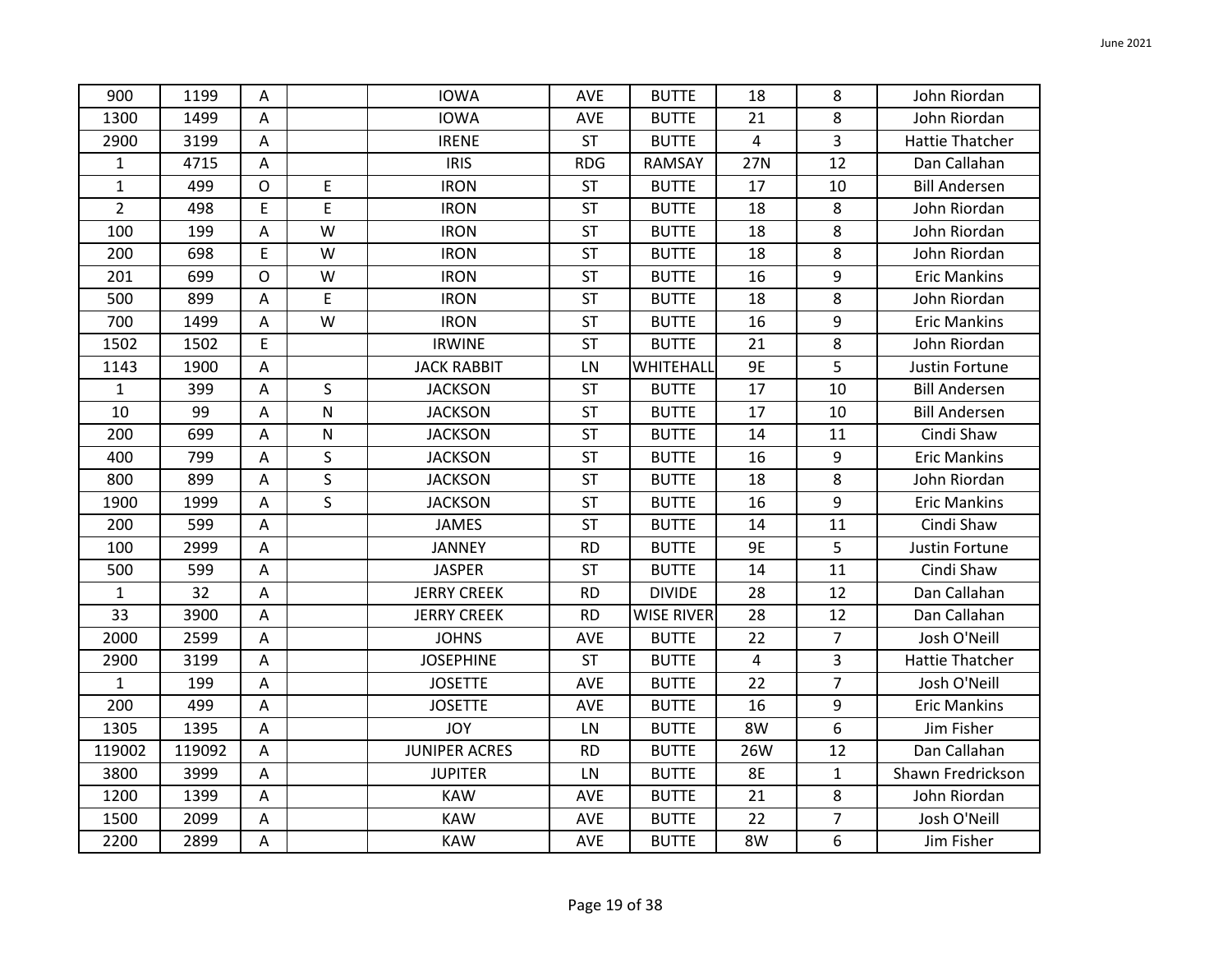| $\mathbf{1}$ | 195  | Α           |   | <b>KEELE</b>       | DR          | RAMSAY        | <b>27S</b> | 12             | Dan Callahan           |
|--------------|------|-------------|---|--------------------|-------------|---------------|------------|----------------|------------------------|
| $\mathbf{1}$ | 299  | Α           |   | <b>KELSEY</b>      | LN          | <b>BUTTE</b>  | 9N         | 5              | Justin Fortune         |
| 2500         | 3499 | Α           |   | <b>KENNEDY</b>     | AVE         | <b>BUTTE</b>  | 8W         | 6              | Jim Fisher             |
| 700          | 799  | Α           |   | <b>KENWOOD</b>     | <b>ST</b>   | <b>BUTTE</b>  | 11         | 11             | Cindi Shaw             |
| 2900         | 3299 | Α           |   | <b>KEOKUK</b>      | <b>ST</b>   | <b>BUTTE</b>  | 8E         | $\mathbf{1}$   | Shawn Fredrickson      |
| 3301         | 3599 | Α           |   | <b>KEOKUK</b>      | ST          | <b>BUTTE</b>  | 6          | $\overline{2}$ | Michele Shea           |
| $\mathbf{1}$ | 199  | Α           |   | <b>KETCHUM</b>     | LN          | <b>BUTTE</b>  | <b>9N</b>  | 5              | Justin Fortune         |
| $\mathbf{1}$ | 500  | А           |   | <b>KEYSTONE</b>    | TRL         | <b>BUTTE</b>  | 12E        | 12             | Dan Callahan           |
| $\mathbf{1}$ | 99   | Α           |   | <b>KINGS</b>       | <b>CT</b>   | <b>BUTTE</b>  | <b>8E</b>  | $\mathbf{1}$   | Shawn Fredrickson      |
| $\mathbf{1}$ | 199  | A           |   | <b>KODIAK</b>      | TRL         | <b>BUTTE</b>  | <b>9N</b>  | 5              | Justin Fortune         |
| $\mathbf{1}$ | 299  | Α           |   | <b>KONDA</b>       | <b>RNCH</b> | RAMSAY        | 27S        | 12             | Dan Callahan           |
| 2300         | 3311 | Α           |   | <b>KOSSUTH</b>     | <b>ST</b>   | <b>BUTTE</b>  | 4          | $\overline{3}$ | <b>Hattie Thatcher</b> |
| 4800         | 4800 | E           |   | <b>KOSSUTH</b>     | <b>ST</b>   | <b>BUTTE</b>  | 4          | 3              | <b>Hattie Thatcher</b> |
| $\mathbf{1}$ | 1243 | А           |   | <b>LABRADOR</b>    | <b>RUN</b>  | <b>BUTTE</b>  | 12E        | 12             | Dan Callahan           |
| 1400         | 1899 | Α           |   | LAFAYETTE          | AVE         | <b>BUTTE</b>  | 2E         | 4              | John Sorich            |
| 1900         | 2099 | Α           |   | LAFAYETTE          | AVE         | <b>BUTTE</b>  | 4          | 3              | <b>Hattie Thatcher</b> |
| $\mathbf{1}$ | 30   | Α           |   | LAIRD              | <b>ST</b>   | <b>RAMSAY</b> | 27S        | 12             | Dan Callahan           |
| $\mathbf{1}$ | 199  | Α           | E | <b>LAPLATTE</b>    | <b>ST</b>   | <b>BUTTE</b>  | 12E        | 12             | Dan Callahan           |
| $\mathbf{1}$ | 199  | Α           | W | <b>LAPLATTE</b>    | <b>ST</b>   | <b>BUTTE</b>  | 12W        | 12             | Dan Callahan           |
| 100          | 199  | А           |   | LARKSPUR           | LN          | <b>BUTTE</b>  | <b>9E</b>  | 5              | Justin Fortune         |
| 200          | 200  | E           |   | LASALLE            | <b>ST</b>   | <b>BUTTE</b>  | 22         | 7              | Josh O'Neill           |
| 100          | 199  | A           |   | <b>LAST CHANCE</b> | <b>ST</b>   | <b>BUTTE</b>  | 9N         | 5              | Justin Fortune         |
| $\mathbf{1}$ | 308  | Α           |   | <b>LATIGO</b>      | LN          | <b>BUTTE</b>  | 9N         | 5              | Justin Fortune         |
| 100          | 199  | Α           |   | LAUREL             | <b>RD</b>   | <b>BUTTE</b>  | 9N         | 5              | Justin Fortune         |
| $\mathbf{1}$ | 95   | Α           |   | <b>LEGACY</b>      | <b>CT</b>   | <b>BUTTE</b>  | 9N         | 5              | Justin Fortune         |
| 1100         | 1699 | Α           |   | <b>LEGION</b>      | LN          | <b>BUTTE</b>  | <b>19S</b> | 5              | Justin Fortune         |
| 100          | 199  | Α           |   | <b>LEMONS</b>      | DR          | <b>BUTTE</b>  | 9N         | 5              | Justin Fortune         |
| 800          | 1299 | Α           |   | LEWISOHN           | ST          | <b>BUTTE</b>  | 14         | 11             | Cindi Shaw             |
| $\mathbf{1}$ | 99   | Α           |   | <b>LEXINGTON</b>   | <b>TER</b>  | <b>BUTTE</b>  | <b>10S</b> | 12             | Dan Callahan           |
| 700          | 1099 | А           |   | <b>LEXINGTON</b>   | AVE         | <b>BUTTE</b>  | 11         | 11             | Cindi Shaw             |
| 2500         | 2899 | A           |   | <b>LEXINGTON</b>   | AVE         | <b>BUTTE</b>  | 8W         | 6              | Jim Fisher             |
| $\mathbf{1}$ | 509  | Α           |   | <b>LIBERTY</b>     | LN          | <b>BUTTE</b>  | 9N         | 5              | Justin Fortune         |
| 371          | 887  | Α           |   | LILY               | <b>MDWS</b> | <b>BUTTE</b>  | 27S        | 12             | Dan Callahan           |
| $\mathbf{1}$ | 199  | $\mathsf A$ |   | <b>LIME KILN</b>   | <b>RD</b>   | <b>BUTTE</b>  | 9E         | 5              | Justin Fortune         |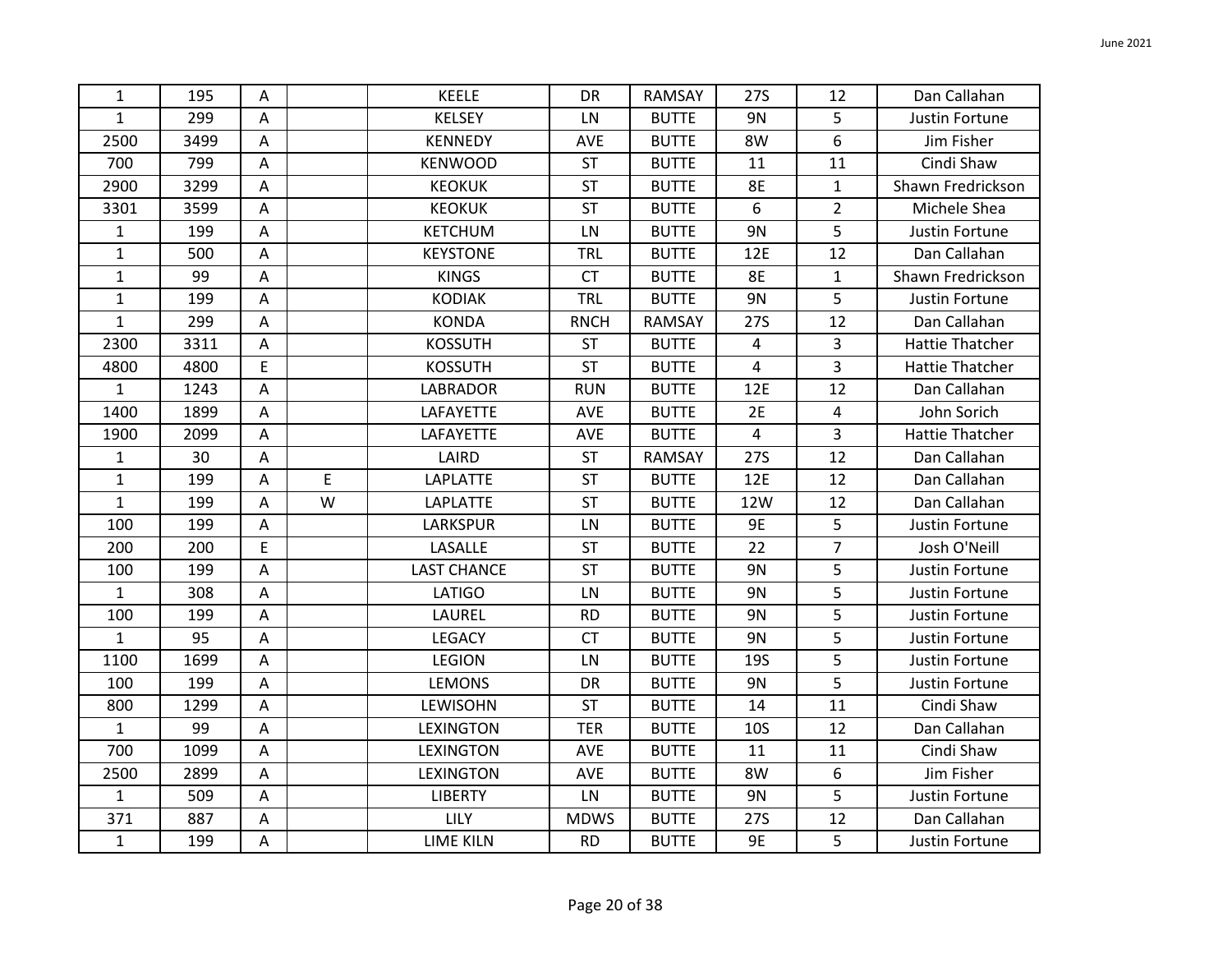| 4800         | 5099   | Α              |              | <b>LISAC</b>              | LN         | <b>BUTTE</b>   | 9N         | 5              | Justin Fortune       |
|--------------|--------|----------------|--------------|---------------------------|------------|----------------|------------|----------------|----------------------|
| 100          | 450    | A              |              | <b>LITTLE BASIN CREEK</b> | <b>RD</b>  | <b>BUTTE</b>   | <b>19S</b> | 5              | Justin Fortune       |
| 451          | 482    | $\overline{A}$ |              | LITTLE BASIN CREEK        | <b>RD</b>  | <b>BUTTE</b>   | 19W        | 5              | Justin Fortune       |
| 483          | 570    | Α              |              | <b>LITTLE BASIN CREEK</b> | <b>RD</b>  | <b>BUTTE</b>   | <b>19S</b> | 5              | Justin Fortune       |
| 571          | 574    | A              |              | <b>LITTLE BASIN CREEK</b> | <b>RD</b>  | <b>BUTTE</b>   | 9E         | 5              | Justin Fortune       |
| 575          | 582    | $\mathsf{A}$   |              | LITTLE BASIN CREEK        | <b>RD</b>  | <b>BUTTE</b>   | 28         | 12             | Dan Callahan         |
| 583          | 665    | A              |              | <b>LITTLE BASIN CREEK</b> | <b>RD</b>  | <b>BUTTE</b>   | 9E         | 5              | Justin Fortune       |
| $\mathbf{1}$ | 8647   | A              |              | LITTLE FISH CREEK         | <b>RD</b>  | <b>BUTTE</b>   | 9E         | 5              | Justin Fortune       |
| 1400         | 1499   | Α              |              | <b>LIVA</b>               | LN         | <b>BUTTE</b>   | 12E        | 12             | Dan Callahan         |
| 1800         | 1899   | $\mathsf A$    |              | <b>LOCUST</b>             | ST         | <b>BUTTE</b>   | 21         | 8              | John Riordan         |
| 1900         | 1998   | E              |              | <b>LOCUST</b>             | <b>ST</b>  | <b>BUTTE</b>   | 21         | 8              | John Riordan         |
| 1901         | 1999   | $\mathsf O$    |              | <b>LOCUST</b>             | <b>ST</b>  | <b>BUTTE</b>   | 2W         | 4              | John Sorich          |
| 2000         | 2399   | A              |              | <b>LOCUST</b>             | ST         | <b>BUTTE</b>   | 2W         | 4              | John Sorich          |
| 2400         | 3099   | A              |              | <b>LOCUST</b>             | ST         | <b>BUTTE</b>   | 2E         | 4              | John Sorich          |
| 119100       | 119599 | A              |              | LONE PINE GULCH           | <b>RD</b>  | <b>BUTTE</b>   | 27S        | 12             | Dan Callahan         |
| 900          | 1899   | A              |              | LONGFELLOW                | <b>ST</b>  | <b>BUTTE</b>   | 8W         | 6              | Jim Fisher           |
| $\mathbf{1}$ | 101    | A              |              | <b>LOST</b>               | <b>TRL</b> | <b>BUTTE</b>   | 26E        | 5              | Justin Fortune       |
| 100          | 128    | A              |              | LOW                       | <b>ST</b>  | <b>BUTTE</b>   | 9N         | 5              | Justin Fortune       |
| 1600         | 1699   | $\overline{A}$ |              | LOWELL                    | AVE        | <b>BUTTE</b>   | 21         | 8              | John Riordan         |
| 1700         | 2399   | A              |              | LOWELL                    | AVE        | <b>BUTTE</b>   | 22         | $\overline{7}$ | Josh O'Neill         |
| $\mathbf{1}$ | 621    | A              |              | <b>LUPINE</b>             | LN         | <b>BUTTE</b>   | 26W        | 12             | Dan Callahan         |
| 100          | 299    | A              |              | LYNDALE                   | LN         | <b>BUTTE</b>   | 9N         | 5              | Justin Fortune       |
| 100          | 199    | A              |              | <b>LYNX</b>               | <b>TRL</b> | <b>BUTTE</b>   | 26W        | 12             | Dan Callahan         |
| 700          | 799    | A              |              | <b>MABEL</b>              | <b>ST</b>  | <b>BUTTE</b>   | 8W         | 6              | Jim Fisher           |
| 800          | 899    | A              |              | <b>MADISON</b>            | ST         | <b>BUTTE</b>   | 17         | 10             | <b>Bill Andersen</b> |
| 400          | 499    | $\mathsf{A}$   |              | <b>MAHONEY</b>            | <b>ST</b>  | <b>BUTTE</b>   | 18         | 8              | John Riordan         |
| $\mathbf{1}$ | 1454   | A              |              | <b>MAIDEN ROCK</b>        | <b>RD</b>  | <b>MELROSE</b> | 29         | 12             | Dan Callahan         |
| $\mathbf{1}$ | 399    | Α              | $\mathsf{S}$ | <b>MAIN</b>               | ST         | <b>BUTTE</b>   | 17         | 10             | <b>Bill Andersen</b> |
| $\mathbf{1}$ | 540    | A              |              | <b>MAIN</b>               | <b>ST</b>  | <b>MELROSE</b> | 29         | 12             | Dan Callahan         |
| 10           | 98     | E              | ${\sf N}$    | <b>MAIN</b>               | <b>ST</b>  | <b>BUTTE</b>   | 14         | 11             | Cindi Shaw           |
| 11           | 99     | $\mathsf{O}$   | ${\sf N}$    | <b>MAIN</b>               | <b>ST</b>  | <b>BUTTE</b>   | 17         | 10             | <b>Bill Andersen</b> |
| 100          | 699    | A              | ${\sf N}$    | <b>MAIN</b>               | <b>ST</b>  | <b>BUTTE</b>   | 14         | 11             | Cindi Shaw           |
| 400          | 798    | E              | $\sf S$      | <b>MAIN</b>               | ST         | <b>BUTTE</b>   | 17         | 10             | <b>Bill Andersen</b> |
| 401          | 699    | $\mathsf{O}$   | S            | <b>MAIN</b>               | <b>ST</b>  | <b>BUTTE</b>   | 16         | 9              | <b>Eric Mankins</b>  |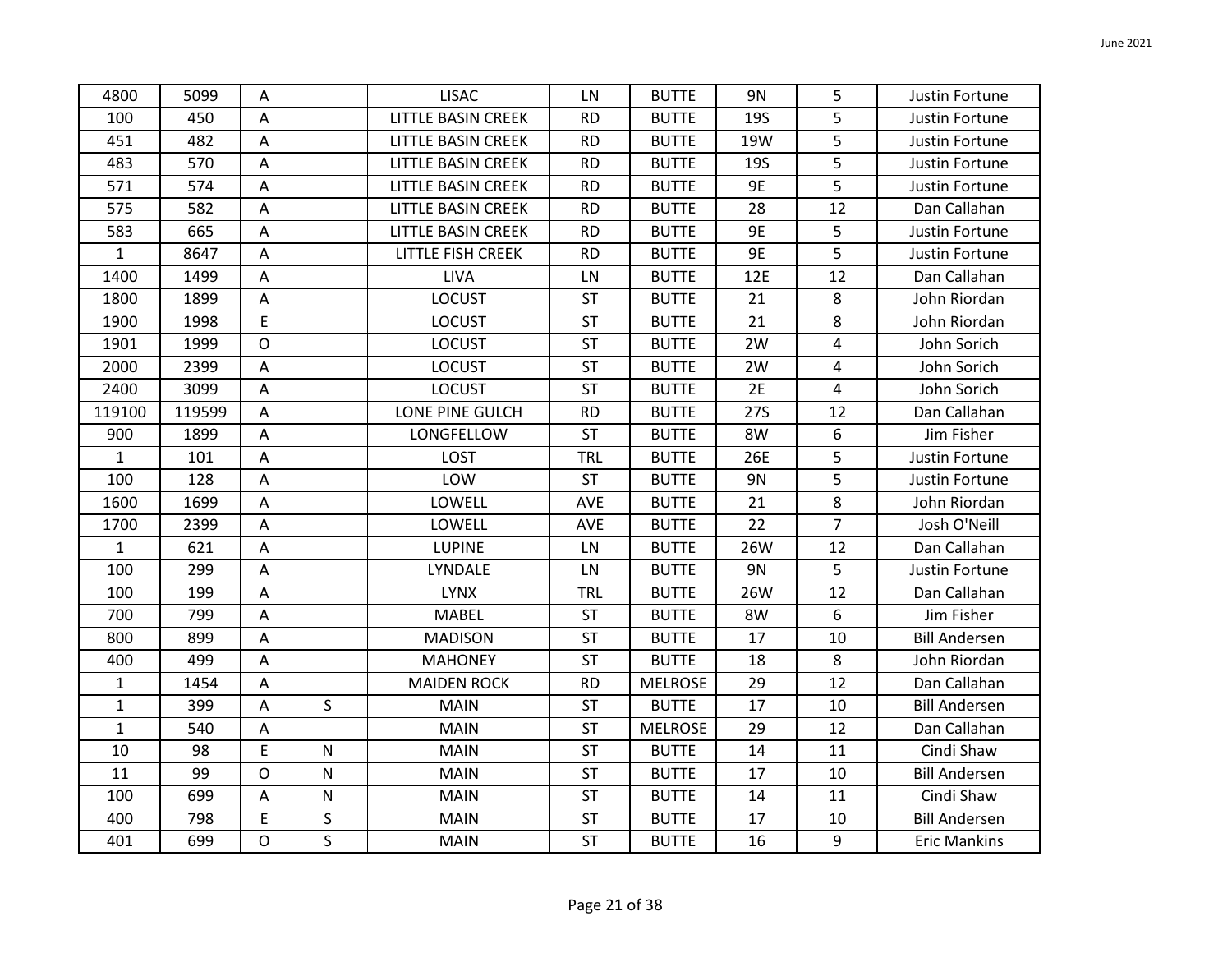| 700          | 799  | A                         | $\mathsf{N}$            | <b>MAIN</b>           | <b>ST</b>  | <b>BUTTE</b> | 12W            | 12             | Dan Callahan           |
|--------------|------|---------------------------|-------------------------|-----------------------|------------|--------------|----------------|----------------|------------------------|
| 701          | 799  | $\mathsf{O}$              | $\mathsf{S}$            | <b>MAIN</b>           | <b>ST</b>  | <b>BUTTE</b> | 18             | 8              | John Riordan           |
| 800          | 998  | E                         | ${\sf N}$               | <b>MAIN</b>           | ST         | <b>BUTTE</b> | 12E            | 12             | Dan Callahan           |
| 800          | 1399 | $\mathsf A$               | $\mathsf{S}$            | <b>MAIN</b>           | <b>ST</b>  | <b>BUTTE</b> | 18             | 8              | John Riordan           |
| 801          | 999  | $\mathsf{O}$              | $\mathsf{N}$            | <b>MAIN</b>           | <b>ST</b>  | <b>BUTTE</b> | 12E            | 12             | Dan Callahan           |
| 1200         | 1600 | A                         | ${\sf N}$               | <b>MAIN</b>           | <b>ST</b>  | <b>BUTTE</b> | <b>10S</b>     | 12             | Dan Callahan           |
| 1601         | 2299 | A                         | $\overline{\mathsf{N}}$ | <b>MAIN</b>           | <b>ST</b>  | <b>BUTTE</b> | <b>10N</b>     | 12             | Dan Callahan           |
| 2200         | 2699 | $\boldsymbol{\mathsf{A}}$ | $\sf S$                 | <b>MAIN</b>           | ST         | <b>BUTTE</b> | 22             | $\overline{7}$ | Josh O'Neill           |
| 2800         | 3399 | A                         | $\mathsf{S}$            | <b>MAIN</b>           | <b>ST</b>  | <b>BUTTE</b> | <b>19N</b>     | 9              | <b>Eric Mankins</b>    |
| 95           | 436  | Α                         |                         | <b>MAJESTIC</b>       | <b>VW</b>  | <b>BUTTE</b> | <b>9E</b>      | 5              | Justin Fortune         |
| 700          | 1799 | A                         |                         | <b>MAJORS</b>         | ST         | <b>BUTTE</b> | 22             | $\overline{7}$ | Josh O'Neill           |
| 1800         | 1999 | $\mathsf A$               |                         | <b>MAJORS</b>         | ST         | <b>BUTTE</b> | 3              | 3              | <b>Hattie Thatcher</b> |
| $\mathbf{1}$ | 3011 | $\boldsymbol{\mathsf{A}}$ |                         | <b>MAMMOTH</b>        | <b>DR</b>  | <b>BUTTE</b> | 19N            | 9              | <b>Eric Mankins</b>    |
| 3100         | 3499 | A                         |                         | <b>MANTLE</b>         | <b>ST</b>  | <b>BUTTE</b> | 8W             | 6              | Jim Fisher             |
| 1000         | 1699 | $\mathsf A$               |                         | <b>MARCIA</b>         | <b>ST</b>  | <b>BUTTE</b> | 22             | $\overline{7}$ | Josh O'Neill           |
| 1700         | 1799 | A                         |                         | <b>MARCIA</b>         | <b>ST</b>  | <b>BUTTE</b> | 3              | 3              | <b>Hattie Thatcher</b> |
| 1800         | 2498 | E                         |                         | <b>MARCIA</b>         | <b>ST</b>  | <b>BUTTE</b> | 3              | 3              | <b>Hattie Thatcher</b> |
| 1801         | 2499 | $\mathsf{O}$              |                         | <b>MARCIA</b>         | <b>ST</b>  | <b>BUTTE</b> | 2W             | 4              | John Sorich            |
| 2500         | 3498 | E                         |                         | <b>MARCIA</b>         | <b>ST</b>  | <b>BUTTE</b> | $\overline{4}$ | 3              | <b>Hattie Thatcher</b> |
| 2501         | 3499 | $\mathsf{O}$              |                         | <b>MARCIA</b>         | <b>ST</b>  | <b>BUTTE</b> | 2E             | 4              | John Sorich            |
| $\mathbf{1}$ | 100  | A                         |                         | <b>MARQUIS</b>        | <b>WAY</b> | <b>BUTTE</b> | <b>8E</b>      | $\mathbf{1}$   | Shawn Fredrickson      |
| 3800         | 3899 | Α                         |                         | <b>MARS</b>           | LN         | <b>BUTTE</b> | 8E             | $\mathbf{1}$   | Shawn Fredrickson      |
| 600          | 799  | $\boldsymbol{\mathsf{A}}$ |                         | MARYLAND              | AVE        | <b>BUTTE</b> | 17             | 10             | <b>Bill Andersen</b>   |
| 800          | 1199 | $\overline{A}$            |                         | MARYLAND              | <b>AVE</b> | <b>BUTTE</b> | 18             | 8              | John Riordan           |
| 1900         | 2099 | A                         |                         | MARYLAND              | AVE        | <b>BUTTE</b> | 22             | $\overline{7}$ | Josh O'Neill           |
| 1800         | 1899 | A                         |                         | <b>MASSACHUSETTS</b>  | AVE        | <b>BUTTE</b> | 2W             | 4              | John Sorich            |
| 1900         | 2299 | $\mathsf A$               |                         | <b>MASSACHUSETTS</b>  | AVE        | <b>BUTTE</b> | 3              | 3              | <b>Hattie Thatcher</b> |
| 2300         | 2398 | E                         |                         | <b>MASSACHUSETTS</b>  | AVE        | <b>BUTTE</b> | 3              | 3              | <b>Hattie Thatcher</b> |
| 2400         | 2498 | E                         |                         | <b>MASSACHUSETTS</b>  | AVE        | <b>BUTTE</b> | 6              | $\overline{2}$ | Michele Shea           |
| 101          | 185  | A                         |                         | <b>MAUDE S CANYON</b> | <b>RD</b>  | <b>BUTTE</b> | 9N             | 5              | Justin Fortune         |
| $\mathbf{1}$ | 123  | $\mathsf A$               |                         | <b>MCKEON</b>         | LN         | RAMSAY       | <b>27S</b>     | 12             | Dan Callahan           |
| 3            | 200  | $\overline{\mathsf{A}}$   |                         | <b>MCKINLEY</b>       | <b>AVE</b> | <b>BUTTE</b> | 19N            | 9              | <b>Eric Mankins</b>    |
| 1700         | 2101 | A                         |                         | <b>MCKINLEY</b>       | AVE        | <b>BUTTE</b> | 8W             | 6              | Jim Fisher             |
| 2100         | 2399 | $\mathsf A$               |                         | <b>MEADE</b>          | AVE        | <b>BUTTE</b> | 4              | 3              | <b>Hattie Thatcher</b> |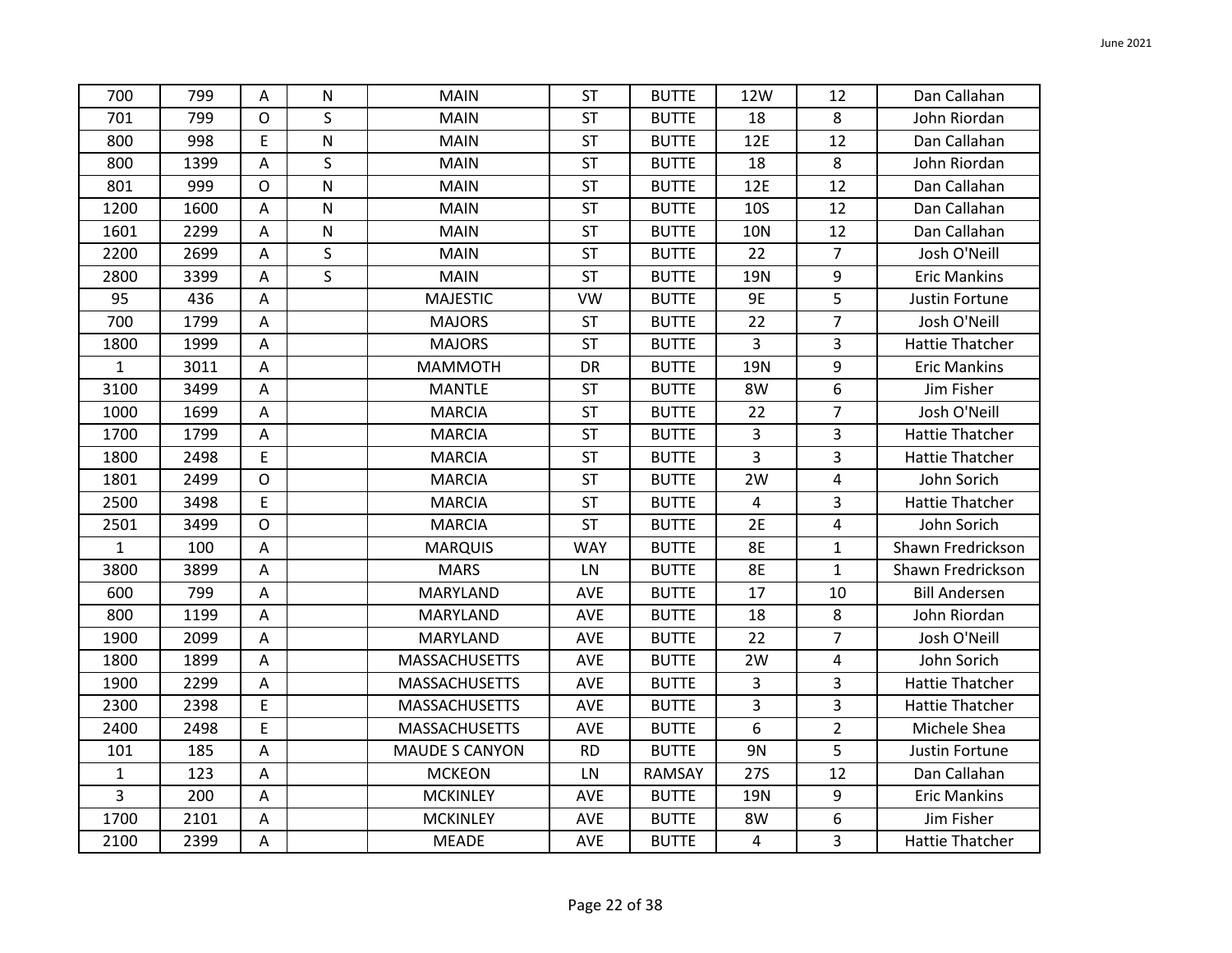| 2400           | 3499 | Α              |             | <b>MEADE</b>        | <b>AVE</b> | <b>BUTTE</b> | 6              | $\overline{2}$ | Michele Shea           |
|----------------|------|----------------|-------------|---------------------|------------|--------------|----------------|----------------|------------------------|
| 2500           | 2799 | A              |             | <b>MEADOW BROOK</b> | DR         | <b>BUTTE</b> | <b>8E</b>      | $\mathbf{1}$   | Shawn Fredrickson      |
| 44             | 44   | $\overline{A}$ |             | <b>MEADOW GULCH</b> |            | <b>BUTTE</b> | 12E            | 12             | Dan Callahan           |
| 78             | 78   | E              |             | <b>MEADOW GULCH</b> | <b>RD</b>  | <b>BUTTE</b> | 12E            | 12             | Dan Callahan           |
| 190            | 190  | A              |             | <b>MEADOW GULCH</b> |            | <b>BUTTE</b> | 12E            | 12             | Dan Callahan           |
| 200            | 299  | A              |             | MEADOW GULCH        | <b>RD</b>  | <b>BUTTE</b> | 12E            | 12             | Dan Callahan           |
| 397            | 397  | $\mathsf{O}$   |             | <b>MEADOW GULCH</b> |            | <b>BUTTE</b> | 12E            | 12             | Dan Callahan           |
| $\mathbf{1}$   | 299  | A              |             | <b>MEADOW VIEW</b>  | <b>DR</b>  | <b>BUTTE</b> | 9E             | 5              | Justin Fortune         |
| 1700           | 2799 | A              |             | MEADOWLARK          | LN         | <b>BUTTE</b> | 9W             | 6              | Jim Fisher             |
| 2800           | 2898 | E              |             | <b>MEADOWLARK</b>   | LN         | <b>BUTTE</b> | 9W             | 6              | Jim Fisher             |
| 2801           | 2899 | $\mathsf O$    |             | <b>MEADOWLARK</b>   | LN         | <b>BUTTE</b> | <b>8E</b>      | 1              | Shawn Fredrickson      |
| 2900           | 3999 | A              |             | <b>MEADOWLARK</b>   | LN         | <b>BUTTE</b> | <b>8E</b>      | $\mathbf{1}$   | Shawn Fredrickson      |
| $\mathbf{1}$   | 299  | A              | $\mathsf E$ | <b>MERCURY</b>      | <b>ST</b>  | <b>BUTTE</b> | 17             | 10             | <b>Bill Andersen</b>   |
| 100            | 1199 | A              | W           | <b>MERCURY</b>      | <b>ST</b>  | <b>BUTTE</b> | 17             | 10             | <b>Bill Andersen</b>   |
| 300            | 598  | E              | $\mathsf E$ | <b>MERCURY</b>      | <b>ST</b>  | <b>BUTTE</b> | 18             | 8              | John Riordan           |
| 301            | 599  | $\mathsf{O}$   | $\mathsf E$ | <b>MERCURY</b>      | <b>ST</b>  | <b>BUTTE</b> | 17             | 10             | <b>Bill Andersen</b>   |
| 1000           | 1099 | A              |             | <b>MICHIGAN</b>     | <b>ST</b>  | <b>BUTTE</b> | 18             | 8              | John Riordan           |
| $\mathbf{1}$   | 2799 | $\mathsf{A}$   |             | MILES CROSSING      | <b>RD</b>  | RAMSAY       | <b>27S</b>     | 12             | Dan Callahan           |
| $\mathbf{1}$   | 299  | $\mathsf{O}$   |             | <b>MILKY</b>        | <b>WAY</b> | <b>BUTTE</b> | 9W             | 6              | Jim Fisher             |
| $\overline{2}$ | 298  | E              |             | <b>MILKY</b>        | <b>WAY</b> | <b>BUTTE</b> | <b>8E</b>      | $\mathbf{1}$   | Shawn Fredrickson      |
| 700            | 799  | A              |             | MILL                | <b>ST</b>  | <b>BUTTE</b> | 8W             | 6              | Jim Fisher             |
| 100            | 299  | A              |             | <b>MINAH</b>        | <b>ST</b>  | <b>BUTTE</b> | 12E            | 12             | Dan Callahan           |
| 500            | 599  | A              |             | <b>MINNESOTA</b>    | <b>ST</b>  | <b>BUTTE</b> | <b>19S</b>     | 5              | Justin Fortune         |
| $\mathbf{1}$   | 299  | A              |             | <b>MISSOULA</b>     | <b>AVE</b> | <b>BUTTE</b> | 12W            | 12             | Dan Callahan           |
| 500            | 599  | A              |             | <b>MISSOULA</b>     | AVE        | <b>BUTTE</b> | <b>10S</b>     | 12             | Dan Callahan           |
| 700            | 1099 | $\mathsf{A}$   |             | <b>MISSOULA</b>     | AVE        | <b>BUTTE</b> | 11             | 11             | Cindi Shaw             |
| 1000           | 1199 | A              |             | <b>MISSOURI</b>     | <b>AVE</b> | <b>BUTTE</b> | 18             | 8              | John Riordan           |
| 1300           | 1599 | Α              |             | <b>MISSOURI</b>     | <b>AVE</b> | <b>BUTTE</b> | 21             | 8              | John Riordan           |
| $\mathbf{1}$   | 229  | A              |             | <b>MOGUL</b>        | <b>TRL</b> | <b>BUTTE</b> | 26E            | 5              | Justin Fortune         |
| $\mathbf{1}$   | 99   | A              |             | <b>MONARCH</b>      | LN         | <b>BUTTE</b> | 26E            | 5              | Justin Fortune         |
| 1500           | 1899 | $\mathsf A$    |             | <b>MONROE</b>       | AVE        | <b>BUTTE</b> | 2W             | 4              | John Sorich            |
| 1900           | 2099 | A              |             | <b>MONROE</b>       | <b>AVE</b> | <b>BUTTE</b> | $\overline{3}$ | 3              | <b>Hattie Thatcher</b> |
| 3200           | 3499 | Α              |             | <b>MONROE</b>       | AVE        | <b>BUTTE</b> | <b>8E</b>      | 1              | Shawn Fredrickson      |
| $\mathbf{1}$   | 399  | $\mathsf A$    | S           | <b>MONTANA</b>      | ST         | <b>BUTTE</b> | 17             | 10             | <b>Bill Andersen</b>   |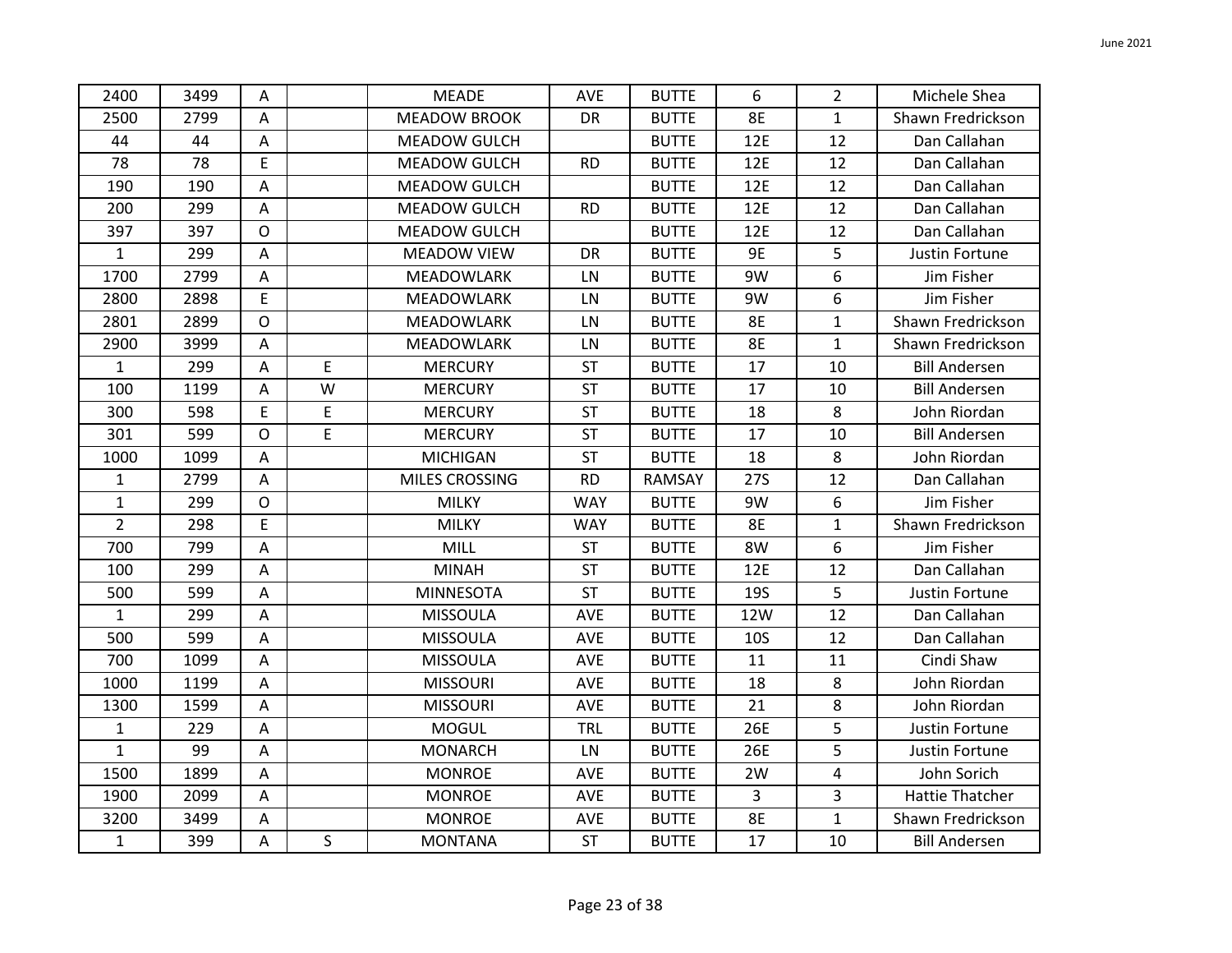| 10           | 99   | A                         | $\mathsf{N}$ | <b>MONTANA</b>           | <b>ST</b>  | <b>BUTTE</b> | 17         | 10             | <b>Bill Andersen</b> |
|--------------|------|---------------------------|--------------|--------------------------|------------|--------------|------------|----------------|----------------------|
| 100          | 699  | Α                         | N            | <b>MONTANA</b>           | ST         | <b>BUTTE</b> | 14         | 11             | Cindi Shaw           |
| 400          | 699  | A                         | S            | <b>MONTANA</b>           | ST         | <b>BUTTE</b> | 16         | 9              | <b>Eric Mankins</b>  |
| 700          | 798  | E                         | $\mathsf{S}$ | <b>MONTANA</b>           | ST         | <b>BUTTE</b> | 18         | 8              | John Riordan         |
| 701          | 799  | $\mathsf{O}$              | $\mathsf{S}$ | <b>MONTANA</b>           | <b>ST</b>  | <b>BUTTE</b> | 16         | 9              | <b>Eric Mankins</b>  |
| 701          | 839  | Α                         | ${\sf N}$    | <b>MONTANA</b>           | ST         | <b>BUTTE</b> | 12W        | 12             | Dan Callahan         |
| 800          | 899  | A                         | $\mathsf{S}$ | <b>MONTANA</b>           | ST         | <b>BUTTE</b> | 18         | 8              | John Riordan         |
| 900          | 1398 | E                         | $\mathsf{S}$ | <b>MONTANA</b>           | <b>ST</b>  | <b>BUTTE</b> | 18         | 8              | John Riordan         |
| 901          | 1399 | $\mathsf{O}$              | $\mathsf{S}$ | <b>MONTANA</b>           | <b>ST</b>  | <b>BUTTE</b> | 16         | 9              | <b>Eric Mankins</b>  |
| 1900         | 2498 | E                         | S            | <b>MONTANA</b>           | ST         | <b>BUTTE</b> | 22         | $\overline{7}$ | Josh O'Neill         |
| 1901         | 2799 | $\mathsf O$               | $\mathsf{S}$ | <b>MONTANA</b>           | ST         | <b>BUTTE</b> | 16         | 9              | <b>Eric Mankins</b>  |
| 2500         | 2798 | E                         | S            | <b>MONTANA</b>           | ST         | <b>BUTTE</b> | 19N        | 9              | <b>Eric Mankins</b>  |
| 2800         | 3599 | A                         | $\mathsf{S}$ | <b>MONTANA</b>           | ST         | <b>BUTTE</b> | <b>19N</b> | 9              | <b>Eric Mankins</b>  |
| 3600         | 3601 | A                         | $\mathsf{S}$ | <b>MONTANA</b>           | ST         | <b>BUTTE</b> | <b>19S</b> | 5              | Justin Fortune       |
| 400          | 999  | $\mathsf A$               |              | <b>MONTROSE</b>          | AVE        | <b>BUTTE</b> | 16         | 9              | <b>Eric Mankins</b>  |
| 100          | 199  | Α                         |              | <b>MOON</b>              | LN         | <b>BUTTE</b> | <b>8E</b>  | 1              | Shawn Fredrickson    |
| $\mathbf{1}$ | 251  | Α                         |              | <b>MOONSHINE</b>         | <b>MDW</b> | <b>BUTTE</b> | 9E         | 5              | Justin Fortune       |
| 30           | 1818 | A                         |              | <b>MOOSE CREEK</b>       | <b>RD</b>  | <b>BUTTE</b> | <b>9E</b>  | 5              | Justin Fortune       |
| 900          | 1199 | A                         |              | <b>MOTOR VIEW</b>        | <b>RD</b>  | <b>BUTTE</b> | <b>19S</b> | 5              | Justin Fortune       |
| 1200         | 1799 | A                         |              | <b>MOTOR VIEW</b>        | <b>RD</b>  | <b>BUTTE</b> | 8W         | 6              | Jim Fisher           |
| 2400         | 3499 | A                         |              | <b>MOULTON</b>           | ST         | <b>BUTTE</b> | 4          | 3              | Hattie Thatcher      |
| 3300         | 3651 | A                         |              | <b>MOULTON RESERVOIR</b> | <b>RD</b>  | <b>BUTTE</b> | <b>10N</b> | 12             | Dan Callahan         |
| 3653         | 5899 | A                         |              | <b>MOULTON RESERVOIR</b> | <b>RD</b>  | <b>BUTTE</b> | 12E        | 12             | Dan Callahan         |
| 300          | 398  | E                         |              | <b>MOUNT HIGHLAND</b>    | DR         | <b>BUTTE</b> | <b>8E</b>  | $\mathbf{1}$   | Shawn Fredrickson    |
| 301          | 399  | O                         |              | <b>MOUNT HIGHLAND</b>    | DR         | <b>BUTTE</b> | 9W         | 6              | Jim Fisher           |
| 400          | 699  | $\mathsf A$               |              | <b>MOUNT HIGHLAND</b>    | DR         | <b>BUTTE</b> | 9W         | 6              | Jim Fisher           |
| 1378         | 1378 | E                         |              | <b>MOUNT HIGHLAND</b>    | DR         | <b>BUTTE</b> | <b>8E</b>  | $\mathbf{1}$   | Shawn Fredrickson    |
| 800          | 899  | A                         |              | <b>MOUNTAIN</b>          | ST         | <b>BUTTE</b> | 12E        | 12             | Dan Callahan         |
| 10           | 199  | A                         |              | <b>MOUNTAIN VIEW</b>     | <b>RD</b>  | <b>BUTTE</b> | 9N         | 5              | Justin Fortune       |
| 100          | 199  | $\boldsymbol{\mathsf{A}}$ |              | <b>MULLIN</b>            | ST         | <b>BUTTE</b> | 12E        | 12             | Dan Callahan         |
| 200          | 299  | $\boldsymbol{\mathsf{A}}$ |              | <b>MUNICH</b>            | <b>ST</b>  | <b>BUTTE</b> | 16         | 9              | <b>Eric Mankins</b>  |
| $\mathbf{1}$ | 199  | A                         |              | <b>MUSEUM</b>            | <b>WAY</b> | <b>BUTTE</b> | 17         | 10             | <b>Bill Andersen</b> |
| $\mathbf{1}$ | 857  | Α                         |              | <b>MUSTANG</b>           | TRL        | RAMSAY       | <b>27S</b> | 12             | Dan Callahan         |
| 100          | 299  | $\mathsf A$               |              | <b>MYSTIC</b>            | LN         | <b>BUTTE</b> | 9N         | 5              | Justin Fortune       |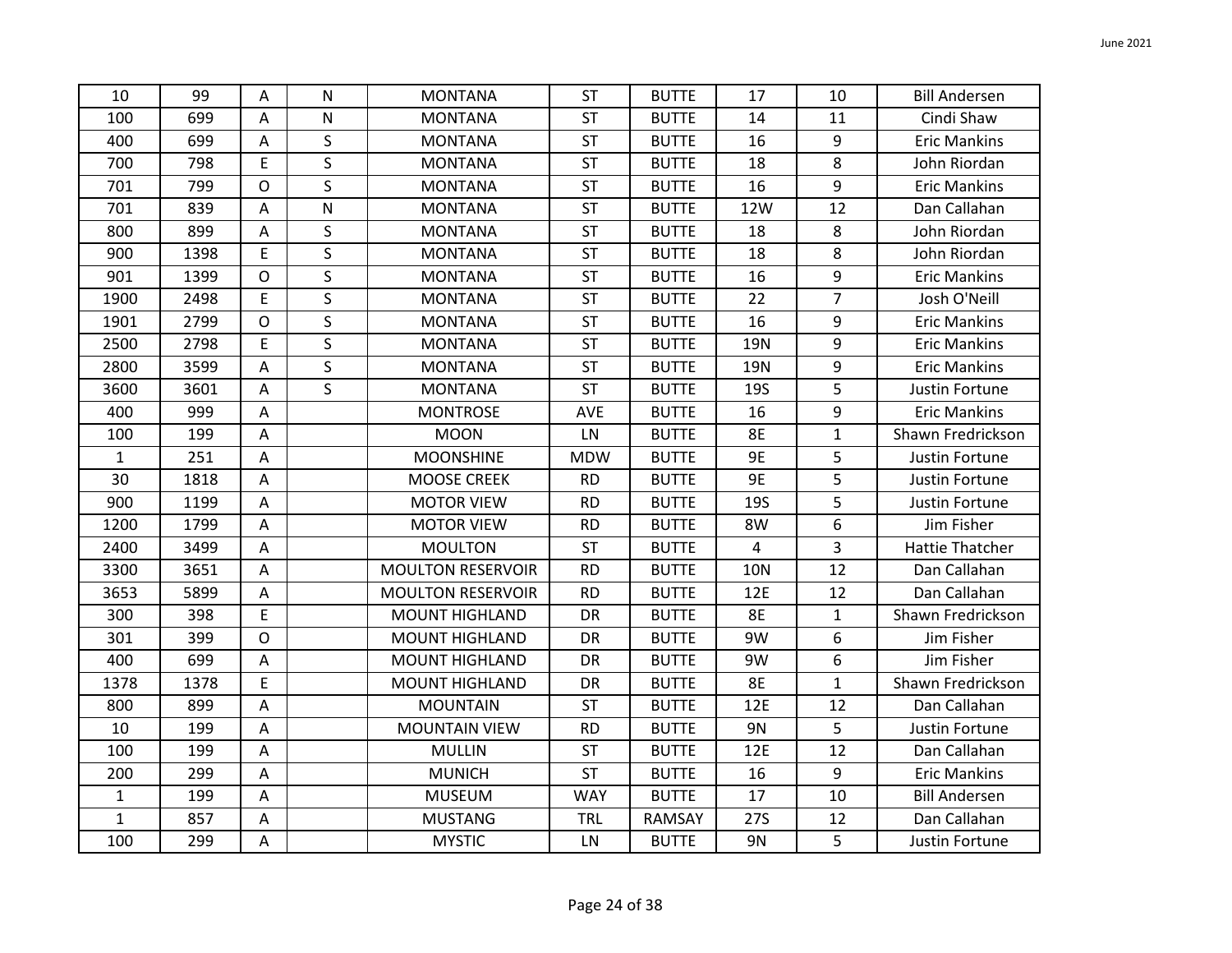| $\mathbf{1}$ | 311    | Α           |   | <b>NASSAU</b>       | <b>ST</b>  | <b>BUTTE</b>      | 16         | 9              | <b>Eric Mankins</b>    |
|--------------|--------|-------------|---|---------------------|------------|-------------------|------------|----------------|------------------------|
| 3400         | 3499   | А           |   | NEIGHBORLY          | LN         | <b>BUTTE</b>      | 6          | $\overline{2}$ | Michele Shea           |
| 2400         | 2699   | Α           |   | <b>NETTIE</b>       | <b>ST</b>  | <b>BUTTE</b>      | 4          | 3              | <b>Hattie Thatcher</b> |
| 2700         | 3098   | E           |   | <b>NETTIE</b>       | <b>ST</b>  | <b>BUTTE</b>      | 6          | $\overline{2}$ | Michele Shea           |
| 2701         | 3099   | $\mathsf O$ |   | <b>NETTIE</b>       | <b>ST</b>  | <b>BUTTE</b>      | 4          | 3              | <b>Hattie Thatcher</b> |
| 3100         | 3299   | Α           |   | <b>NETTIE</b>       | <b>ST</b>  | <b>BUTTE</b>      | 4          | 3              | Hattie Thatcher        |
| 600          | 799    | Α           |   | <b>NEVADA</b>       | AVE        | <b>BUTTE</b>      | 17         | 10             | <b>Bill Andersen</b>   |
| 800          | 1199   | Α           |   | <b>NEVADA</b>       | <b>AVE</b> | <b>BUTTE</b>      | 18         | 8              | John Riordan           |
| 1600         | 1699   | A           |   | <b>NEVADA</b>       | AVE        | <b>BUTTE</b>      | 21         | 8              | John Riordan           |
| 1966         | 2999   | A           |   | <b>NEVADA</b>       | AVE        | <b>BUTTE</b>      | 22         | $\overline{7}$ | Josh O'Neill           |
| 3000         | 3199   | Α           |   | <b>NEVADA</b>       | AVE        | <b>BUTTE</b>      | 8W         | 6              | Jim Fisher             |
| 200          | 299    | Α           |   | NEVERSWEAT          | <b>ST</b>  | <b>BUTTE</b>      | 16         | 9              | <b>Eric Mankins</b>    |
| 400          | 499    | Α           |   | <b>NEW</b>          | <b>ST</b>  | <b>BUTTE</b>      | 18         | 8              | John Riordan           |
| $\mathbf{1}$ | 99     | Α           |   | <b>NICKEL ANNIE</b> | LN         | <b>BUTTE</b>      | 9N         | 5              | Justin Fortune         |
| $\mathbf{1}$ | 519    | А           |   | <b>NILS</b>         | DR         | <b>BUTTE</b>      | <b>19S</b> | 5              | Justin Fortune         |
| $\mathbf{1}$ | 893    | Α           |   | <b>NINE MILE</b>    | <b>RD</b>  | <b>BUTTE</b>      | 9E         | 5              | Justin Fortune         |
| 122000       | 122192 | Α           |   | <b>NISSLER</b>      | <b>RD</b>  | <b>BUTTE</b>      | 26W        | 12             | Dan Callahan           |
| 122193       | 122195 | Α           |   | <b>NISSLER</b>      | <b>RD</b>  | <b>BUTTE</b>      | 27S        | 12             | Dan Callahan           |
| $\mathbf{1}$ | 401    | $\mathsf A$ |   | <b>NORDIC</b>       | <b>TRL</b> | <b>BUTTE</b>      | 26E        | 5              | Justin Fortune         |
| 400          | 799    | Α           |   | <b>NORTH</b>        | <b>ST</b>  | <b>BUTTE</b>      | <b>10N</b> | 12             | Dan Callahan           |
| 2100         | 2399   | Α           |   | <b>NORTH</b>        | DR         | <b>BUTTE</b>      | 3          | 3              | <b>Hattie Thatcher</b> |
| 1            | 99     | Α           |   | <b>NORTH LAKE</b>   | DR         | <b>BUTTE</b>      | <b>8E</b>  | 1              | Shawn Fredrickson      |
| $\mathbf{1}$ | 99     | Α           |   | <b>NYLIC</b>        | LN         | <b>BUTTE</b>      | <b>8E</b>  | 1              | Shawn Fredrickson      |
| 100          | 199    | Α           |   | OAK                 | LN         | <b>BUTTE</b>      | 9N         | 5              | Justin Fortune         |
| 100          | 199    | А           |   | <b>OBRIEN</b>       | LN         | <b>BUTTE</b>      | <b>8E</b>  | $\mathbf{1}$   | Shawn Fredrickson      |
| 100          | 100    | E           |   | <b>OCTANE</b>       | LN         | <b>BUTTE</b>      | 16         | 9              | <b>Eric Mankins</b>    |
| 200          | 498    | E           | S | OHIO                | <b>ST</b>  | <b>BUTTE</b>      | 18         | 8              | John Riordan           |
| 201          | 499    | $\mathsf O$ | S | OHIO                | <b>ST</b>  | <b>BUTTE</b>      | 17         | 10             | <b>Bill Andersen</b>   |
| 100          | 199    | A           |   | <b>OKLAHOMA</b>     | <b>ST</b>  | <b>BUTTE</b>      | 17         | 10             | <b>Bill Andersen</b>   |
| 550          | 550    | E           |   | <b>OLD RAIL</b>     | <b>RD</b>  | <b>WISE RIVER</b> | 28         | 12             | Dan Callahan           |
| $\mathbf{1}$ | 166    | $\mathsf A$ |   | <b>OLD TIMER</b>    | <b>RD</b>  | RAMSAY            | <b>27S</b> | 12             | Dan Callahan           |
| $\mathbf{1}$ | 95     | Α           |   | OLE                 | <b>CT</b>  | <b>BUTTE</b>      | 9N         | 5              | Justin Fortune         |
| $\mathbf{1}$ | 99     | Α           |   | OMEGA               | <b>WAY</b> | <b>BUTTE</b>      | 9N         | 5              | Justin Fortune         |
| $\mathbf{1}$ | 199    | $\mathsf A$ |   | ONEILL              | <b>ST</b>  | <b>BUTTE</b>      | <b>10S</b> | 12             | Dan Callahan           |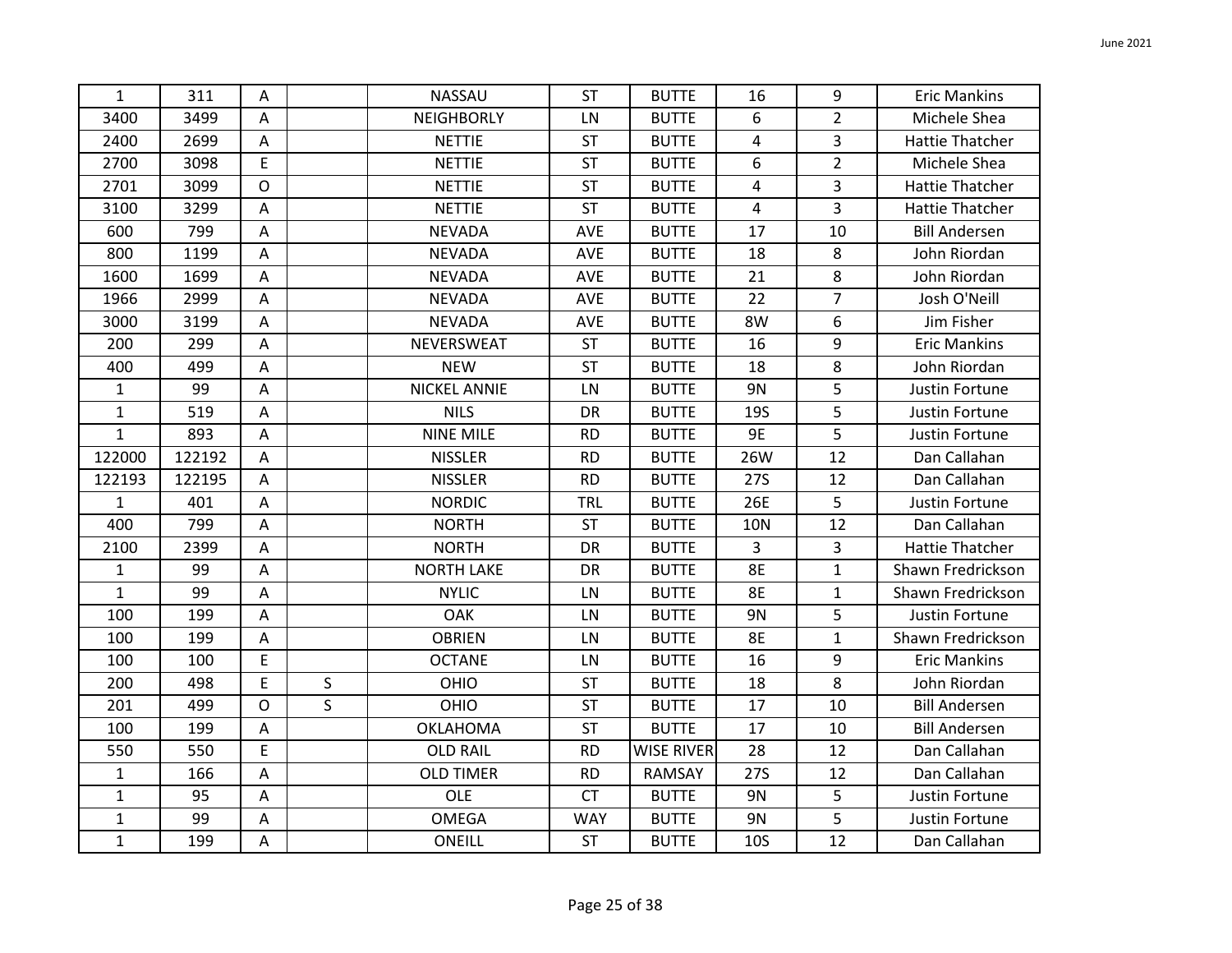| 100          | 223  | Α                         | N            | <b>OPHIR</b>       | <b>ST</b>   | <b>BUTTE</b>  | 14         | 11             | Cindi Shaw             |
|--------------|------|---------------------------|--------------|--------------------|-------------|---------------|------------|----------------|------------------------|
| 400          | 1199 | A                         | $\mathsf{S}$ | <b>OPHIR</b>       | <b>ST</b>   | <b>BUTTE</b>  | 16         | 9              | <b>Eric Mankins</b>    |
| $\mathbf{1}$ | 175  | A                         |              | <b>OPPORTUNITY</b> | DR          | <b>BUTTE</b>  | 19N        | 9              | <b>Eric Mankins</b>    |
| 100          | 1199 | $\boldsymbol{\mathsf{A}}$ |              | <b>OREGON</b>      | AVE         | <b>BUTTE</b>  | 18         | 8              | John Riordan           |
| 1500         | 1799 | Α                         |              | OREGON             | <b>AVE</b>  | <b>BUTTE</b>  | 21         | 8              | John Riordan           |
| 1800         | 2999 | A                         |              | <b>OREGON</b>      | AVE         | <b>BUTTE</b>  | 22         | $\overline{7}$ | Josh O'Neill           |
| 3000         | 3098 | E                         |              | <b>OREGON</b>      | AVE         | <b>BUTTE</b>  | 8W         | 6              | Jim Fisher             |
| 3001         | 3099 | $\mathsf{O}$              |              | OREGON             | <b>AVE</b>  | <b>BUTTE</b>  | 22         | $\overline{7}$ | Josh O'Neill           |
| 3100         | 3711 | $\boldsymbol{\mathsf{A}}$ |              | <b>OREGON</b>      | AVE         | <b>BUTTE</b>  | 8W         | 6              | Jim Fisher             |
| 60           | 125  | Α                         |              | ORO FINO GULCH     | <b>RD</b>   | <b>BUTTE</b>  | 27N        | 12             | Dan Callahan           |
| 126          | 161  | Α                         |              | ORO FINO GULCH     | <b>RD</b>   | <b>BUTTE</b>  | 27N        | 12             | Dan Callahan           |
| 500          | 599  | $\boldsymbol{\mathsf{A}}$ |              | <b>ORPHAN GIRL</b> | AVE         | <b>BUTTE</b>  | 16         | 9              | <b>Eric Mankins</b>    |
| 2100         | 2399 | A                         |              | <b>OTTAWA</b>      | <b>ST</b>   | <b>BUTTE</b>  | 3          | 3              | <b>Hattie Thatcher</b> |
| 2401         | 2699 | O                         |              | <b>OTTAWA</b>      | <b>ST</b>   | <b>BUTTE</b>  | 4          | 3              | Hattie Thatcher        |
| 2402         | 2698 | E                         |              | <b>OTTAWA</b>      | <b>ST</b>   | <b>BUTTE</b>  | 6          | $\overline{2}$ | Michele Shea           |
| 2700         | 3099 | $\overline{\mathsf{A}}$   |              | <b>OTTAWA</b>      | <b>ST</b>   | <b>BUTTE</b>  | 6          | $\overline{2}$ | Michele Shea           |
| 3100         | 3298 | E                         |              | <b>OTTAWA</b>      | <b>ST</b>   | <b>BUTTE</b>  | 6          | $\overline{2}$ | Michele Shea           |
| 3101         | 3299 | $\mathsf{O}$              |              | <b>OTTAWA</b>      | <b>ST</b>   | <b>BUTTE</b>  | 4          | 3              | <b>Hattie Thatcher</b> |
| 3401         | 3499 | $\boldsymbol{\mathsf{A}}$ |              | <b>OTTAWA</b>      | <b>ST</b>   | <b>BUTTE</b>  | 4          | 3              | Hattie Thatcher        |
| $\mathbf{1}$ | 199  | $\mathsf A$               |              | <b>OTTER</b>       | <b>RUN</b>  | <b>BUTTE</b>  | 26W        | 12             | Dan Callahan           |
| 105          | 105  | $\mathsf{O}$              |              | <b>OVERLOOK</b>    | <b>DR</b>   | <b>BUTTE</b>  | 19W        | 5              | Justin Fortune         |
| 107          | 107  | $\mathsf{O}$              |              | <b>OVERLOOK</b>    | DR          | <b>BUTTE</b>  | <b>19S</b> | 5              | Justin Fortune         |
| 300          | 499  | $\mathsf A$               |              | <b>OXFORD</b>      | ST          | <b>BUTTE</b>  | 16         | 9              | <b>Eric Mankins</b>    |
| $\mathbf{1}$ | 299  | $\boldsymbol{\mathsf{A}}$ | W            | <b>PACIFIC</b>     | <b>ST</b>   | <b>BUTTE</b>  | 12W        | 12             | Dan Callahan           |
| 200          | 499  | A                         | E            | <b>PACIFIC</b>     | ST          | <b>BUTTE</b>  | 12W        | 12             | Dan Callahan           |
| $\mathbf{1}$ | 199  | Α                         |              | PAINTED            | <b>MDWS</b> | <b>BUTTE</b>  | 9N         | 5              | Justin Fortune         |
| $\mathbf{1}$ | 100  | A                         |              | PALMER             | AVE         | <b>RAMSAY</b> | <b>27S</b> | 12             | Dan Callahan           |
| $\mathbf{1}$ | 971  | A                         |              | PALOMINO           | <b>RNCH</b> | <b>BUTTE</b>  | 12E        | 12             | Dan Callahan           |
| 2700         | 2799 | $\boldsymbol{\mathsf{A}}$ |              | PAMELA             | <b>RD</b>   | <b>BUTTE</b>  | <b>8E</b>  | $\mathbf{1}$   | Shawn Fredrickson      |
| $\mathbf{1}$ | 1399 | $\mathsf A$               | W            | <b>PARK</b>        | <b>ST</b>   | <b>BUTTE</b>  | 17         | 10             | <b>Bill Andersen</b>   |
| 10           | 598  | E                         | E            | <b>PARK</b>        | <b>ST</b>   | <b>BUTTE</b>  | 17         | 10             | <b>Bill Andersen</b>   |
| 11           | 599  | $\mathsf{O}$              | E            | <b>PARK</b>        | <b>ST</b>   | <b>BUTTE</b>  | 14         | 11             | Cindi Shaw             |
| 1300         | 1312 | E                         | E            | <b>PARK</b>        | PL          | <b>BUTTE</b>  | 2E         | 4              | John Sorich            |
| 1400         | 1600 | E                         | W            | <b>PARK</b>        | <b>ST</b>   | <b>BUTTE</b>  | 17         | 10             | <b>Bill Andersen</b>   |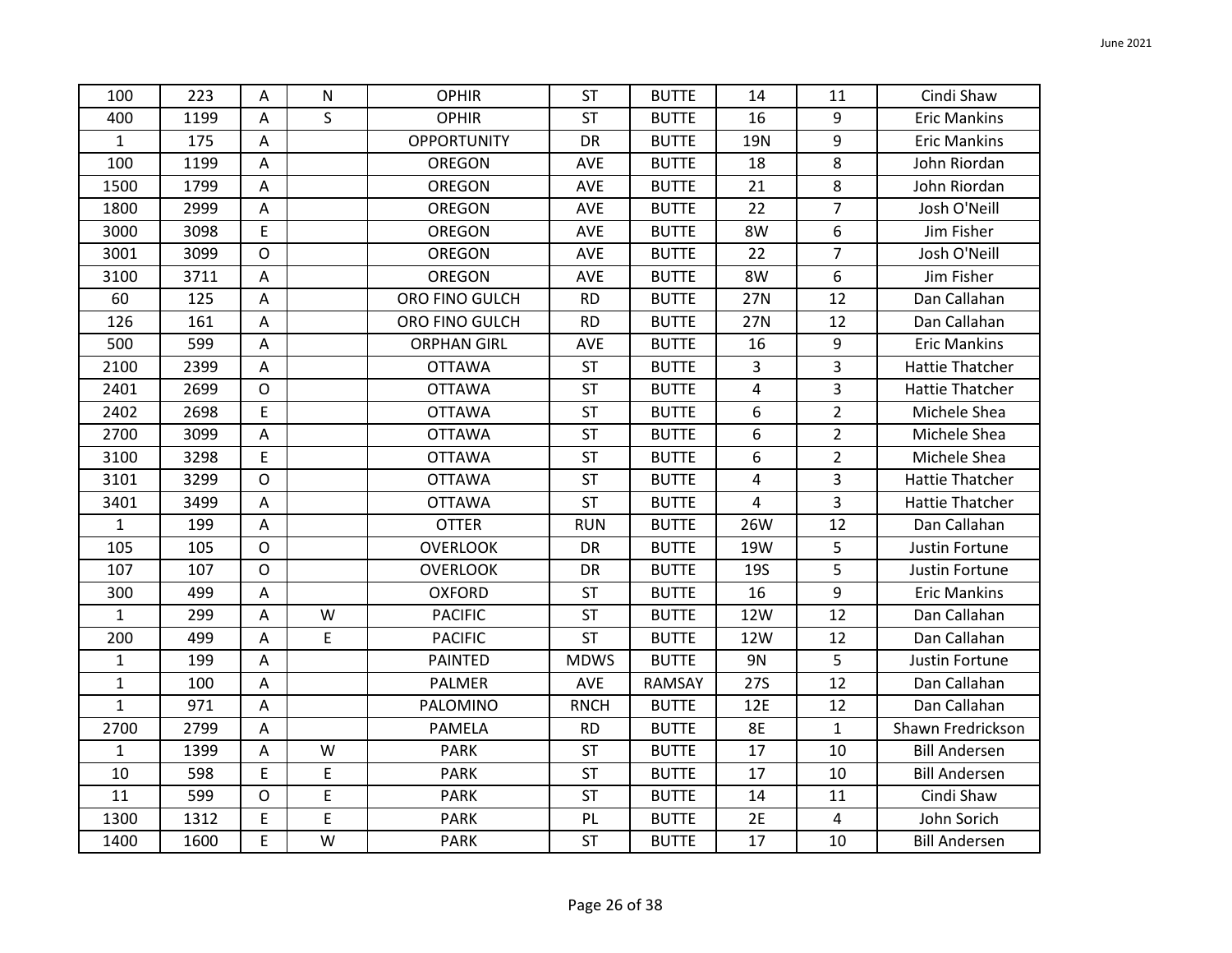| 1401         | 1601 | $\Omega$                  | W            | <b>PARK</b>          | <b>ST</b>  | <b>BUTTE</b> | 14           | 11             | Cindi Shaw          |
|--------------|------|---------------------------|--------------|----------------------|------------|--------------|--------------|----------------|---------------------|
| 100          | 199  | A                         | $\mathsf{N}$ | <b>PARKMONT</b>      | <b>ST</b>  | <b>BUTTE</b> | <b>19S</b>   | 5              | Justin Fortune      |
| 3405         | 3490 | A                         |              | PARKWAY              | <b>ST</b>  | <b>BUTTE</b> | 4            | 3              | Hattie Thatcher     |
| 100          | 199  | A                         |              | PARNELL LODE         | <b>RD</b>  | <b>BUTTE</b> | 16           | 9              | <b>Eric Mankins</b> |
| 2105         | 2105 | A                         |              | <b>PARROT</b>        | <b>ST</b>  | <b>BUTTE</b> | 22           | $\overline{7}$ | Josh O'Neill        |
| 2400         | 2799 | $\mathsf{A}$              |              | <b>PARROT</b>        | <b>ST</b>  | <b>BUTTE</b> | 22           | $\overline{7}$ | Josh O'Neill        |
| $\mathbf{1}$ | 367  | $\mathsf{A}$              |              | PASSMORE CANYON      | <b>RD</b>  | <b>BUTTE</b> | 9E           | 5              | Justin Fortune      |
| 2700         | 2899 | $\overline{A}$            |              | <b>PAXSON</b>        | AVE        | <b>BUTTE</b> | 22           | $\overline{7}$ | Josh O'Neill        |
| 2900         | 2998 | E                         |              | <b>PAXSON</b>        | AVE        | <b>BUTTE</b> | 8W           | 6              | Jim Fisher          |
| 2901         | 2999 | $\mathsf{O}$              |              | <b>PAXSON</b>        | AVE        | <b>BUTTE</b> | 22           | $\overline{7}$ | Josh O'Neill        |
| 3000         | 4199 | A                         |              | <b>PAXSON</b>        | <b>AVE</b> | <b>BUTTE</b> | 8W           | 6              | Jim Fisher          |
| $\mathbf{1}$ | 99   | A                         |              | <b>PEARL</b>         | <b>ST</b>  | <b>BUTTE</b> | <b>10N</b>   | 12             | Dan Callahan        |
| 100          | 199  | A                         | W            | PEARL                | <b>ST</b>  | <b>BUTTE</b> | 12W          | 12             | Dan Callahan        |
| 400          | 499  | A                         |              | PENNSYLVANIA         | AVE        | <b>BUTTE</b> | 14           | 11             | Cindi Shaw          |
| $\mathbf{1}$ | 99   | A                         |              | <b>PENNY</b>         | LN         | <b>BUTTE</b> | 8E           | $\mathbf{1}$   | Shawn Fredrickson   |
| $\mathbf 1$  | 253  | A                         |              | PERU                 | <b>FLT</b> | <b>BUTTE</b> | 16           | 9              | <b>Eric Mankins</b> |
| $\mathbf{1}$ | 100  | A                         |              | PESANTI              | LN         | <b>BUTTE</b> | <b>10N</b>   | 12             | Dan Callahan        |
| 1500         | 1799 | $\overline{A}$            |              | <b>PHILLIPS</b>      | AVE        | <b>BUTTE</b> | 21           | 8              | John Riordan        |
| 1800         | 2199 | A                         |              | <b>PHILLIPS</b>      | <b>AVE</b> | <b>BUTTE</b> | 22           | $\overline{7}$ | Josh O'Neill        |
| 2500         | 3299 | A                         |              | <b>PHILLIPS</b>      | <b>ST</b>  | <b>BUTTE</b> | 6            | $\overline{2}$ | Michele Shea        |
| 1300         | 1399 | A                         |              | <b>PHILLIS</b>       | LN         | <b>BUTTE</b> | 8W           | 6              | Jim Fisher          |
| 1900         | 2899 | A                         |              | <b>PINE</b>          | <b>ST</b>  | <b>BUTTE</b> | $\mathbf{1}$ | 4              | John Sorich         |
| 2000         | 2199 | A                         |              | <b>PINION</b>        | AVE        | <b>BUTTE</b> | 22           | $\overline{7}$ | Josh O'Neill        |
| 100          | 199  | A                         |              | <b>PINTLAR</b>       | LN         | <b>BUTTE</b> | <b>8E</b>    | 1              | Shawn Fredrickson   |
| $\mathbf{1}$ | 9    | A                         |              | <b>PINTLAR PEAKS</b> | PLZ        | <b>BUTTE</b> | <b>8E</b>    | $\mathbf 1$    | Shawn Fredrickson   |
| 3501         | 3551 | A                         |              | <b>PINTLAR PEAKS</b> | DR         | <b>BUTTE</b> | <b>8E</b>    | $\mathbf{1}$   | Shawn Fredrickson   |
| 3600         | 3699 | A                         |              | <b>PINTLAR PEAKS</b> | DR         | <b>BUTTE</b> | <b>8E</b>    | $\mathbf{1}$   | Shawn Fredrickson   |
| $\mathbf{1}$ | 5    | Α                         |              | PINTLAR PEAKS PLAZA  |            | <b>BUTTE</b> | <b>8E</b>    | $\mathbf{1}$   | Shawn Fredrickson   |
| $\mathbf{1}$ | 200  | A                         |              | <b>PINTO</b>         | LN         | RAMSAY       | <b>27S</b>   | 12             | Dan Callahan        |
| 600          | 699  | A                         |              | <b>PLACER</b>        | <b>ST</b>  | <b>BUTTE</b> | 16           | 9              | <b>Eric Mankins</b> |
| 700          | 1099 | A                         |              | <b>PLACER</b>        | <b>ST</b>  | <b>BUTTE</b> | 18           | 8              | John Riordan        |
| 2200         | 2499 | A                         |              | <b>PLACER</b>        | <b>ST</b>  | <b>BUTTE</b> | 22           | 7              | Josh O'Neill        |
| 2500         | 3299 | A                         |              | <b>PLACER</b>        | ST         | <b>BUTTE</b> | 19N          | 9              | <b>Eric Mankins</b> |
| 200          | 299  | $\boldsymbol{\mathsf{A}}$ |              | <b>PLACID</b>        | <b>HTS</b> | <b>BUTTE</b> | 9E           | 5              | Justin Fortune      |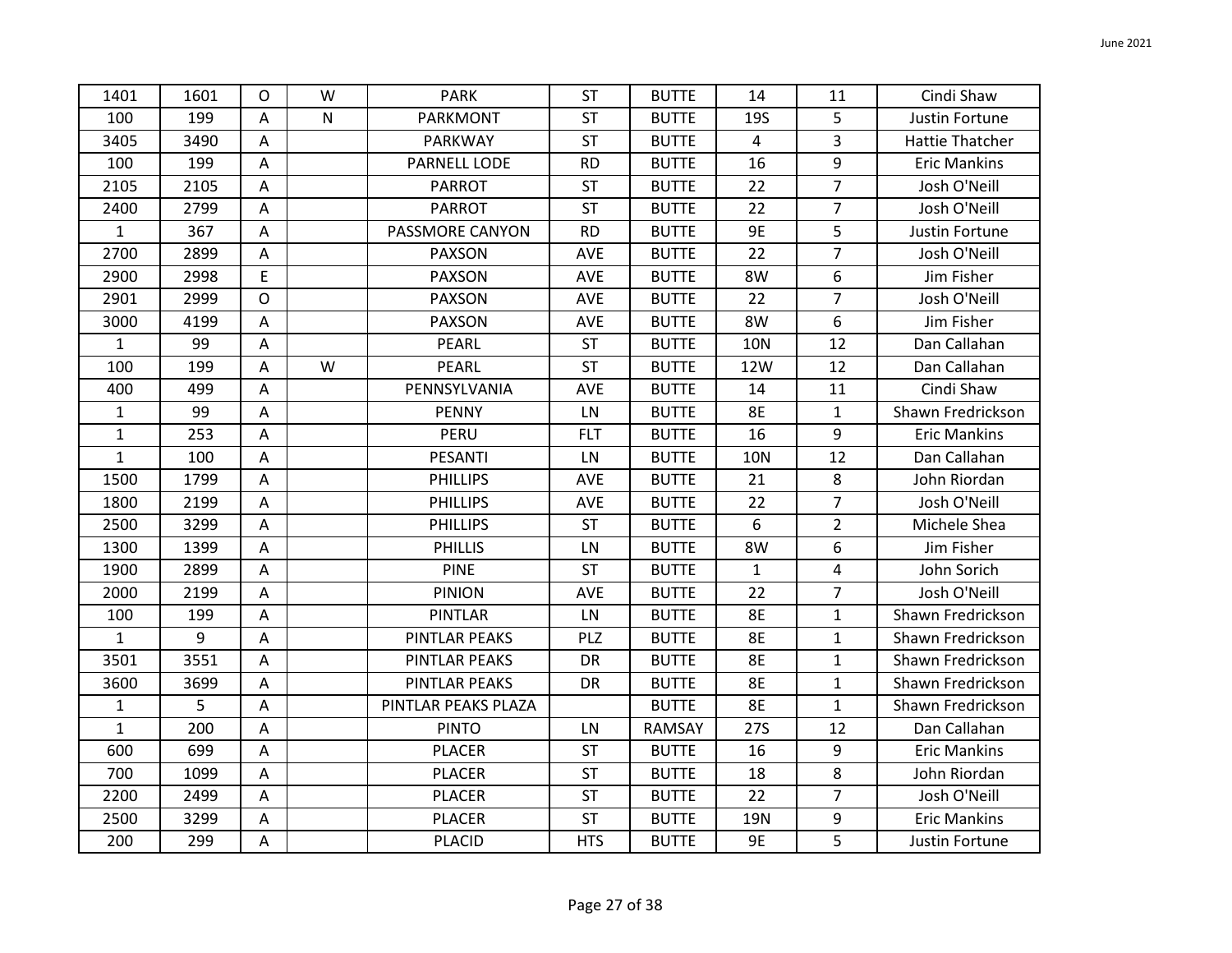| $\mathbf{1}$ | 1499 | Α           | W | PLATINUM            | <b>ST</b>   | <b>BUTTE</b>  | 16        | 9              | <b>Eric Mankins</b>    |
|--------------|------|-------------|---|---------------------|-------------|---------------|-----------|----------------|------------------------|
| 100          | 299  | Α           | E | PLATINUM            | <b>ST</b>   | <b>BUTTE</b>  | 17        | 10             | <b>Bill Andersen</b>   |
| 300          | 598  | E           | E | PLATINUM            | ST          | <b>BUTTE</b>  | 18        | 8              | John Riordan           |
| 301          | 599  | $\mathsf O$ | E | PLATINUM            | ST          | <b>BUTTE</b>  | 17        | 10             | <b>Bill Andersen</b>   |
| 600          | 699  | Α           | E | PLATINUM            | <b>ST</b>   | <b>BUTTE</b>  | 18        | 8              | John Riordan           |
| 100          | 199  | Α           |   | <b>PONDEROSA</b>    | DR          | <b>BUTTE</b>  | <b>9E</b> | 5              | Justin Fortune         |
| $\mathbf{1}$ | 1619 | А           |   | PONY EXPRESS        | TRL         | RAMSAY        | 27N       | 12             | Dan Callahan           |
| 1620         | 3017 | $\mathsf A$ |   | <b>PONY EXPRESS</b> | <b>TRL</b>  | RAMSAY        | 27N       | 12             | Dan Callahan           |
| $\mathbf{1}$ | 793  | A           |   | <b>POORMANS</b>     | <b>RD</b>   | <b>BUTTE</b>  | 12E       | 12             | Dan Callahan           |
| 100          | 598  | E           | W | <b>PORPHYRY</b>     | <b>ST</b>   | <b>BUTTE</b>  | 16        | 9              | <b>Eric Mankins</b>    |
| 101          | 599  | $\mathsf O$ | W | <b>PORPHYRY</b>     | <b>ST</b>   | <b>BUTTE</b>  | 17        | 10             | <b>Bill Andersen</b>   |
| 600          | 799  | А           | W | <b>PORPHYRY</b>     | ST          | <b>BUTTE</b>  | 17        | 10             | <b>Bill Andersen</b>   |
| 800          | 1499 | Α           | W | <b>PORPHYRY</b>     | <b>ST</b>   | <b>BUTTE</b>  | 16        | 9              | <b>Eric Mankins</b>    |
| 1800         | 1899 | Α           |   | <b>PORTER</b>       | <b>AVE</b>  | <b>BUTTE</b>  | 2E        | 4              | John Sorich            |
| 1900         | 2299 | Α           |   | <b>PORTER</b>       | AVE         | <b>BUTTE</b>  | 4         | 3              | <b>Hattie Thatcher</b> |
| 2300         | 2398 | E           |   | <b>PORTER</b>       | AVE         | <b>BUTTE</b>  | 6         | $\overline{2}$ | Michele Shea           |
| 2301         | 2399 | $\mathsf O$ |   | <b>PORTER</b>       | AVE         | <b>BUTTE</b>  | 4         | 3              | <b>Hattie Thatcher</b> |
| 2400         | 3499 | А           |   | <b>PORTER</b>       | AVE         | <b>BUTTE</b>  | 6         | $\overline{2}$ | Michele Shea           |
| 5900         | 7000 | $\mathsf A$ |   | <b>PORTER</b>       | AVE         | <b>BUTTE</b>  | <b>9N</b> | 5              | Justin Fortune         |
| 7001         | 7345 | A           |   | <b>PORTER</b>       | AVE         | <b>BUTTE</b>  | 9N        | 5              | Justin Fortune         |
| 7270         | 7270 | Α           |   | <b>PORTER</b>       | <b>ST</b>   | <b>BUTTE</b>  | 9N        | 5              | Justin Fortune         |
| 1            | 99   | Α           |   | <b>POSSE</b>        | <b>CT</b>   | <b>BUTTE</b>  | 19W       | 5              | Justin Fortune         |
| $\mathbf{1}$ | 593  | Α           |   | <b>POWDER</b>       | <b>LOOP</b> | <b>BUTTE</b>  | 19W       | 5              | Justin Fortune         |
| $\mathbf{1}$ | 259  | Α           |   | PRAIRIE             | DR          | <b>BUTTE</b>  | 26E       | 5              | Justin Fortune         |
| 1052         | 1599 | А           |   | <b>PREVOST</b>      | TRL         | <b>BUTTE</b>  | 27N       | 12             | Dan Callahan           |
| 2425         | 2430 | Α           |   | <b>PREVOST</b>      | TRL         | <b>BUTTE</b>  | 12E       | 12             | Dan Callahan           |
| $\mathbf{1}$ | 37   | A           |   | PRIMO               | DR          | <b>BUTTE</b>  | 4         | 3              | <b>Hattie Thatcher</b> |
| 1801         | 2099 | A           |   | <b>PRINCETON</b>    | <b>ST</b>   | <b>BUTTE</b>  | 22        | $\overline{7}$ | Josh O'Neill           |
| 2100         | 2398 | E           |   | <b>PRINCETON</b>    | <b>ST</b>   | <b>BUTTE</b>  | 6         | $\overline{2}$ | Michele Shea           |
| 2101         | 2399 | $\mathsf O$ |   | <b>PRINCETON</b>    | ST          | <b>BUTTE</b>  | 3         | 3              | Hattie Thatcher        |
| 2400         | 3230 | $\mathsf A$ |   | <b>PRINCETON</b>    | <b>ST</b>   | <b>BUTTE</b>  | 6         | $\overline{2}$ | Michele Shea           |
| $\mathbf{1}$ | 153  | Α           |   | <b>PRONGHORN</b>    | <b>TRL</b>  | <b>BUTTE</b>  | 27S       | 12             | Dan Callahan           |
| 200          | 299  | Α           |   | <b>PROSPECT</b>     | AVE         | <b>BUTTE</b>  | 14        | 11             | Cindi Shaw             |
| $\mathbf{1}$ | 999  | $\mathsf A$ |   | <b>PUMP HOUSE</b>   | <b>RD</b>   | <b>DIVIDE</b> | 28        | 12             | Dan Callahan           |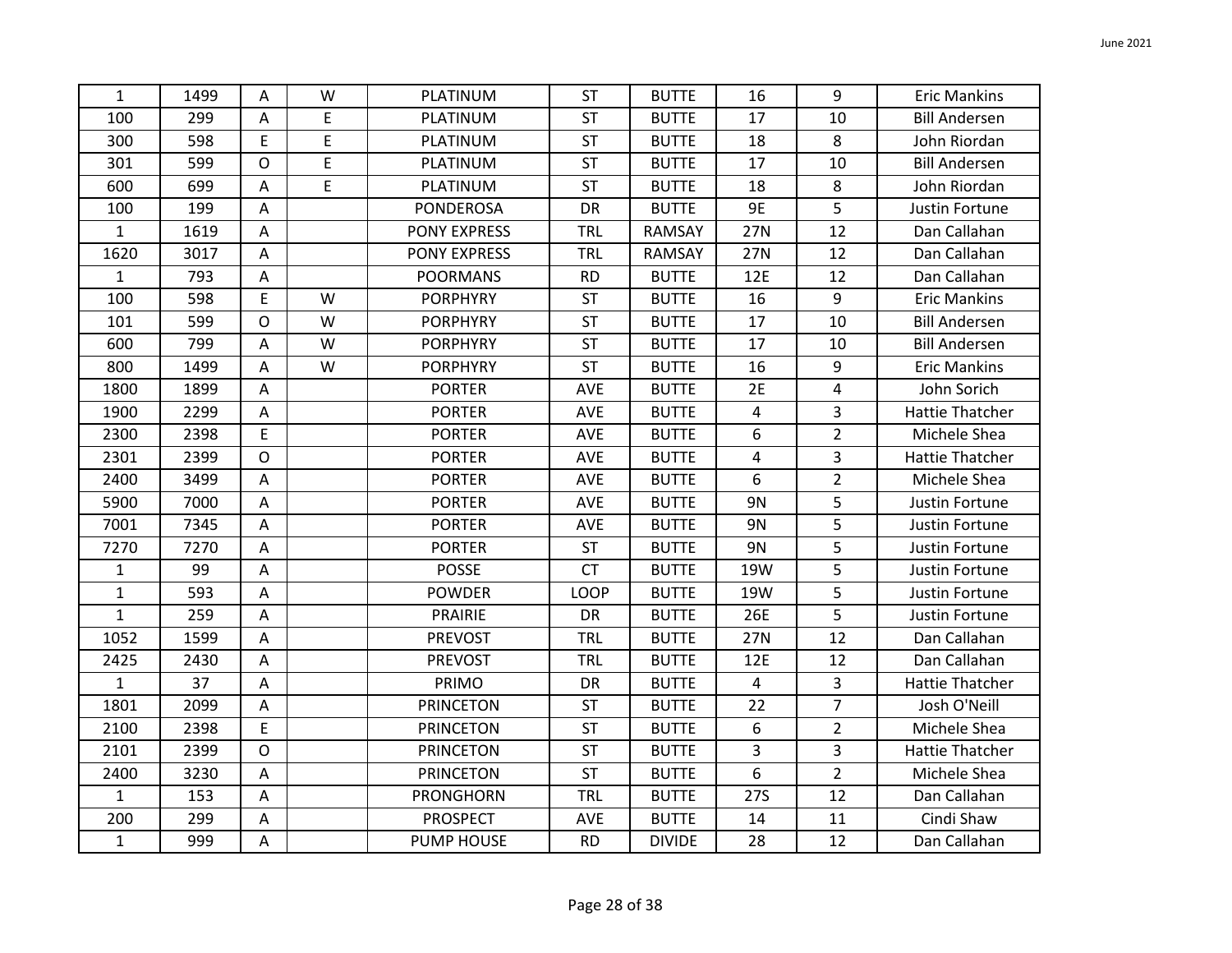| $\mathbf{1}$ | 199    | A                         |              | QUAIL               | DR         | <b>BUTTE</b>  | 9E             | 5              | Justin Fortune         |
|--------------|--------|---------------------------|--------------|---------------------|------------|---------------|----------------|----------------|------------------------|
| 119100       | 119599 | A                         |              | QUAKE               | LN         | <b>BUTTE</b>  | <b>27S</b>     | 12             | Dan Callahan           |
| 10           | 299    | A                         | E            | <b>QUARTZ</b>       | <b>ST</b>  | <b>BUTTE</b>  | 14             | 11             | Cindi Shaw             |
| 58           | 1599   | A                         | W            | <b>QUARTZ</b>       | <b>ST</b>  | <b>BUTTE</b>  | 14             | 11             | Cindi Shaw             |
| $\mathbf{1}$ | 199    | Α                         |              | <b>QUEENS</b>       | <b>CT</b>  | <b>BUTTE</b>  | 9W             | 6              | Jim Fisher             |
| 2800         | 3299   | A                         |              | <b>QUINCY</b>       | ST         | <b>BUTTE</b>  | <b>8E</b>      | $\mathbf{1}$   | Shawn Fredrickson      |
| 3300         | 3599   | A                         |              | <b>QUINCY</b>       | <b>ST</b>  | <b>BUTTE</b>  | 6              | $\overline{2}$ | Michele Shea           |
| 200          | 299    | $\boldsymbol{\mathsf{A}}$ |              | <b>RABBIT</b>       | <b>DR</b>  | <b>BUTTE</b>  | 9N             | 5              | Justin Fortune         |
| 1200         | 1299   | A                         |              | <b>RACCOON</b>      | <b>WAY</b> | <b>BUTTE</b>  | 26W            | 12             | Dan Callahan           |
| 1350         | 1350   | E                         |              | <b>RACCOON</b>      | <b>WAY</b> | <b>BUTTE</b>  | 26W            | 12             | Dan Callahan           |
| 700          | 799    | A                         |              | <b>RAILROAD</b>     | <b>ST</b>  | <b>BUTTE</b>  | 21             | 8              | John Riordan           |
| $\mathbf{1}$ | 100    | A                         |              | RAINBOW             | PL         | <b>BUTTE</b>  | 9N             | 5              | Justin Fortune         |
| 100          | 199    | A                         |              | <b>RAM</b>          | <b>ST</b>  | <b>BUTTE</b>  | 8W             | 6              | Jim Fisher             |
| 100          | 199    | A                         |              | <b>RAMPART</b>      | DR         | <b>BUTTE</b>  | <b>8E</b>      | $\mathbf{1}$   | Shawn Fredrickson      |
| $\mathbf{1}$ | 99     | A                         |              | RAMSAY              | PL         | RAMSAY        | 27S            | 12             | Dan Callahan           |
| 500          | 899    | A                         | N            | RAMSAY              | <b>RD</b>  | <b>RAMSAY</b> | 27N            | 12             | Dan Callahan           |
| $\mathbf{1}$ | 100    | Α                         |              | RASPBERRY           | LN         | <b>BUTTE</b>  | 9N             | 5              | Justin Fortune         |
| $\mathbf{1}$ | 199    | $\boldsymbol{\mathsf{A}}$ |              | <b>RED MOUNTAIN</b> | <b>VW</b>  | <b>BUTTE</b>  | 9W             | 6              | Jim Fisher             |
| $\mathbf{1}$ | 99     | A                         |              | <b>REDWOOD</b>      | <b>DR</b>  | <b>BUTTE</b>  | 8E             | $\mathbf{1}$   | Shawn Fredrickson      |
| 127          | 182    | A                         |              | <b>RELIC</b>        | DR         | <b>BUTTE</b>  | 9E             | 5              | Justin Fortune         |
| $\mathbf{1}$ | 99     | Α                         |              | <b>RENDEZVOUS</b>   | DR         | <b>BUTTE</b>  | 9N             | 5              | Justin Fortune         |
| 100          | 199    | A                         |              | <b>RENZ</b>         | DR         | <b>BUTTE</b>  | <b>8E</b>      | $\mathbf{1}$   | Shawn Fredrickson      |
| 1800         | 1899   | A                         |              | <b>REYNOLDS</b>     | AVE        | <b>BUTTE</b>  | 2W             | 4              | John Sorich            |
| 1900         | 2099   | A                         |              | <b>REYNOLDS</b>     | AVE        | <b>BUTTE</b>  | 3              | 3              | <b>Hattie Thatcher</b> |
| 900          | 999    | A                         |              | <b>RIALTO</b>       | <b>WAY</b> | <b>BUTTE</b>  | 9N             | 5              | Justin Fortune         |
| 2900         | 2998   | E                         |              | <b>RICHARDSON</b>   | <b>ST</b>  | <b>BUTTE</b>  | 6              | $\overline{2}$ | Michele Shea           |
| 2901         | 2999   | $\mathsf{O}$              |              | <b>RICHARDSON</b>   | <b>ST</b>  | <b>BUTTE</b>  | <b>8E</b>      | $\mathbf{1}$   | Shawn Fredrickson      |
| 3000         | 3299   | A                         |              | <b>RICHARDSON</b>   | ST         | <b>BUTTE</b>  | 6              | $\overline{2}$ | Michele Shea           |
| 119001       | 119999 | $\boldsymbol{\mathsf{A}}$ |              | <b>RICK JONES</b>   | <b>WAY</b> | RAMSAY        | <b>27S</b>     | 12             | Dan Callahan           |
| 116012       | 116190 | A                         |              | <b>RIDGE</b>        | <b>RD</b>  | <b>BUTTE</b>  | 26E            | 5              | Justin Fortune         |
| 8000         | 8799   | $\mathsf A$               |              | RIDGEVIEW MEADOWS   | <b>RD</b>  | <b>BUTTE</b>  | 9N             | 5              | Justin Fortune         |
| 3400         | 3840   | $\overline{\mathsf{A}}$   |              | RIDGEWAY            | <b>ST</b>  | <b>BUTTE</b>  | $\overline{4}$ | 3              | <b>Hattie Thatcher</b> |
| 100          | 899    | A                         | $\mathsf{S}$ | <b>RIVER</b>        | <b>RD</b>  | <b>DIVIDE</b> | 28             | 12             | Dan Callahan           |
| 1900         | 2155   | А                         |              | <b>ROBERTS</b>      | AVE        | <b>BUTTE</b>  | 22             | $\overline{7}$ | Josh O'Neill           |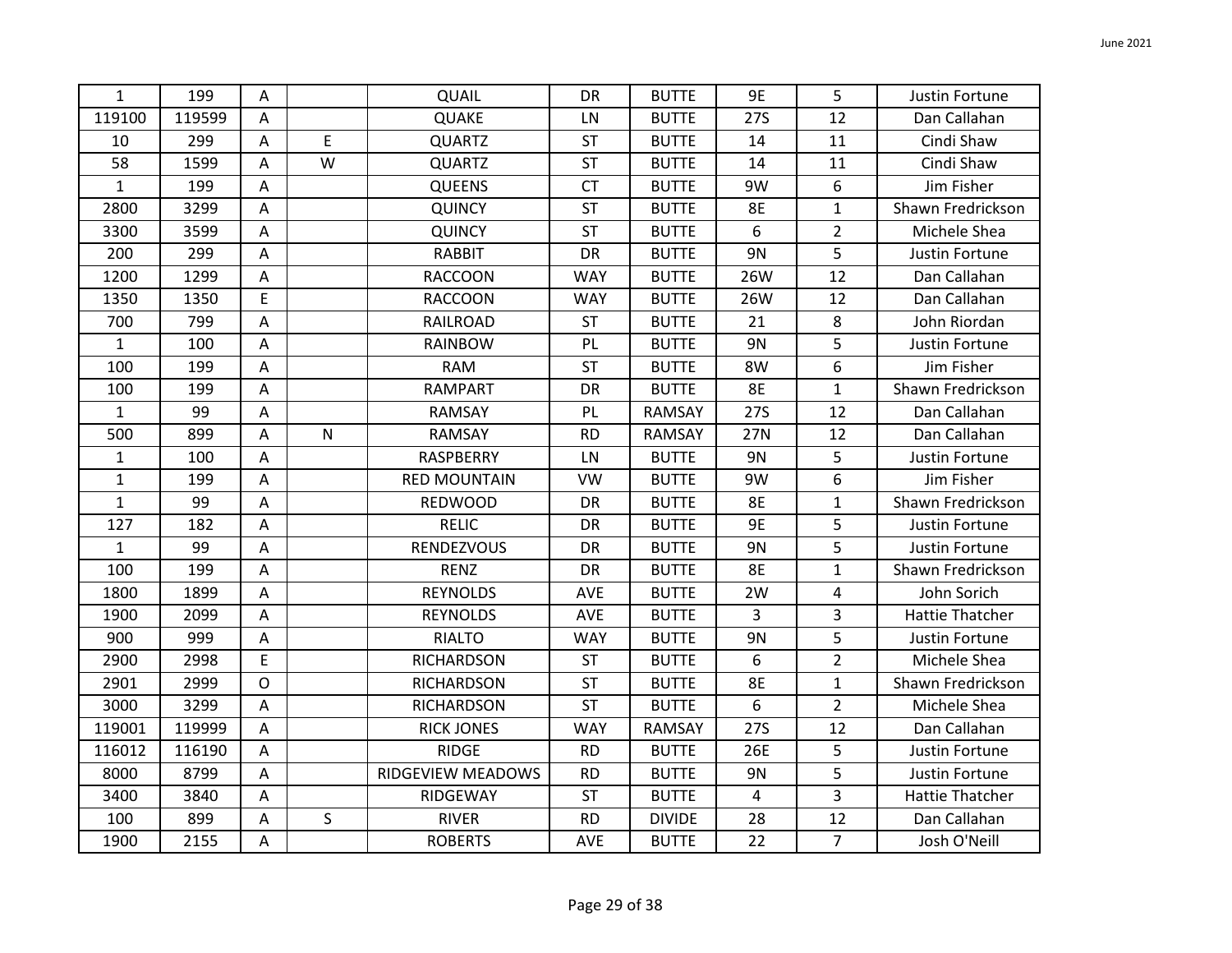| $\mathbf{1}$ | 3000         | $\overline{A}$            | S | <b>ROCKER</b>         | <b>RD</b> | <b>BUTTE</b>  | 26W        | 12             | Dan Callahan      |
|--------------|--------------|---------------------------|---|-----------------------|-----------|---------------|------------|----------------|-------------------|
| 3001         | 4200         | A                         | S | <b>ROCKER</b>         | <b>RD</b> | <b>BUTTE</b>  | 26E        | 5              | Justin Fortune    |
| 100          | 199          | Α                         |   | <b>ROCKY MOUNTAIN</b> | LN        | <b>BUTTE</b>  | <b>8E</b>  | $\mathbf{1}$   | Shawn Fredrickson |
| $\mathbf 1$  | 137          | Α                         |   | <b>RODEO</b>          | DR        | <b>BUTTE</b>  | 9N         | 5              | Justin Fortune    |
| 200          | 599          | A                         |   | <b>ROOSEVELT</b>      | DR        | <b>BUTTE</b>  | 9E         | 5              | Justin Fortune    |
| 1600         | 2099         | A                         |   | <b>ROOSEVELT</b>      | AVE       | <b>BUTTE</b>  | 8W         | 6              | Jim Fisher        |
| $\mathbf 1$  | 1981         | Α                         |   | <b>ROSE GULCH</b>     | <b>RD</b> | <b>BUTTE</b>  | <b>27S</b> | 12             | Dan Callahan      |
| 8            | 199          | $\overline{A}$            |   | <b>RUBY</b>           | ST        | <b>BUTTE</b>  | 12W        | 12             | Dan Callahan      |
| $\mathbf 1$  | $\mathbf{1}$ | $\mathsf{O}$              |   | <b>RUSSELL</b>        | <b>ST</b> | RAMSAY        | <b>27S</b> | 12             | Dan Callahan      |
| $\mathbf{1}$ | 377          | A                         |   | <b>RUSTY</b>          | SPUR      | <b>BUTTE</b>  | <b>19S</b> | 5              | Justin Fortune    |
| 600          | 1199         | A                         |   | <b>RYAN</b>           | <b>RD</b> | <b>BUTTE</b>  | <b>10S</b> | 12             | Dan Callahan      |
| 100          | 199          | A                         |   | <b>RYE</b>            | DR        | <b>BUTTE</b>  | 9N         | 5              | Justin Fortune    |
| 4200         | 4299         | A                         |   | SACRAMENTO            | <b>ST</b> | <b>BUTTE</b>  | <b>8E</b>  | $\mathbf{1}$   | Shawn Fredrickson |
| 100          | 199          | Α                         |   | SADDLE                | LN        | <b>BUTTE</b>  | 9N         | 5              | Justin Fortune    |
| 27           | 27           | $\circ$                   |   | <b>SADDLE HORN</b>    | DR        | <b>BUTTE</b>  | 19W        | 5              | Justin Fortune    |
| 100          | 135          | A                         |   | <b>SADDLE HORN</b>    | DR        | <b>BUTTE</b>  | 26E        | 5              | Justin Fortune    |
| 136          | 225          | A                         |   | <b>SADDLE HORN</b>    | DR        | <b>BUTTE</b>  | 19W        | 5              | Justin Fortune    |
| 226          | 246          | A                         |   | <b>SADDLE HORN</b>    | DR        | <b>BUTTE</b>  | 26E        | 5              | Justin Fortune    |
| 247          | 452          | A                         |   | <b>SADDLE HORN</b>    | DR        | <b>BUTTE</b>  | 19W        | 5              | Justin Fortune    |
| 453          | 800          | A                         |   | <b>SADDLE HORN</b>    | DR        | <b>BUTTE</b>  | 19W        | 5              | Justin Fortune    |
| 801          | 1099         | A                         |   | <b>SADDLE HORN</b>    | DR        | <b>BUTTE</b>  | 26E        | 5              | Justin Fortune    |
| 3320         | 3352         | A                         |   | SADDLEROCK            | <b>RD</b> | <b>BUTTE</b>  | 9N         | 5              | Justin Fortune    |
| 3353         | 3999         | $\mathsf{A}$              |   | SADDLEROCK            | <b>RD</b> | <b>BUTTE</b>  | 6          | $\overline{2}$ | Michele Shea      |
| 4000         | 5385         | A                         |   | SADDLEROCK            | <b>RD</b> | <b>BUTTE</b>  | 9N         | 5              | Justin Fortune    |
| 34           | 98           | A                         |   | SAFARI                | DR        | <b>BUTTE</b>  | 9N         | 5              | Justin Fortune    |
| 1300         | 1599         | A                         |   | SAGE                  | <b>ST</b> | <b>BUTTE</b>  | 8W         | 6              | Jim Fisher        |
| $\mathbf 1$  | 75           | A                         |   | <b>SALMON FLY</b>     | DR        | <b>DIVIDE</b> | 28         | 12             | Dan Callahan      |
| 600          | 1099         | A                         |   | SAMPSON               | <b>ST</b> | <b>BUTTE</b>  | 8W         | 6              | Jim Fisher        |
| 1100         | 1198         | E                         |   | SAMPSON               | <b>ST</b> | <b>BUTTE</b>  | 8W         | 6              | Jim Fisher        |
| 1101         | 1199         | $\mathsf{O}$              |   | SAMPSON               | <b>ST</b> | <b>BUTTE</b>  | 22         | $\overline{7}$ | Josh O'Neill      |
| 1200         | 2099         | $\boldsymbol{\mathsf{A}}$ |   | SAMPSON               | <b>ST</b> | <b>BUTTE</b>  | 8W         | 6              | Jim Fisher        |
| 2900         | 3499         | A                         |   | SANDERS               | ST        | <b>BUTTE</b>  | 8W         | 6              | Jim Fisher        |
| $\mathbf{1}$ | 199          | A                         |   | <b>SAPPHIRE</b>       | LN        | <b>BUTTE</b>  | 9N         | 5              | Justin Fortune    |
| 100          | 699          | $\mathsf A$               |   | <b>SCENIC</b>         | DR        | <b>BUTTE</b>  | 9E         | 5              | Justin Fortune    |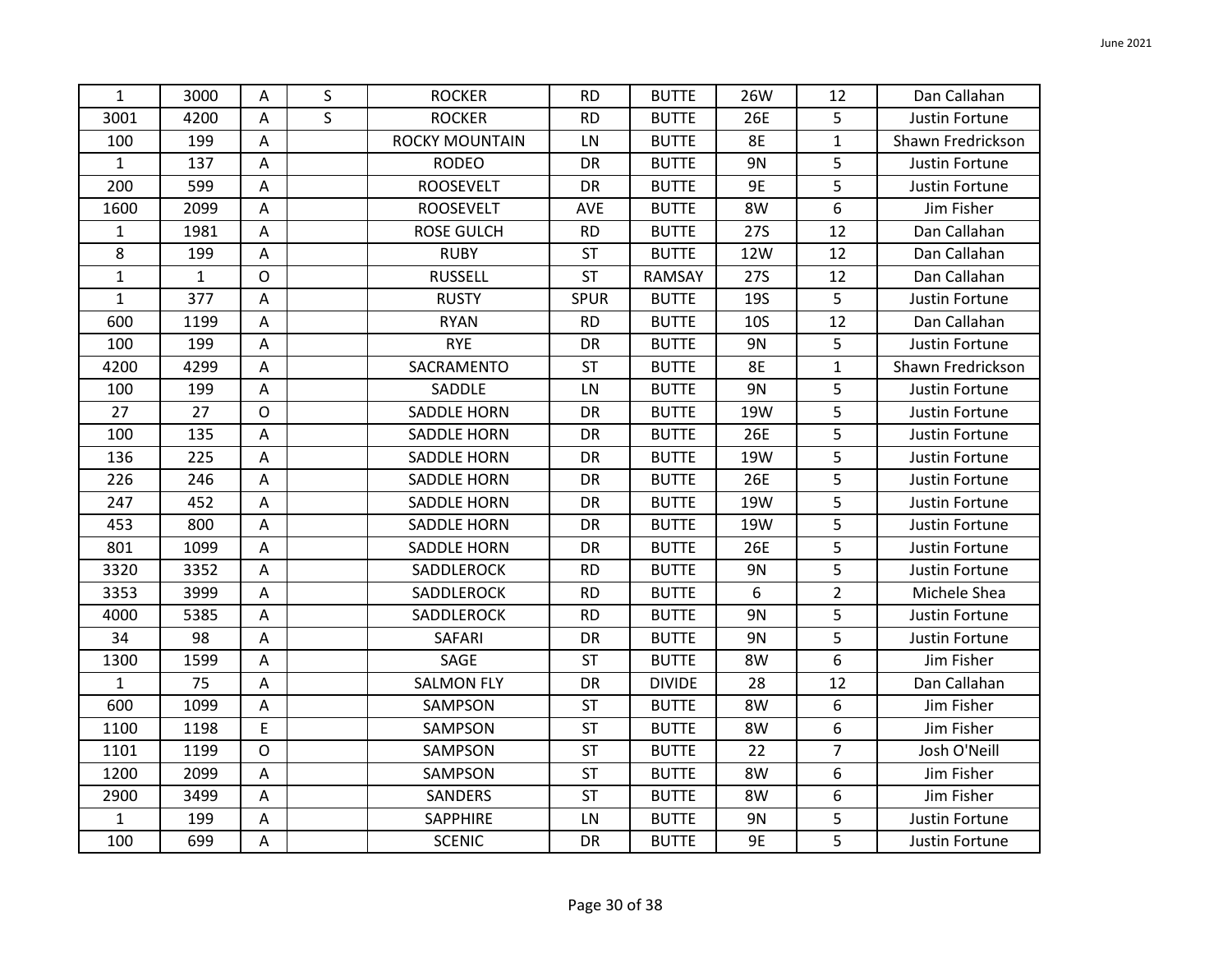| 600            | 1399   | Α              |             | <b>SCHLEY</b>           | <b>AVE</b>  | <b>BUTTE</b>  | 22           | $\overline{7}$ | Josh O'Neill           |
|----------------|--------|----------------|-------------|-------------------------|-------------|---------------|--------------|----------------|------------------------|
| 1400           | 1699   | A              |             | <b>SCHLEY</b>           | AVE         | <b>BUTTE</b>  | 8W           | 6              | Jim Fisher             |
| 1700           | 1898   | E              |             | <b>SCHLEY</b>           | AVE         | <b>BUTTE</b>  | 8W           | 6              | Jim Fisher             |
| 1701           | 1899   | $\mathsf{O}$   |             | <b>SCHLEY</b>           | AVE         | <b>BUTTE</b>  | 22           | $\overline{7}$ | Josh O'Neill           |
| 5              | 5      | $\mathsf O$    |             | <b>SCHOOL HOUSE</b>     | <b>RD</b>   | <b>DIVIDE</b> | 28           | 12             | Dan Callahan           |
| $\mathbf 1$    | 299    | $\mathsf{A}$   | W           | SECOND                  | ST          | <b>BUTTE</b>  | 18           | 8              | John Riordan           |
| 10             | 1499   | A              | E           | SECOND                  | <b>ST</b>   | <b>BUTTE</b>  | 18           | 8              | John Riordan           |
| 1313           | 1383   | $\mathsf{O}$   |             | SESAME                  | <b>ST</b>   | <b>BUTTE</b>  | 8W           | 6              | Jim Fisher             |
| $\mathbf{1}$   | 4703   | $\mathsf A$    |             | <b>SEVEN SPRINGS</b>    | <b>RD</b>   | <b>BUTTE</b>  | 27S          | 12             | Dan Callahan           |
| $\mathbf{1}$   | 245    | $\mathsf A$    |             | SHADOW                  | LN          | <b>BUTTE</b>  | 9N           | 5              | Justin Fortune         |
| $\overline{2}$ | 100    | A              |             | <b>SHAMROCK</b>         | <b>RD</b>   | <b>BUTTE</b>  | 9E           | 5              | Justin Fortune         |
| $\mathbf{1}$   | 199    | A              |             | SHAWNA                  | LN          | <b>BUTTE</b>  | 9N           | 5              | Justin Fortune         |
| $\mathbf{1}$   | 99     | A              |             | SHEEP GULCH             | <b>RD</b>   | <b>BUTTE</b>  | 12E          | 12             | Dan Callahan           |
| 2100           | 2299   | A              |             | SHERIDAN                | <b>AVE</b>  | <b>BUTTE</b>  | 4            | 3              | <b>Hattie Thatcher</b> |
| 2300           | 3599   | A              |             | SHERIDAN                | <b>AVE</b>  | <b>BUTTE</b>  | 6            | $\overline{2}$ | Michele Shea           |
| 3600           | 3999   | A              |             | SHERIDAN                | AVE         | <b>BUTTE</b>  | 8E           | $\mathbf{1}$   | Shawn Fredrickson      |
| 1800           | 1899   | Α              |             | SHERMAN                 | AVE         | <b>BUTTE</b>  | 2E           | 4              | John Sorich            |
| 1900           | 2299   | $\mathsf A$    |             | SHERMAN                 | AVE         | <b>BUTTE</b>  | 4            | 3              | <b>Hattie Thatcher</b> |
| 2300           | 3499   | $\overline{A}$ |             | SHERMAN                 | AVE         | <b>BUTTE</b>  | 6            | $\overline{2}$ | Michele Shea           |
| $\mathbf{1}$   | 350    | A              |             | <b>SHILOH</b>           | ${\sf LN}$  | <b>BUTTE</b>  | 9E           | 5              | Justin Fortune         |
| 90             | 1825   | A              |             | <b>SHIRLEY</b>          | <b>WAY</b>  | RAMSAY        | <b>27S</b>   | 12             | Dan Callahan           |
| 100            | 599    | $\mathsf A$    |             | <b>SHOESTRING ANNIE</b> | <b>RD</b>   | <b>BUTTE</b>  | 9N           | 5              | Justin Fortune         |
| 1100           | 1299   | A              |             | <b>SHORT</b>            | <b>ST</b>   | <b>BUTTE</b>  | 18           | 8              | John Riordan           |
| $\mathbf{1}$   | 1075   | A              |             | <b>SHORTY</b>           | <b>WAY</b>  | <b>BUTTE</b>  | 9N           | 5              | Justin Fortune         |
| $\mathbf{1}$   | 799    | A              | W           | <b>SILVER</b>           | <b>ST</b>   | <b>BUTTE</b>  | 17           | 10             | <b>Bill Andersen</b>   |
| 10             | 99     | A              | $\mathsf E$ | <b>SILVER</b>           | <b>ST</b>   | <b>BUTTE</b>  | 17           | 10             | <b>Bill Andersen</b>   |
| 800            | 1398   | E              | W           | <b>SILVER</b>           | ST          | <b>BUTTE</b>  | 16           | 9              | <b>Eric Mankins</b>    |
| 801            | 1399   | $\mathsf{O}$   | W           | <b>SILVER</b>           | <b>ST</b>   | <b>BUTTE</b>  | 17           | 10             | <b>Bill Andersen</b>   |
| 1900           | 2398   | E              |             | <b>SILVER BOW</b>       | <b>BLVD</b> | <b>BUTTE</b>  | 2W           | 4              | John Sorich            |
| 1901           | 2399   | $\mathsf{O}$   |             | <b>SILVER BOW</b>       | <b>BLVD</b> | <b>BUTTE</b>  | $\mathbf{1}$ | 4              | John Sorich            |
| 2600           | 2998   | E              |             | <b>SILVER BOW</b>       | <b>BLVD</b> | <b>BUTTE</b>  | 2E           | 4              | John Sorich            |
| 2601           | 2999   | $\mathsf{O}$   |             | <b>SILVER BOW</b>       | <b>BLVD</b> | <b>BUTTE</b>  | $\mathbf{1}$ | 4              | John Sorich            |
| 119025         | 119054 | A              |             | <b>SILVER BOW</b>       | <b>RD</b>   | <b>BUTTE</b>  | 27S          | 12             | Dan Callahan           |
| 100            | 1999   | $\mathsf A$    |             | <b>SILVER BOW HOMES</b> |             | <b>BUTTE</b>  | 17           | 10             | <b>Bill Andersen</b>   |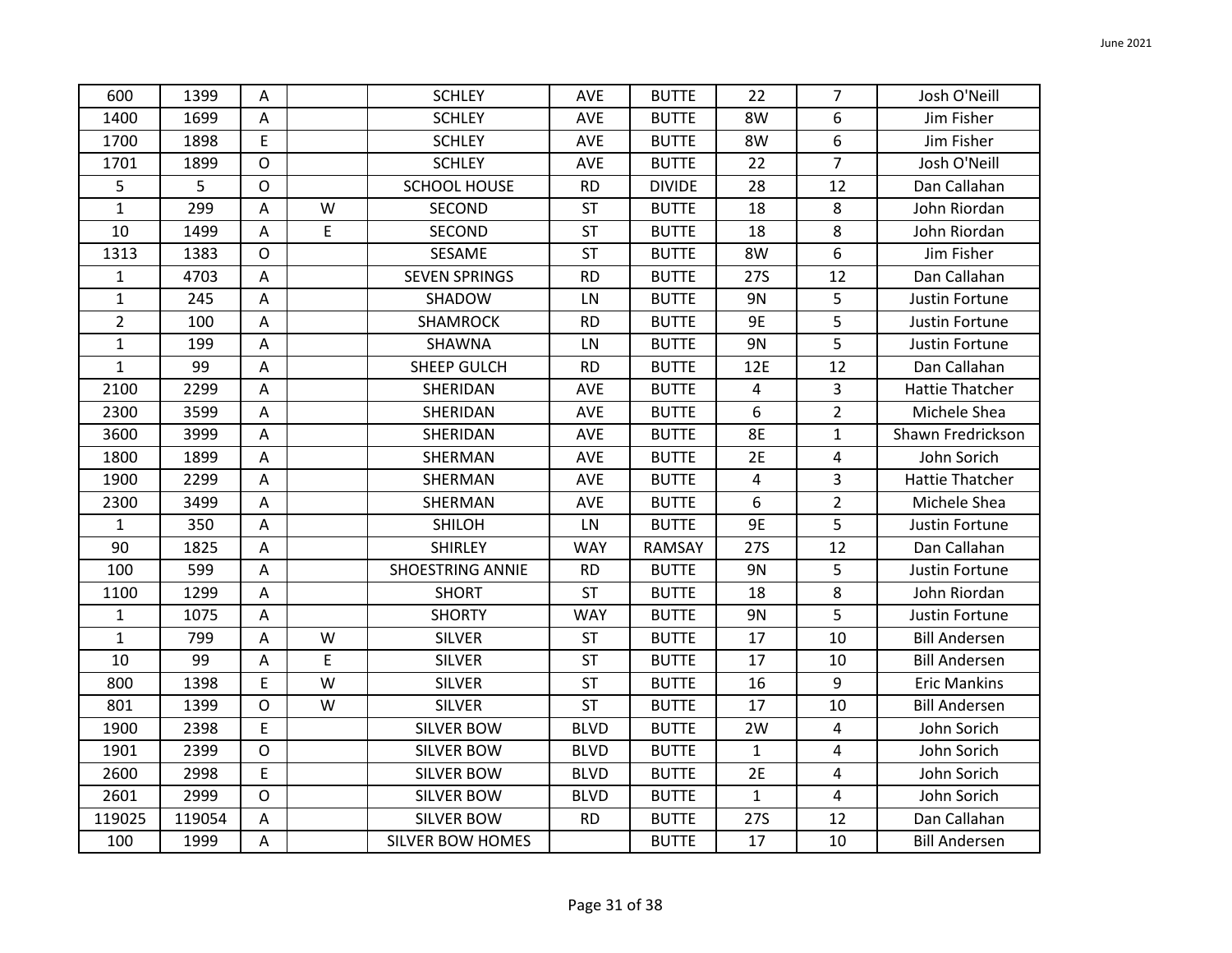| 100          | 199    | Α              | <b>SIMON</b>           | LN          | <b>BUTTE</b>   | 9N             | 5              | Justin Fortune         |
|--------------|--------|----------------|------------------------|-------------|----------------|----------------|----------------|------------------------|
| $\mathbf{1}$ | 2811   | A              | <b>SKI AREA</b>        | <b>LOOP</b> | <b>BUTTE</b>   | 26E            | 5              | Justin Fortune         |
| 2200         | 2299   | $\overline{A}$ | <b>SKYWAY</b>          | <b>AVE</b>  | <b>BUTTE</b>   | $\overline{4}$ | 3              | <b>Hattie Thatcher</b> |
| $\mathbf{1}$ | 1123   | Α              | SLALOM                 | LN          | <b>BUTTE</b>   | 26E            | 5              | Justin Fortune         |
| $\mathbf{1}$ | 89     | Α              | <b>SLOPES</b>          | LN          | <b>BUTTE</b>   | 26E            | 5              | Justin Fortune         |
| $\mathbf 1$  | 99     | $\mathsf{A}$   | SNOWBERRY              | <b>RD</b>   | <b>BUTTE</b>   | 26W            | 12             | Dan Callahan           |
| $\mathbf{1}$ | 3329   | A              | <b>SOAP GULCH</b>      | <b>RD</b>   | <b>MELROSE</b> | 29             | 12             | Dan Callahan           |
| 100          | 106    | A              | <b>SOLITUDE</b>        | DR          | <b>BUTTE</b>   | 19W            | 5              | Justin Fortune         |
| 107          | 115    | A              | <b>SOLITUDE</b>        | DR          | <b>BUTTE</b>   | 26E            | 5              | Justin Fortune         |
| 116          | 199    | A              | <b>SOLITUDE</b>        | DR          | <b>BUTTE</b>   | 19W            | 5              | Justin Fortune         |
| 2100         | 2399   | A              | SOUTH                  | DR          | <b>BUTTE</b>   | 3              | 3              | <b>Hattie Thatcher</b> |
| $\mathbf{1}$ | 449    | A              | <b>SPIRES</b>          | <b>WAY</b>  | <b>DIVIDE</b>  | 28             | 12             | Dan Callahan           |
| $\mathbf{1}$ | 125    | A              | <b>SPIRIT</b>          | TRL         | <b>BUTTE</b>   | <b>9E</b>      | 5              | Justin Fortune         |
| $\mathbf{1}$ | 149    | A              | SPORTSMAN              | <b>WAY</b>  | <b>BUTTE</b>   | 8W             | 6              | Jim Fisher             |
| 100          | 199    | A              | <b>SPRING MOUNTAIN</b> | <b>RD</b>   | RAMSAY         | 27S            | 12             | Dan Callahan           |
| 4200         | 4299   | $\mathsf{A}$   | SPRINGFIELD            | <b>AVE</b>  | <b>BUTTE</b>   | 8E             | $\mathbf{1}$   | Shawn Fredrickson      |
| 100          | 199    | Α              | <b>SPUR</b>            | LN          | <b>BUTTE</b>   | 9N             | 5              | Justin Fortune         |
| $\mathbf{1}$ | 99     | A              | <b>ST ANDREWS</b>      | DR          | <b>BUTTE</b>   | 8E             | $\mathbf{1}$   | Shawn Fredrickson      |
| 2400         | 3543   | $\overline{A}$ | <b>ST ANN</b>          | <b>ST</b>   | <b>BUTTE</b>   | 4              | 3              | Hattie Thatcher        |
| 1300         | 1399   | A              | <b>ST LAWRENCE</b>     | <b>ST</b>   | <b>BUTTE</b>   | <b>10S</b>     | 12             | Dan Callahan           |
| 601          | 1106   | A              | <b>ST PAUL</b>         | AVE         | <b>BUTTE</b>   | <b>19S</b>     | 5              | Justin Fortune         |
| $\mathbf{1}$ | 1247   | A              | <b>STAGECOACH</b>      | <b>RD</b>   | <b>BUTTE</b>   | 19W            | 5              | Justin Fortune         |
| $\mathbf{1}$ | 1099   | A              | <b>STANDBY CREEK</b>   | <b>RD</b>   | <b>BUTTE</b>   | <b>9E</b>      | 5              | Justin Fortune         |
| 11           | 127    | A              | <b>STAR</b>            | LN          | <b>BUTTE</b>   | <b>8E</b>      | $\mathbf{1}$   | Shawn Fredrickson      |
| 116160       | 116205 | A              | <b>STARLITE</b>        | <b>RD</b>   | <b>BUTTE</b>   | 26E            | 5              | Justin Fortune         |
| 2400         | 3299   | $\mathsf{A}$   | <b>STATE</b>           | <b>ST</b>   | <b>BUTTE</b>   | 6              | $\overline{2}$ | Michele Shea           |
| 4000         | 4099   | A              | <b>STATE</b>           | <b>ST</b>   | <b>BUTTE</b>   | 9N             | 5              | Justin Fortune         |
| 1000         | 1699   | A              | <b>STEEL</b>           | <b>ST</b>   | <b>BUTTE</b>   | 16             | 9              | <b>Eric Mankins</b>    |
| $\mathbf{1}$ | 383    | A              | <b>STERLING</b>        | TRL         | <b>BUTTE</b>   | <b>9E</b>      | 5              | Justin Fortune         |
| 100          | 199    | A              | <b>STEWART</b>         | <b>ST</b>   | RAMSAY         | 27S            | 12             | Dan Callahan           |
| 12           | 12     | E              | <b>STONE</b>           | <b>RD</b>   | <b>MELROSE</b> | 29             | 12             | Dan Callahan           |
| $\mathbf{1}$ | 200    | Α              | STONEWALL              | <b>RD</b>   | <b>BUTTE</b>   | 26E            | 5              | Justin Fortune         |
| 200          | 399    | Α              | <b>STORM</b>           | <b>VW</b>   | <b>BUTTE</b>   | <b>10N</b>     | 12             | Dan Callahan           |
| 500          | 1000   | $\mathsf A$    | <b>STORM</b>           | <b>VW</b>   | <b>BUTTE</b>   | 12E            | 12             | Dan Callahan           |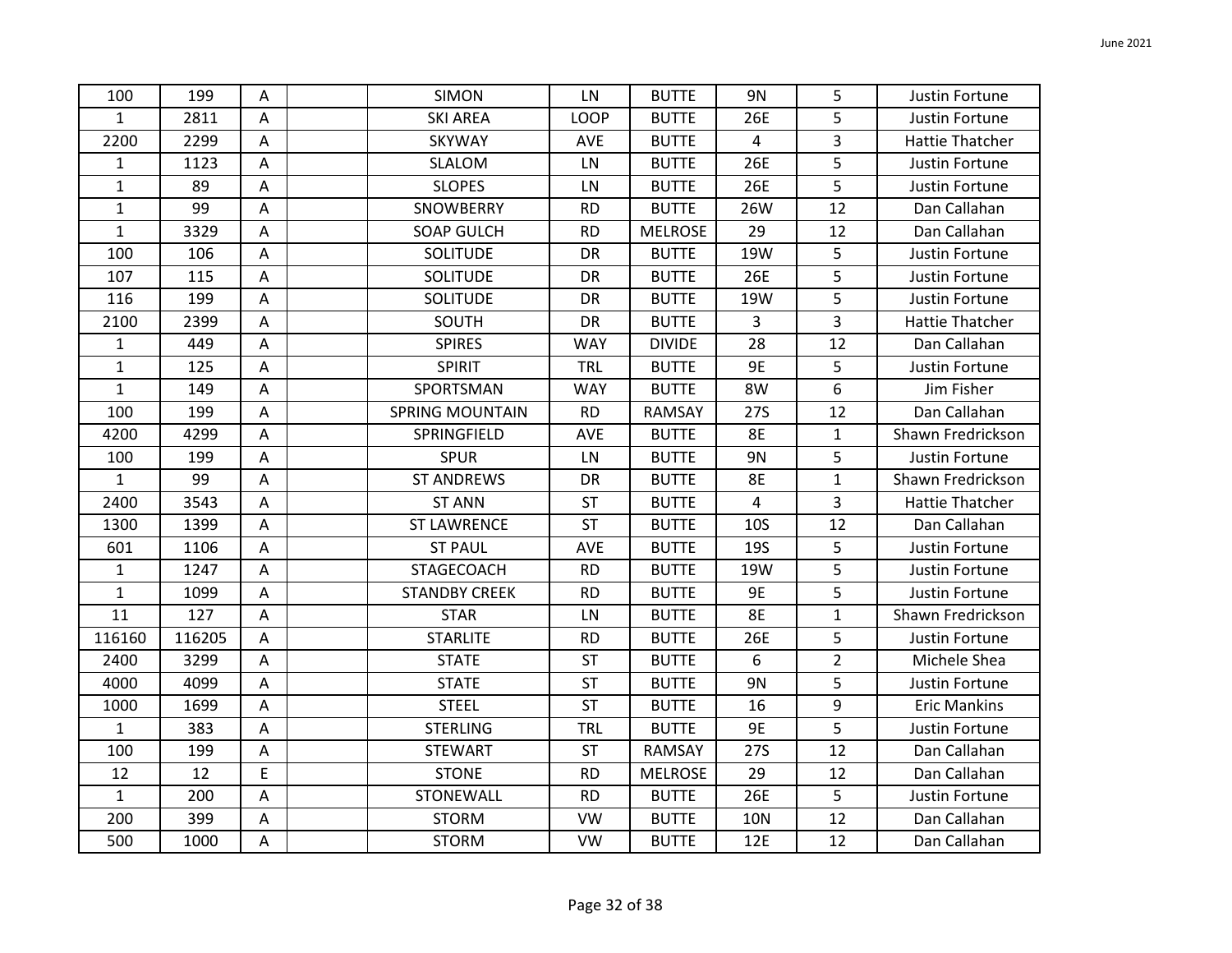| 4000         | 5299 | A              |   | <b>STRNOD RANCH</b>    | <b>RD</b>  | <b>BUTTE</b> | 9N           | 5              | Justin Fortune         |
|--------------|------|----------------|---|------------------------|------------|--------------|--------------|----------------|------------------------|
| 1100         | 1399 | A              |   | <b>STUART</b>          | AVE        | <b>BUTTE</b> | 2E           | 4              | John Sorich            |
| 1400         | 1899 | $\overline{A}$ |   | <b>STUART</b>          | <b>AVE</b> | <b>BUTTE</b> | 2E           | 4              | John Sorich            |
| 1900         | 2099 | A              |   | <b>STUART</b>          | AVE        | <b>BUTTE</b> | 4            | 3              | <b>Hattie Thatcher</b> |
| 200          | 299  | A              |   | <b>STUTTGART</b>       | <b>ST</b>  | <b>BUTTE</b> | 16           | 9              | <b>Eric Mankins</b>    |
| 10           | 99   | A              | E | <b>SUMMIT</b>          | ST         | <b>BUTTE</b> | 12W          | 12             | Dan Callahan           |
| $\mathbf 1$  | 2799 | $\mathsf{A}$   |   | <b>SUNDAY GULCH</b>    | <b>RD</b>  | <b>BUTTE</b> | <b>27S</b>   | 12             | Dan Callahan           |
| 1300         | 1499 | A              |   | <b>SUNRISE</b>         | LN         | <b>BUTTE</b> | 8W           | 6              | Jim Fisher             |
| 1100         | 1199 | A              |   | <b>SUNSET</b>          | <b>RD</b>  | <b>BUTTE</b> | <b>19S</b>   | 5              | Justin Fortune         |
| 1200         | 1298 | E              |   | <b>SUNSET</b>          | <b>RD</b>  | <b>BUTTE</b> | 8W           | 6              | Jim Fisher             |
| 1201         | 1299 | $\mathsf{O}$   |   | <b>SUNSET</b>          | <b>RD</b>  | <b>BUTTE</b> | <b>19S</b>   | 5              | Justin Fortune         |
| 1300         | 1899 | A              |   | <b>SUNSET</b>          | <b>RD</b>  | <b>BUTTE</b> | 8W           | 6              | Jim Fisher             |
| $\mathbf{1}$ | 99   | A              |   | SUNVIEW                | <b>TER</b> | <b>BUTTE</b> | <b>10N</b>   | 12             | Dan Callahan           |
| 100          | 999  | A              |   | <b>SUTTER</b>          | <b>ST</b>  | <b>BUTTE</b> | 12W          | 12             | Dan Callahan           |
| 100          | 299  | A              |   | <b>SWEET MEADOWS</b>   | <b>RD</b>  | <b>BUTTE</b> | <b>19S</b>   | 5              | Justin Fortune         |
| 1100         | 1898 | E              |   | <b>TAFT</b>            | <b>ST</b>  | <b>BUTTE</b> | 22           | $\overline{7}$ | Josh O'Neill           |
| 1101         | 1899 | $\mathsf{O}$   |   | <b>TAFT</b>            | <b>ST</b>  | <b>BUTTE</b> | 21           | 8              | John Riordan           |
| 100          | 199  | $\overline{A}$ |   | <b>TAMARACK</b>        | DR         | <b>BUTTE</b> | 9E           | 5              | Justin Fortune         |
| $\mathbf{1}$ | 117  | A              |   | <b>TAPADERO</b>        | <b>TRL</b> | <b>BUTTE</b> | <b>9E</b>    | 5              | Justin Fortune         |
| $\mathbf{1}$ | 933  | A              |   | <b>TATANKA</b>         | <b>WAY</b> | <b>BUTTE</b> | <b>9N</b>    | 5              | Justin Fortune         |
| 2901         | 2987 | A              |   | <b>TEAL</b>            | <b>ST</b>  | <b>BUTTE</b> | 2E           | 4              | John Sorich            |
| $\mathbf{1}$ | 2699 | A              |   | <b>TELEGRAPH GULCH</b> | <b>RD</b>  | <b>BUTTE</b> | 12E          | 12             | Dan Callahan           |
| $\mathbf{1}$ | 95   | A              |   | <b>TELEMARK</b>        | LN         | <b>BUTTE</b> | 26E          | 5              | Justin Fortune         |
| 96           | 150  | $\mathsf{A}$   |   | <b>TELEMARK</b>        | LN         | <b>BUTTE</b> | 19W          | 5              | Justin Fortune         |
| 151          | 577  | A              |   | TELEMARK               | LN         | <b>BUTTE</b> | 26E          | 5              | Justin Fortune         |
| $\mathbf 1$  | 341  | A              |   | <b>TELLURIDE</b>       | <b>RDG</b> | <b>BUTTE</b> | 11           | 11             | Cindi Shaw             |
| $\mathbf 1$  | 1717 | A              |   | <b>TENDERFOOT</b>      | <b>TRL</b> | RAMSAY       | 27N          | 12             | Dan Callahan           |
| $\mathbf{1}$ | 1197 | A              |   | <b>TERRA VERDE</b>     | DR         | <b>BUTTE</b> | <b>9E</b>    | 5              | Justin Fortune         |
| 1200         | 1299 | A              |   | <b>TEXAS</b>           | <b>AVE</b> | <b>BUTTE</b> | $\mathbf{1}$ | 4              | John Sorich            |
| 1300         | 1398 | E              |   | <b>TEXAS</b>           | AVE        | <b>BUTTE</b> | 2W           | 4              | John Sorich            |
| 1301         | 1397 | $\mathsf{O}$   |   | <b>TEXAS</b>           | AVE        | <b>BUTTE</b> | 21           | 8              | John Riordan           |
| 1400         | 1799 | A              |   | <b>TEXAS</b>           | <b>AVE</b> | <b>BUTTE</b> | 21           | 8              | John Riordan           |
| 1801         | 1857 | A              |   | <b>TEXAS</b>           | AVE        | <b>BUTTE</b> | 2W           | 4              | John Sorich            |
| 1859         | 1859 | A              |   | <b>TEXAS</b>           | AVE        | <b>BUTTE</b> | 2W           | 4              | John Sorich            |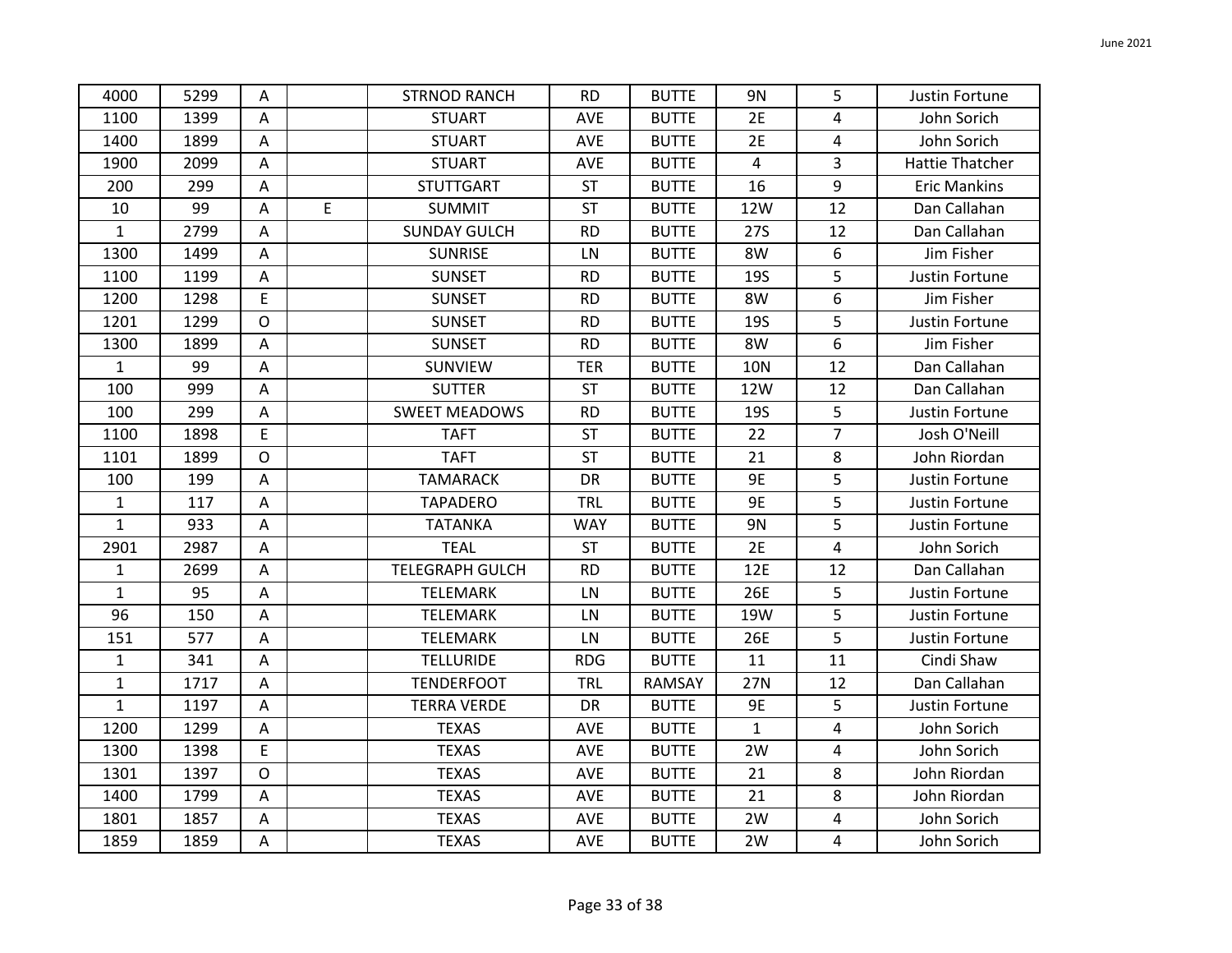| 1900         | 1999 | Α                         |             | <b>TEXAS</b>         | <b>AVE</b> | <b>BUTTE</b>   | 3              | 3              | <b>Hattie Thatcher</b> |
|--------------|------|---------------------------|-------------|----------------------|------------|----------------|----------------|----------------|------------------------|
| $\mathbf{1}$ | 99   | A                         | E           | <b>THIRD</b>         | <b>ST</b>  | <b>MELROSE</b> | 29             | 12             | Dan Callahan           |
| 99           | 399  | Α                         | $\mathsf E$ | <b>THIRD</b>         | ST         | <b>BUTTE</b>   | 18             | 8              | John Riordan           |
| 1100         | 1199 | Α                         | E           | <b>THIRD</b>         | <b>ST</b>  | <b>BUTTE</b>   | 18             | 8              | John Riordan           |
| 1600         | 1899 | Α                         |             | <b>THOMAS</b>        | AVE        | <b>BUTTE</b>   | 2E             | 4              | John Sorich            |
| 1900         | 2399 | Α                         |             | <b>THOMAS</b>        | <b>AVE</b> | <b>BUTTE</b>   | 4              | 3              | <b>Hattie Thatcher</b> |
| 2400         | 3499 | $\mathsf A$               |             | <b>THOMAS</b>        | AVE        | <b>BUTTE</b>   | 6              | $\overline{2}$ | Michele Shea           |
| 1600         | 1899 | $\boldsymbol{\mathsf{A}}$ |             | <b>THORNTON</b>      | AVE        | <b>BUTTE</b>   | 2E             | 4              | John Sorich            |
| 1900         | 2099 | А                         |             | <b>THORNTON</b>      | AVE        | <b>BUTTE</b>   | $\overline{4}$ | 3              | Hattie Thatcher        |
| 500          | 699  | $\mathsf A$               |             | <b>TIMBER BUTTE</b>  | <b>RD</b>  | <b>BUTTE</b>   | <b>19N</b>     | 9              | <b>Eric Mankins</b>    |
| $\mathbf{1}$ | 99   | Α                         |             | <b>TIMOTHY</b>       | DR         | <b>BUTTE</b>   | 9N             | 5              | Justin Fortune         |
| 1            | 118  | Α                         |             | <b>TIPI</b>          | <b>TRL</b> | <b>BUTTE</b>   | <b>9N</b>      | 5              | Justin Fortune         |
| 1            | 299  | Α                         |             | <b>TOBOGGAN</b>      | <b>ST</b>  | <b>BUTTE</b>   | <b>10S</b>     | 12             | Dan Callahan           |
| $\mathbf{1}$ | 185  | Α                         |             | <b>TOMAHAWK</b>      | DR         | <b>BUTTE</b>   | <b>9N</b>      | 5              | Justin Fortune         |
| $\mathbf{1}$ | 99   | А                         |             | <b>TOOLE</b>         | <b>WAY</b> | <b>BUTTE</b>   | 8W             | 6              | Jim Fisher             |
| 100          | 199  | Α                         |             | <b>TOWER</b>         | <b>ST</b>  | <b>BUTTE</b>   | 9N             | 5              | Justin Fortune         |
| 100          | 499  | Α                         |             | <b>TRAIL CREEK</b>   | <b>RD</b>  | <b>BUTTE</b>   | <b>9E</b>      | 5              | Justin Fortune         |
| 4300         | 4899 | A                         |             | <b>TRAMWAY GULCH</b> | <b>RD</b>  | <b>BUTTE</b>   | <b>9N</b>      | 5              | Justin Fortune         |
| $\mathbf{1}$ | 117  | A                         |             | <b>TRANQUILITY</b>   | LN         | <b>BUTTE</b>   | <b>8E</b>      | $\mathbf{1}$   | Shawn Fredrickson      |
| 400          | 700  | Α                         |             | <b>TRANSIT</b>       | <b>ST</b>  | <b>BUTTE</b>   | <b>10S</b>     | 12             | Dan Callahan           |
| $\mathbf{1}$ | 349  | Α                         |             | <b>TRAPPER CREEK</b> | <b>RD</b>  | <b>MELROSE</b> | 29             | 12             | Dan Callahan           |
| 601          | 665  | Α                         |             | <b>TRAVONIA</b>      | <b>ST</b>  | <b>BUTTE</b>   | 16             | 9              | <b>Eric Mankins</b>    |
| 809          | 812  | А                         |             | <b>TRAVONIA</b>      | <b>ST</b>  | <b>BUTTE</b>   | 18             | 8              | John Riordan           |
| 4100         | 4199 | $\mathsf A$               |             | <b>TRENTON</b>       | AVE        | <b>BUTTE</b>   | <b>8E</b>      | $\mathbf{1}$   | Shawn Fredrickson      |
| 7300         | 7399 | Α                         |             | <b>TRENTON</b>       | AVE        | <b>BUTTE</b>   | 9N             | 5              | Justin Fortune         |
| $\mathbf{1}$ | 91   | Α                         |             | <b>TRESTLE</b>       | <b>VW</b>  | <b>BUTTE</b>   | 9N             | 5              | Justin Fortune         |
| $\mathbf{1}$ | 299  | Α                         |             | <b>TRINITY</b>       | LOOP       | <b>BUTTE</b>   | <b>8E</b>      | $\mathbf{1}$   | Shawn Fredrickson      |
| $\mathbf{1}$ | 199  | Α                         |             | <b>TROON</b>         | <b>DR</b>  | <b>BUTTE</b>   | <b>8E</b>      | $\mathbf{1}$   | Shawn Fredrickson      |
| 100          | 299  | A                         |             | <b>TROTTER</b>       | <b>DR</b>  | <b>BUTTE</b>   | 9N             | 5              | Justin Fortune         |
| 1            | 2325 | А                         |             | <b>TUCKER CREEK</b>  | <b>RD</b>  | <b>DIVIDE</b>  | 28             | 12             | Dan Callahan           |
| $\mathbf{1}$ | 99   | Α                         |             | TULLAMORE            | <b>ST</b>  | <b>BUTTE</b>   | 12W            | 12             | Dan Callahan           |
| $\mathbf{1}$ | 493  | Α                         |             | TUMBLEWEED           | LN         | <b>BUTTE</b>   | 26W            | 12             | Dan Callahan           |
| 400          | 499  | А                         |             | <b>TWO BIT</b>       | LN         | <b>BUTTE</b>   | <b>9E</b>      | 5              | Justin Fortune         |
| 800          | 899  | A                         |             | <b>UELAND</b>        | <b>RD</b>  | RAMSAY         | 27N            | 12             | Dan Callahan           |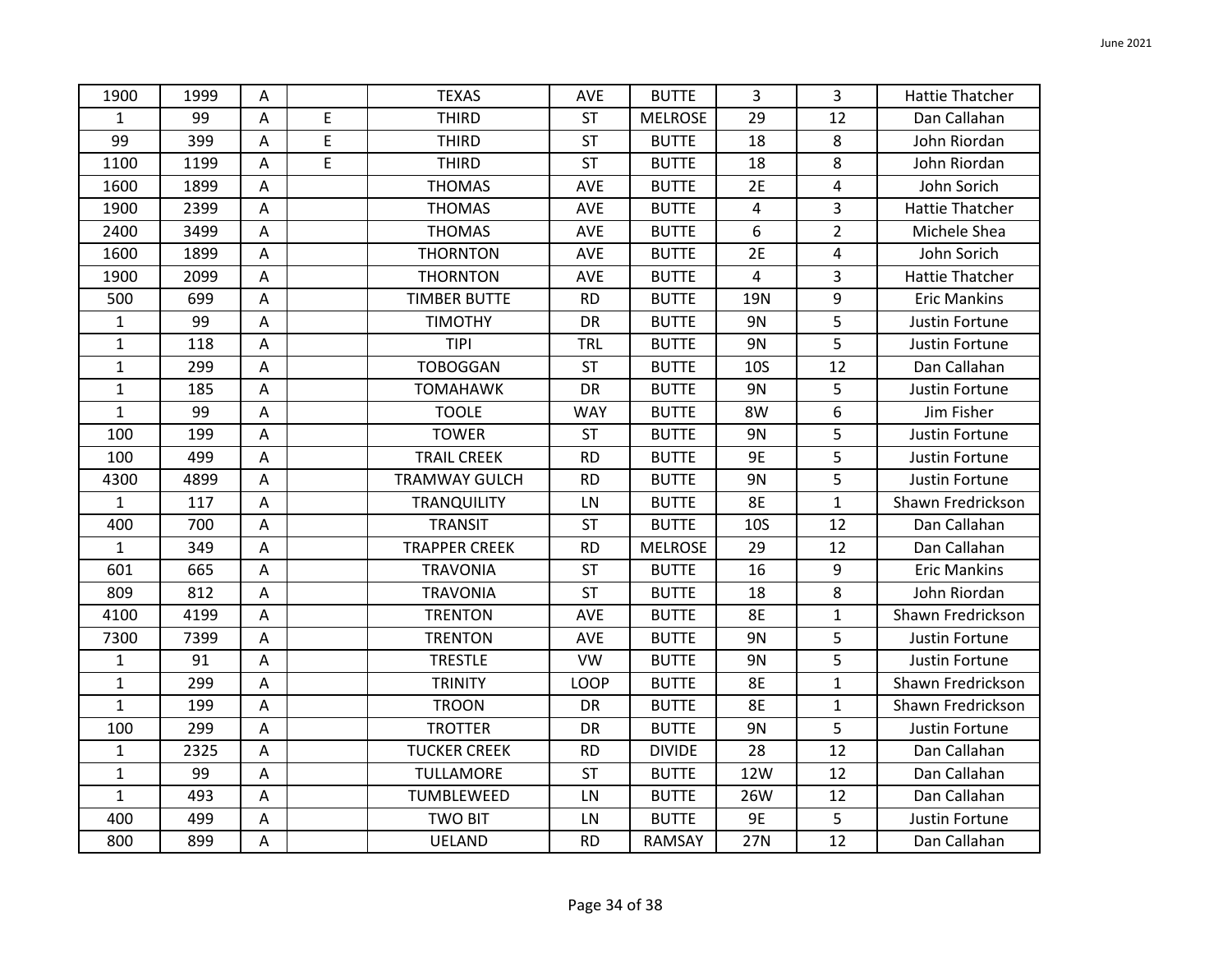| 100          | 399    | Α              |              | <b>UPTON</b>           | <b>ST</b>  | <b>BUTTE</b> | 17           | 10             | <b>Bill Andersen</b>   |
|--------------|--------|----------------|--------------|------------------------|------------|--------------|--------------|----------------|------------------------|
| 600          | 799    | A              |              | <b>UTAH</b>            | <b>AVE</b> | <b>BUTTE</b> | 17           | 10             | <b>Bill Andersen</b>   |
| 800          | 1299   | A              |              | <b>UTAH</b>            | AVE        | <b>BUTTE</b> | 18           | 8              | John Riordan           |
| 1300         | 1599   | Α              |              | <b>UTAH</b>            | AVE        | <b>BUTTE</b> | 21           | 8              | John Riordan           |
| 1700         | 1798   | E              |              | <b>UTAH</b>            | AVE        | <b>BUTTE</b> | 21           | 8              | John Riordan           |
| 1701         | 1799   | $\mathsf{O}$   |              | <b>UTAH</b>            | <b>AVE</b> | <b>BUTTE</b> | 22           | $\overline{7}$ | Josh O'Neill           |
| 1800         | 2799   | A              |              | <b>UTAH</b>            | AVE        | <b>BUTTE</b> | 22           | $\overline{7}$ | Josh O'Neill           |
| 2800         | 2898   | E              |              | <b>UTAH</b>            | AVE        | <b>BUTTE</b> | 22           | $\overline{7}$ | Josh O'Neill           |
| 2801         | 2899   | $\mathsf{O}$   |              | <b>UTAH</b>            | AVE        | <b>BUTTE</b> | 8W           | 6              | Jim Fisher             |
| 3000         | 3999   | $\mathsf A$    |              | <b>UTAH</b>            | AVE        | <b>BUTTE</b> | 8W           | 6              | Jim Fisher             |
| 4000         | 4098   | E              |              | <b>UTAH</b>            | AVE        | <b>BUTTE</b> | 8W           | 6              | Jim Fisher             |
| 4001         | 4099   | $\mathsf{O}$   |              | <b>UTAH</b>            | AVE        | <b>BUTTE</b> | <b>19S</b>   | 5              | Justin Fortune         |
| 4300         | 4499   | A              |              | <b>UTAH</b>            | AVE        | <b>BUTTE</b> | <b>19S</b>   | 5              | Justin Fortune         |
| 4600         | 4898   | E              |              | <b>UTAH</b>            | <b>AVE</b> | <b>BUTTE</b> | 8W           | 6              | Jim Fisher             |
| 4601         | 4899   | $\circ$        |              | <b>UTAH</b>            | AVE        | <b>BUTTE</b> | <b>19S</b>   | 5              | Justin Fortune         |
| 5100         | 5199   | A              |              | <b>UTAH</b>            | AVE        | <b>BUTTE</b> | <b>19S</b>   | 5              | Justin Fortune         |
| $\mathbf{1}$ | 509    | Α              |              | V TWIN                 | DR         | <b>BUTTE</b> | 16           | 9              | <b>Eric Mankins</b>    |
| 2800         | 2999   | $\mathsf A$    |              | VALENCIA               | <b>ST</b>  | <b>BUTTE</b> | 8E           | $\mathbf{1}$   | Shawn Fredrickson      |
| $\mathbf{1}$ | 299    | A              |              | <b>VALLEY VIEW</b>     | LN         | <b>BUTTE</b> | 9E           | 5              | Justin Fortune         |
| $\mathbf{1}$ | 783    | A              |              | <b>VERNON</b>          | <b>HTS</b> | RAMSAY       | 27N          | 12             | Dan Callahan           |
| 216200       | 216200 | A              |              | <b>VERNON</b>          | <b>HTS</b> | RAMSAY       | 27N          | 12             | Dan Callahan           |
| $\mathbf{1}$ | 99     | $\mathsf A$    |              | <b>VICTORIA</b>        | LN         | <b>BUTTE</b> | <b>8E</b>    | $\mathbf{1}$   | Shawn Fredrickson      |
| $\mathbf{1}$ | 489    | A              |              | <b>VIENNA</b>          | <b>ST</b>  | <b>BUTTE</b> | 16           | 9              | <b>Eric Mankins</b>    |
| 200          | 499    | A              |              | <b>VIRGINIA</b>        | ST         | <b>BUTTE</b> | 14           | 11             | Cindi Shaw             |
| 200          | 299    | A              |              | <b>VISTA</b>           | <b>CT</b>  | <b>BUTTE</b> | 9N           | 5              | Justin Fortune         |
| 3400         | 3499   | A              |              | <b>VISTA</b>           | LN         | <b>BUTTE</b> | 4            | 3              | <b>Hattie Thatcher</b> |
| 100          | 199    | Α              |              | <b>WAGON</b>           | ST         | <b>BUTTE</b> | 9N           | 5              | Justin Fortune         |
| 100          | 199    | A              |              | WALDRON                | DR         | <b>BUTTE</b> | 9N           | 5              | Justin Fortune         |
| 1701         | 1960   | A              |              | WALL                   | <b>ST</b>  | <b>BUTTE</b> | 21           | 8              | John Riordan           |
| 2000         | 2299   | A              |              | <b>WALL</b>            | <b>ST</b>  | <b>BUTTE</b> | 2W           | 4              | John Sorich            |
| 1900         | 2999   | $\mathsf A$    |              | <b>WALNUT</b>          | ST         | <b>BUTTE</b> | $\mathbf{1}$ | 4              | John Sorich            |
| 800          | 1099   | A              |              | <b>WAPITI MOUNTAIN</b> | <b>RD</b>  | <b>BUTTE</b> | 9E           | 5              | Justin Fortune         |
| 103          | 103    | $\circ$        | S            | WARREN                 | AVE        | <b>BUTTE</b> | 18           | 8              | John Riordan           |
| 201          | 201    | $\overline{O}$ | $\mathsf{S}$ | WARREN                 | AVE        | <b>BUTTE</b> | 18           | 8              | John Riordan           |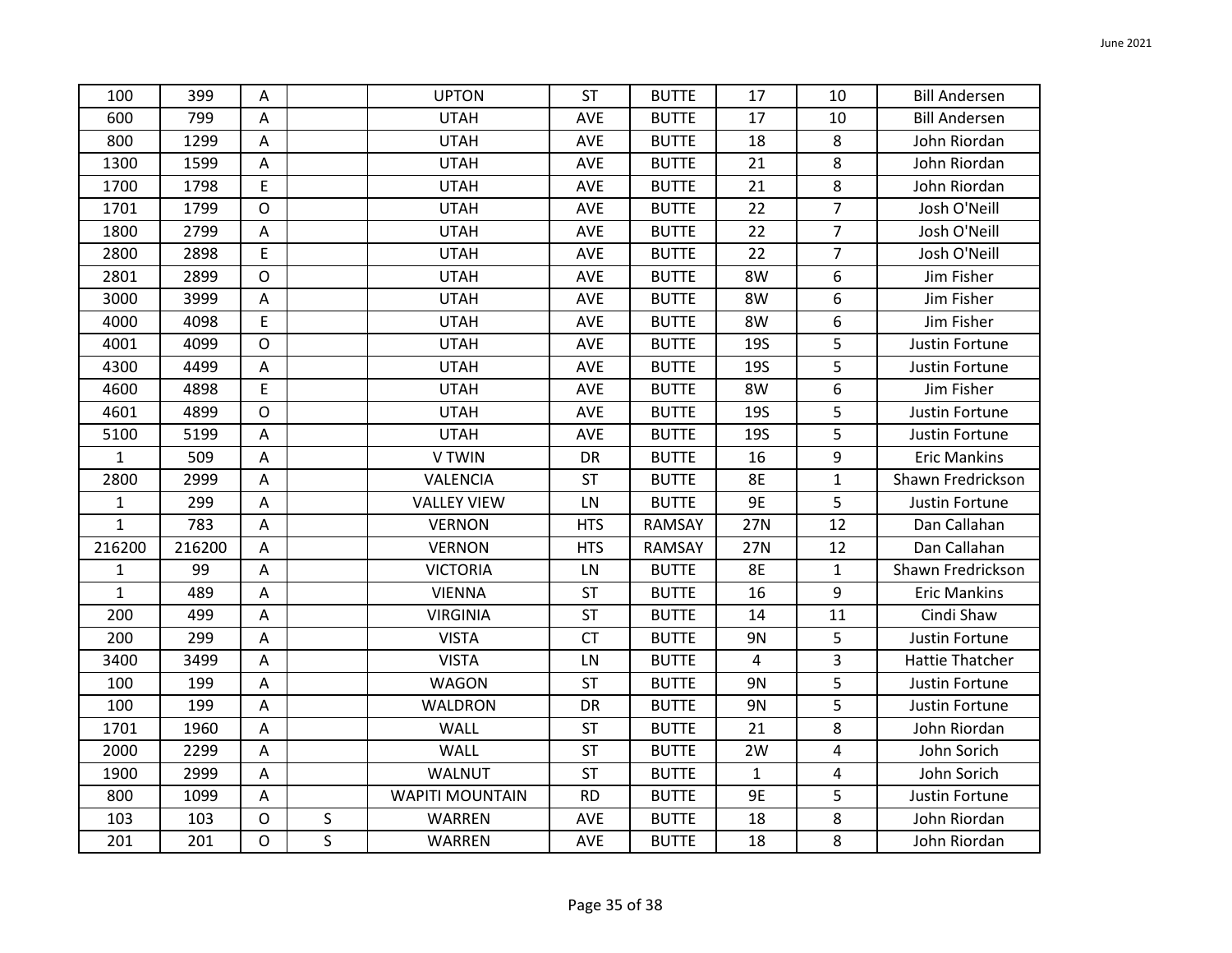| 300          | 799  | A              | S            | WARREN            | <b>AVE</b> | <b>BUTTE</b> | 18           | 8              | John Riordan           |
|--------------|------|----------------|--------------|-------------------|------------|--------------|--------------|----------------|------------------------|
| 1000         | 1199 | A              |              | WARREN            | AVE        | <b>BUTTE</b> | 18           | 8              | John Riordan           |
| 1400         | 1799 | $\mathsf{A}$   | S            | WARREN            | AVE        | <b>BUTTE</b> | 21           | 8              | John Riordan           |
| 1800         | 1898 | E              | $\mathsf{S}$ | WARREN            | AVE        | <b>BUTTE</b> | 21           | 8              | John Riordan           |
| 1801         | 1899 | $\circ$        | $\mathsf S$  | WARREN            | <b>AVE</b> | <b>BUTTE</b> | 22           | $\overline{7}$ | Josh O'Neill           |
| 1900         | 2399 | $\mathsf{A}$   | $\mathsf{S}$ | WARREN            | AVE        | <b>BUTTE</b> | 22           | $\overline{7}$ | Josh O'Neill           |
| 3500         | 4899 | A              | S            | WARREN            | AVE        | <b>BUTTE</b> | 8W           | 6              | Jim Fisher             |
| 5100         | 5198 | E              | $\sf S$      | WARREN            | AVE        | <b>BUTTE</b> | 8W           | 6              | Jim Fisher             |
| 5101         | 5199 | $\mathsf{O}$   | S            | WARREN            | AVE        | <b>BUTTE</b> | <b>19S</b>   | 5              | Justin Fortune         |
| $\mathbf{1}$ | 399  | A              | $\mathsf{S}$ | <b>WASHINGTON</b> | <b>ST</b>  | <b>BUTTE</b> | 17           | 10             | <b>Bill Andersen</b>   |
| 100          | 198  | E              | $\mathsf{N}$ | <b>WASHINGTON</b> | <b>ST</b>  | <b>BUTTE</b> | 14           | 11             | Cindi Shaw             |
| 101          | 199  | $\mathsf O$    | ${\sf N}$    | <b>WASHINGTON</b> | <b>ST</b>  | <b>BUTTE</b> | 17           | 10             | <b>Bill Andersen</b>   |
| 200          | 499  | $\mathsf{A}$   | ${\sf N}$    | <b>WASHINGTON</b> | <b>ST</b>  | <b>BUTTE</b> | 14           | 11             | Cindi Shaw             |
| 400          | 799  | A              | $\sf S$      | <b>WASHINGTON</b> | <b>ST</b>  | <b>BUTTE</b> | 16           | 9              | <b>Eric Mankins</b>    |
| 800          | 999  | A              | $\mathsf{S}$ | <b>WASHINGTON</b> | ST         | <b>BUTTE</b> | 18           | 8              | John Riordan           |
| 1700         | 1999 | A              | $\mathsf{S}$ | <b>WASHINGTON</b> | <b>ST</b>  | <b>BUTTE</b> | 16           | 9              | <b>Eric Mankins</b>    |
| 2000         | 2400 | Α              | S            | <b>WASHINGTON</b> | <b>ST</b>  | <b>BUTTE</b> | 19N          | 9              | <b>Eric Mankins</b>    |
| 2400         | 2631 | Α              |              | <b>WASHOE</b>     | <b>ST</b>  | <b>BUTTE</b> | 22           | $\overline{7}$ | Josh O'Neill           |
| $\mathbf{1}$ | 25   | $\overline{A}$ |              | WATERFORD         | <b>WAY</b> | <b>BUTTE</b> | 8E           | $\mathbf{1}$   | Shawn Fredrickson      |
| 100          | 399  | A              |              | WATERFORD         | DR         | <b>BUTTE</b> | <b>8E</b>    | $\mathbf{1}$   | Shawn Fredrickson      |
| 1000         | 1199 | A              |              | <b>WATERLINE</b>  | <b>RD</b>  | <b>BUTTE</b> | <b>19S</b>   | 5              | Justin Fortune         |
| 1200         | 1398 | E              |              | <b>WATERLINE</b>  | <b>RD</b>  | <b>BUTTE</b> | <b>19S</b>   | 5              | Justin Fortune         |
| 1201         | 1399 | $\mathsf O$    |              | WATERLINE         | <b>RD</b>  | <b>BUTTE</b> | 8W           | 6              | Jim Fisher             |
| 1400         | 2099 | A              |              | <b>WATERLINE</b>  | <b>RD</b>  | <b>BUTTE</b> | 8W           | 6              | Jim Fisher             |
| 11           | 91   | Α              |              | <b>WATHENA</b>    | DR         | <b>BUTTE</b> | <b>19N</b>   | 9              | <b>Eric Mankins</b>    |
| 500          | 1099 | A              |              | WAUKESHA          | <b>ST</b>  | <b>BUTTE</b> | 14           | 11             | Cindi Shaw             |
| 1100         | 1198 | E              |              | WAUKESHA          | <b>ST</b>  | <b>BUTTE</b> | 14           | 11             | Cindi Shaw             |
| 1101         | 1199 | $\mathsf{O}$   |              | WAUKESHA          | ST         | <b>BUTTE</b> | 11           | 11             | Cindi Shaw             |
| $\mathbf{1}$ | 399  | A              |              | <b>WEBSTER</b>    | <b>ST</b>  | <b>BUTTE</b> | 19N          | 9              | <b>Eric Mankins</b>    |
| 17           | 55   | A              |              | WELLS             | <b>ST</b>  | <b>BUTTE</b> | 12E          | 12             | Dan Callahan           |
| 2200         | 2299 | $\mathsf A$    |              | <b>WEST</b>       | DR         | <b>BUTTE</b> | $\mathsf{3}$ | 3              | <b>Hattie Thatcher</b> |
| $\mathbf{1}$ | 199  | A              | $\mathsf{N}$ | <b>WESTERN</b>    | AVE        | <b>BUTTE</b> | 17           | 10             | <b>Bill Andersen</b>   |
| 200          | 299  | Α              | $\sf S$      | WESTERN           | AVE        | <b>BUTTE</b> | 17           | 10             | <b>Bill Andersen</b>   |
| 200          | 599  | $\mathsf A$    | N            | <b>WESTERN</b>    | AVE        | <b>BUTTE</b> | 14           | 11             | Cindi Shaw             |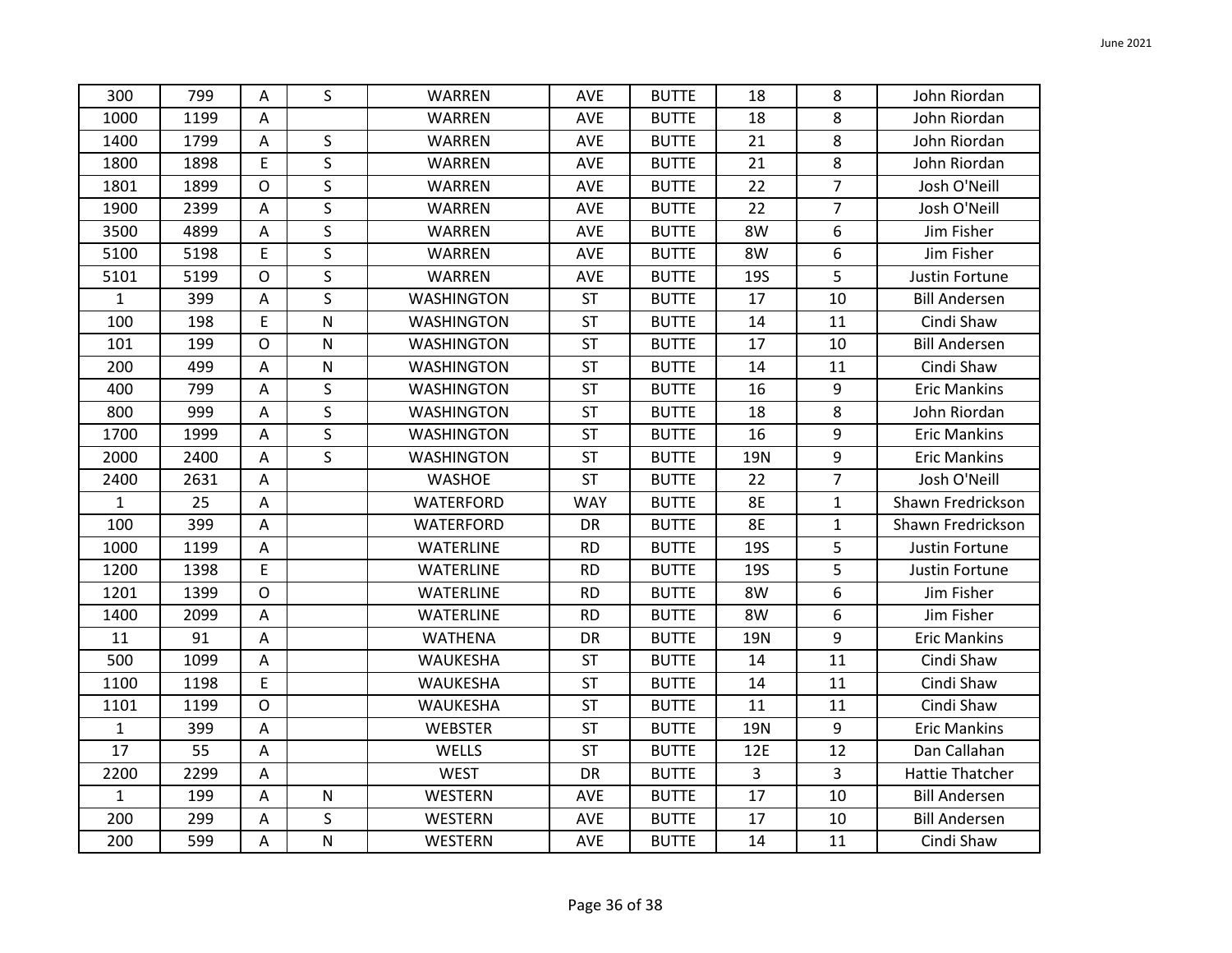| 300          | 1100 | Α            | S         | WESTERN                  | <b>AVE</b>  | <b>BUTTE</b>  | 16           | 9              | <b>Eric Mankins</b>    |
|--------------|------|--------------|-----------|--------------------------|-------------|---------------|--------------|----------------|------------------------|
| 600          | 898  | E            | N         | WESTERN                  | AVE         | <b>BUTTE</b>  | 14           | 11             | Cindi Shaw             |
| 601          | 899  | $\mathsf O$  | ${\sf N}$ | WESTERN                  | <b>AVE</b>  | <b>BUTTE</b>  | 11           | 11             | Cindi Shaw             |
| 3700         | 4498 | $\mathsf E$  |           | WESTERN                  | <b>BLVD</b> | <b>BUTTE</b>  | 8W           | 6              | Jim Fisher             |
| 3701         | 4499 | $\circ$      |           | WESTERN                  | <b>BLVD</b> | <b>BUTTE</b>  | <b>19S</b>   | 5              | Justin Fortune         |
| 1200         | 1399 | A            |           | WESTSIDE                 | <b>BLVD</b> | <b>BUTTE</b>  | 16           | 9              | <b>Eric Mankins</b>    |
| 2700         | 2899 | $\mathsf A$  |           | <b>WHARTON</b>           | ST          | <b>BUTTE</b>  | <b>8E</b>    | $\mathbf{1}$   | Shawn Fredrickson      |
| 2900         | 3198 | $\mathsf E$  |           | <b>WHARTON</b>           | <b>ST</b>   | <b>BUTTE</b>  | <b>8E</b>    | $\mathbf{1}$   | Shawn Fredrickson      |
| 2901         | 3199 | $\circ$      |           | <b>WHARTON</b>           | <b>ST</b>   | <b>BUTTE</b>  | 6            | $\overline{2}$ | Michele Shea           |
| 3200         | 3499 | Α            |           | <b>WHARTON</b>           | <b>ST</b>   | <b>BUTTE</b>  | 6            | $\overline{2}$ | Michele Shea           |
| $\mathbf{1}$ | 1025 | A            |           | <b>WHISPER</b>           | <b>RDG</b>  | <b>BUTTE</b>  | 9N           | 5              | Justin Fortune         |
| 2200         | 3099 | A            |           | <b>WHITE</b>             | <b>BLVD</b> | <b>BUTTE</b>  | <b>8E</b>    | $\mathbf{1}$   | Shawn Fredrickson      |
| 3509         | 3660 | A            |           | <b>WHITE</b>             | <b>WAY</b>  | <b>BUTTE</b>  | <b>8E</b>    | 1              | Shawn Fredrickson      |
| 3664         | 3664 | E            |           | <b>WHITE</b>             | <b>WAY</b>  | <b>BUTTE</b>  | <b>8E</b>    | $\mathbf{1}$   | Shawn Fredrickson      |
| $\mathbf{1}$ | 1345 | A            |           | <b>WHITE SIDE PLACER</b> | <b>ST</b>   | <b>BUTTE</b>  | 16           | 9              | <b>Eric Mankins</b>    |
| 600          | 699  | А            |           | WHITETAIL                | LN          | <b>BUTTE</b>  | 26E          | 5              | Justin Fortune         |
| 1500         | 1699 | Α            |           | <b>WHITMAN</b>           | <b>AVE</b>  | <b>BUTTE</b>  | 21           | 8              | John Riordan           |
| 1700         | 1898 | $\mathsf E$  |           | <b>WHITMAN</b>           | AVE         | <b>BUTTE</b>  | 22           | $\overline{7}$ | Josh O'Neill           |
| 1701         | 1899 | $\mathsf O$  |           | WHITMAN                  | AVE         | <b>BUTTE</b>  | 21           | 8              | John Riordan           |
| 1900         | 2199 | А            |           | WHITMAN                  | AVE         | <b>BUTTE</b>  | 22           | $\overline{7}$ | Josh O'Neill           |
| $\mathbf{1}$ | 500  | A            |           | <b>WILD HORSE</b>        | <b>MDW</b>  | <b>RAMSAY</b> | <b>27S</b>   | 12             | Dan Callahan           |
| 501          | 3333 | Α            |           | <b>WILD HORSE</b>        | <b>MDW</b>  | <b>RAMSAY</b> | <b>27S</b>   | 12             | Dan Callahan           |
| 1000         | 1100 | A            |           | <b>WILD ROSE</b>         | LN          | <b>BUTTE</b>  | <b>27S</b>   | 12             | Dan Callahan           |
| 205          | 241  | $\mathsf{O}$ |           | <b>WILLIAMS</b>          | <b>ST</b>   | <b>BUTTE</b>  | <b>10N</b>   | 12             | Dan Callahan           |
| 3500         | 4299 | Α            |           | <b>WILLOUGHBY</b>        | AVE         | <b>BUTTE</b>  | <b>8E</b>    | 1              | Shawn Fredrickson      |
| $\mathbf{1}$ | 299  | Α            |           | WILLOW                   | DR          | <b>BUTTE</b>  | 9E           | 5              | Justin Fortune         |
| 100          | 199  | Α            |           | WILLOW                   | GRV         | <b>BUTTE</b>  | 6            | $\overline{2}$ | Michele Shea           |
| 1200         | 1399 | A            |           | <b>WILSON</b>            | AVE         | <b>BUTTE</b>  | $\mathbf{1}$ | 4              | John Sorich            |
| 1400         | 1899 | A            |           | <b>WILSON</b>            | AVE         | <b>BUTTE</b>  | 2W           | 4              | John Sorich            |
| 1900         | 1999 | Α            |           | <b>WILSON</b>            | AVE         | <b>BUTTE</b>  | 3            | 3              | <b>Hattie Thatcher</b> |
| 3500         | 3599 | A            |           | <b>WILSON</b>            | AVE         | <b>BUTTE</b>  | <b>8E</b>    | $\mathbf{1}$   | Shawn Fredrickson      |
| $\mathbf{1}$ | 199  | Α            |           | <b>WINDAMEER</b>         | <b>CT</b>   | <b>BUTTE</b>  | <b>8E</b>    | 1              | Shawn Fredrickson      |
| $\mathbf{1}$ | 29   | Α            |           | <b>WINDFALL</b>          | PL.         | <b>BUTTE</b>  | 19N          | 9              | <b>Eric Mankins</b>    |
| 30           | 33   | $\mathsf A$  |           | <b>WINDFALL</b>          | PL          | <b>BUTTE</b>  | <b>19N</b>   | 9              | <b>Eric Mankins</b>    |